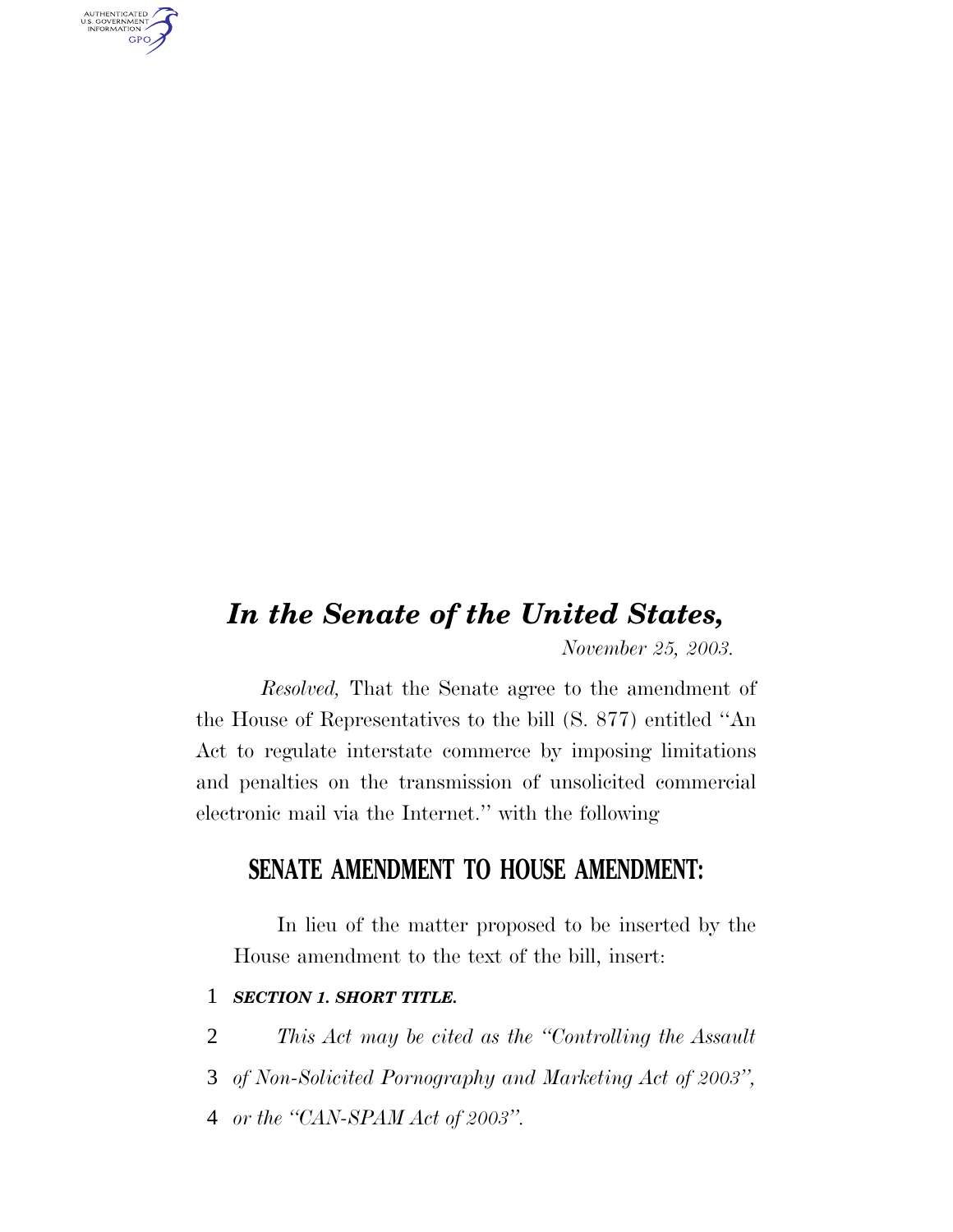#### *SEC. 2. CONGRESSIONAL FINDINGS AND POLICY.*

*(a) FINDINGS.—The Congress finds the following:*

 *(1) Electronic mail has become an extremely im- portant and popular means of communication, relied on by millions of Americans on a daily basis for per- sonal and commercial purposes. Its low cost and glob- al reach make it extremely convenient and efficient, and offer unique opportunities for the development and growth of frictionless commerce.*

 *(2) The convenience and efficiency of electronic mail are threatened by the extremely rapid growth in the volume of unsolicited commercial electronic mail. Unsolicited commercial electronic mail is currently estimated to account for over half of all electronic mail traffic, up from an estimated 7 percent in 2001, and the volume continues to rise. Most of these mes- sages are fraudulent or deceptive in one or more re-spects.*

 *(3) The receipt of unsolicited commercial elec- tronic mail may result in costs to recipients who can- not refuse to accept such mail and who incur costs for the storage of such mail, or for the time spent access- ing, reviewing, and discarding such mail, or for both. (4) The receipt of a large number of unwanted messages also decreases the convenience of electronic mail and creates a risk that wanted electronic mail*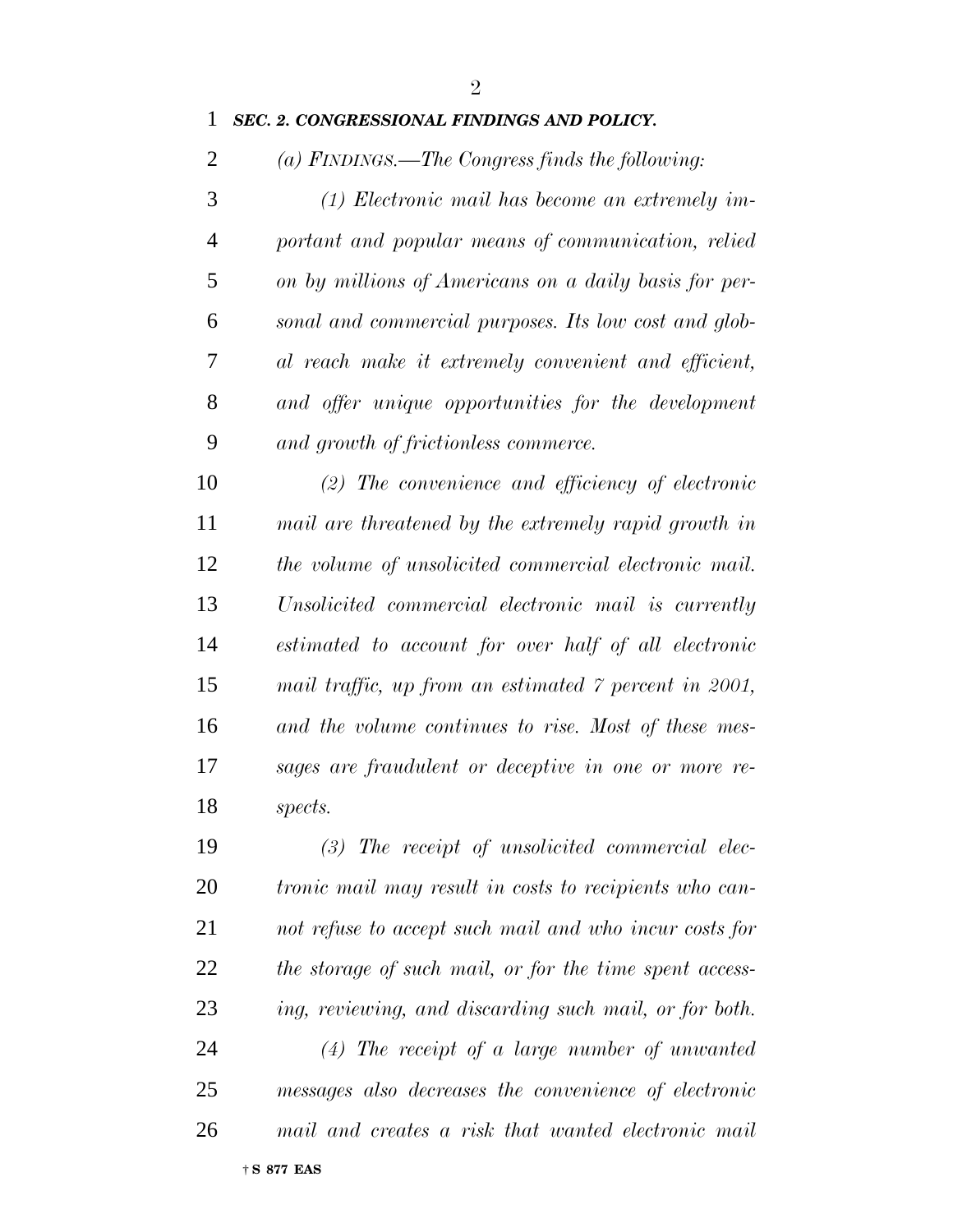*messages, both commercial and noncommercial, will be lost, overlooked, or discarded amidst the larger vol- ume of unwanted messages, thus reducing the reli- ability and usefulness of electronic mail to the recipi- ent. (5) Some commercial electronic mail contains*

 *material that many recipients may consider vulgar or pornographic in nature.*

 *(6) The growth in unsolicited commercial elec- tronic mail imposes significant monetary costs on providers of Internet access services, businesses, and educational and nonprofit institutions that carry and receive such mail, as there is a finite volume of mail that such providers, businesses, and institutions can handle without further investment in infrastructure.*

 *(7) Many senders of unsolicited commercial elec- tronic mail purposefully disguise the source of such mail.*

 *(8) Many senders of unsolicited commercial elec- tronic mail purposefully include misleading informa- tion in the messages' subject lines in order to induce the recipients to view the messages.*

 *(9) While some senders of commercial electronic mail messages provide simple and reliable ways for recipients to reject (or ''opt-out'' of) receipt of com-*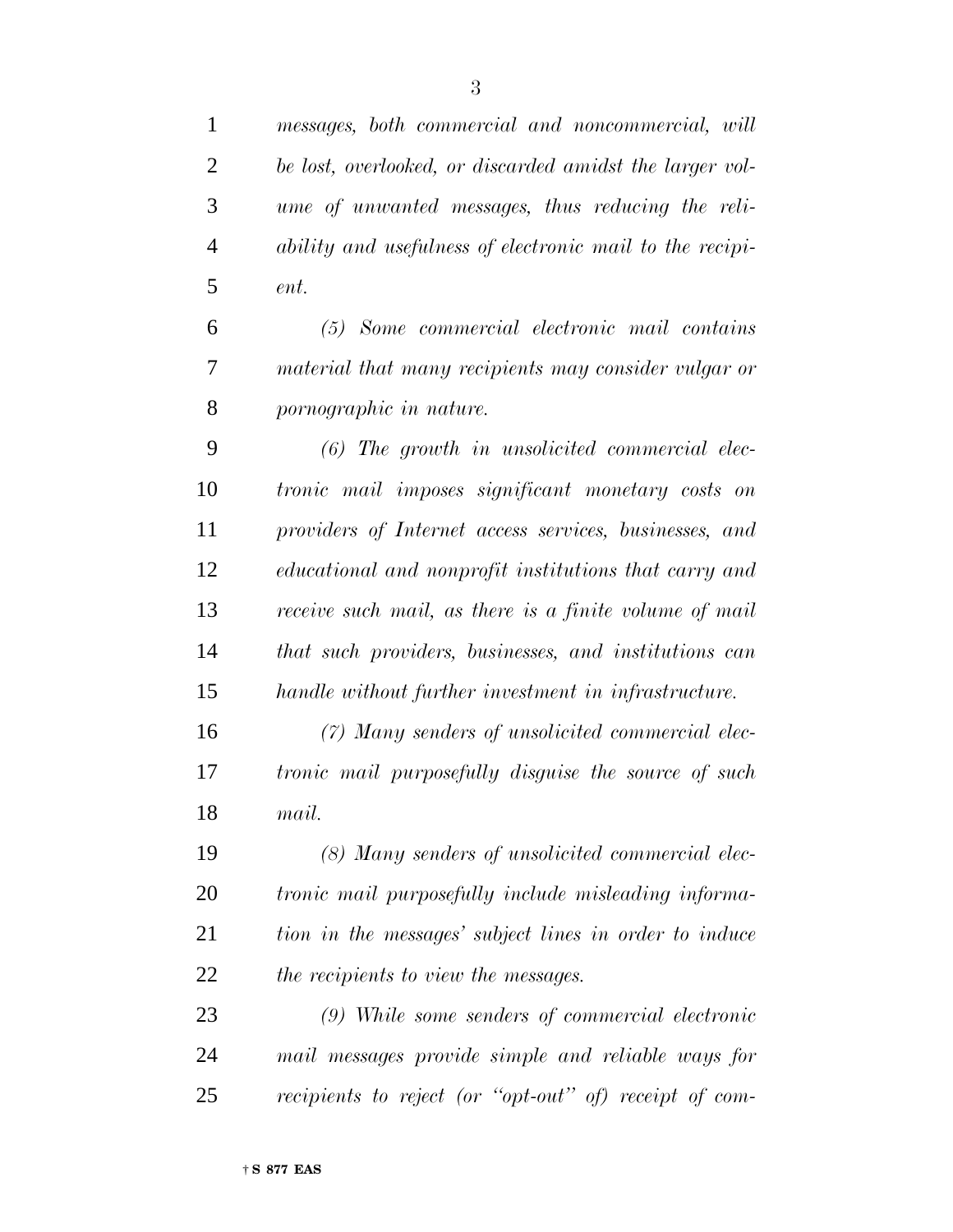*mercial electronic mail from such senders in the fu- ture, other senders provide no such ''opt-out'' mecha- nism, or refuse to honor the requests of recipients not to receive electronic mail from such senders in the fu-ture, or both.*

 *(10) Many senders of bulk unsolicited commer- cial electronic mail use computer programs to gather large numbers of electronic mail addresses on an automated basis from Internet websites or online serv- ices where users must post their addresses in order to make full use of the website or service.*

 *(11) Many States have enacted legislation in- tended to regulate or reduce unsolicited commercial electronic mail, but these statutes impose different standards and requirements. As a result, they do not appear to have been successful in addressing the prob- lems associated with unsolicited commercial electronic mail, in part because, since an electronic mail ad- dress does not specify a geographic location, it can be extremely difficult for law-abiding businesses to know with which of these disparate statutes they are re-quired to comply.*

 *(12) The problems associated with the rapid growth and abuse of unsolicited commercial electronic mail cannot be solved by Federal legislation alone.*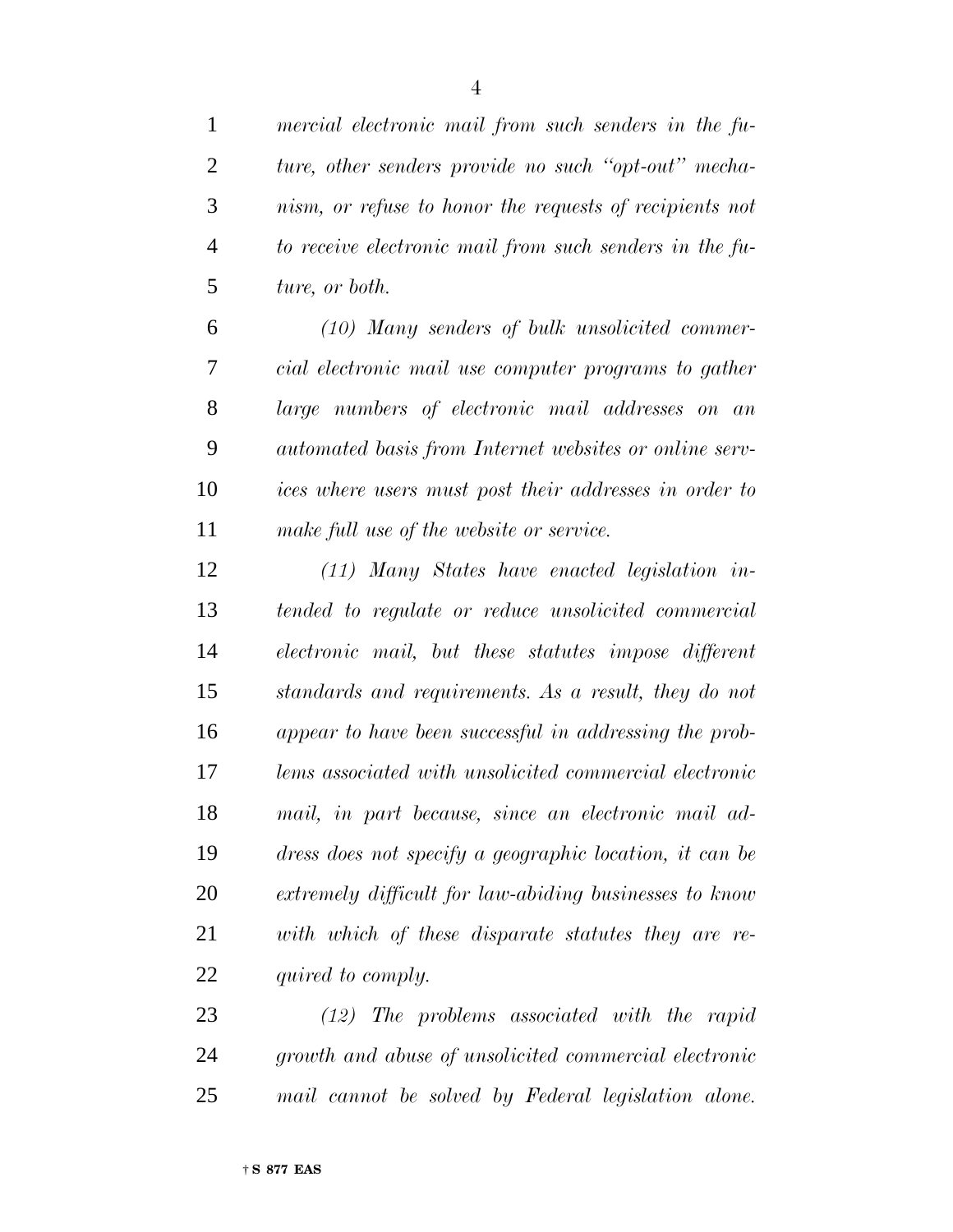| $\mathbf{1}$   | The development and adoption of technological ap-                    |
|----------------|----------------------------------------------------------------------|
| $\overline{2}$ | proaches and the pursuit of cooperative efforts with                 |
| 3              | other countries will be necessary as well.                           |
| $\overline{4}$ | (b) CONGRESSIONAL DETERMINATION OF PUBLIC POL-                       |
| 5              | $\textit{ICY}$ . On the basis of the findings in subsection (a), the |
| 6              | Congress determines that—                                            |
| 7              | $(1)$ there is a substantial government interest in                  |
| 8              | regulation of commercial electronic mail on a nation-                |
| 9              | wide basis;                                                          |
| 10             | (2) senders of commercial electronic mail should                     |
| 11             | not mislead recipients as to the source or content of                |
| 12             | such mail; and                                                       |
| 13             | (3) recipients of commercial electronic mail have                    |
| 14             | a right to decline to receive additional commercial                  |
| 15             | electronic mail from the same source.                                |
| 16             | <b>SEC. 3. DEFINITIONS.</b>                                          |
| 17             | In this Act:                                                         |
| 18             | (1) AFFIRMATIVE CONSENT.—The term "affirma-                          |
| 19             | tive consent", when used with respect to a commercial                |
| 20             | electronic mail message, means that—                                 |
| 21             | $(A)$ the recipient expressly consented to re-                       |
| 22             | ceive the message, either in response to a clear                     |
| 23             | and conspicuous request for such consent or at                       |
| 24             | the recipient's own initiative; and                                  |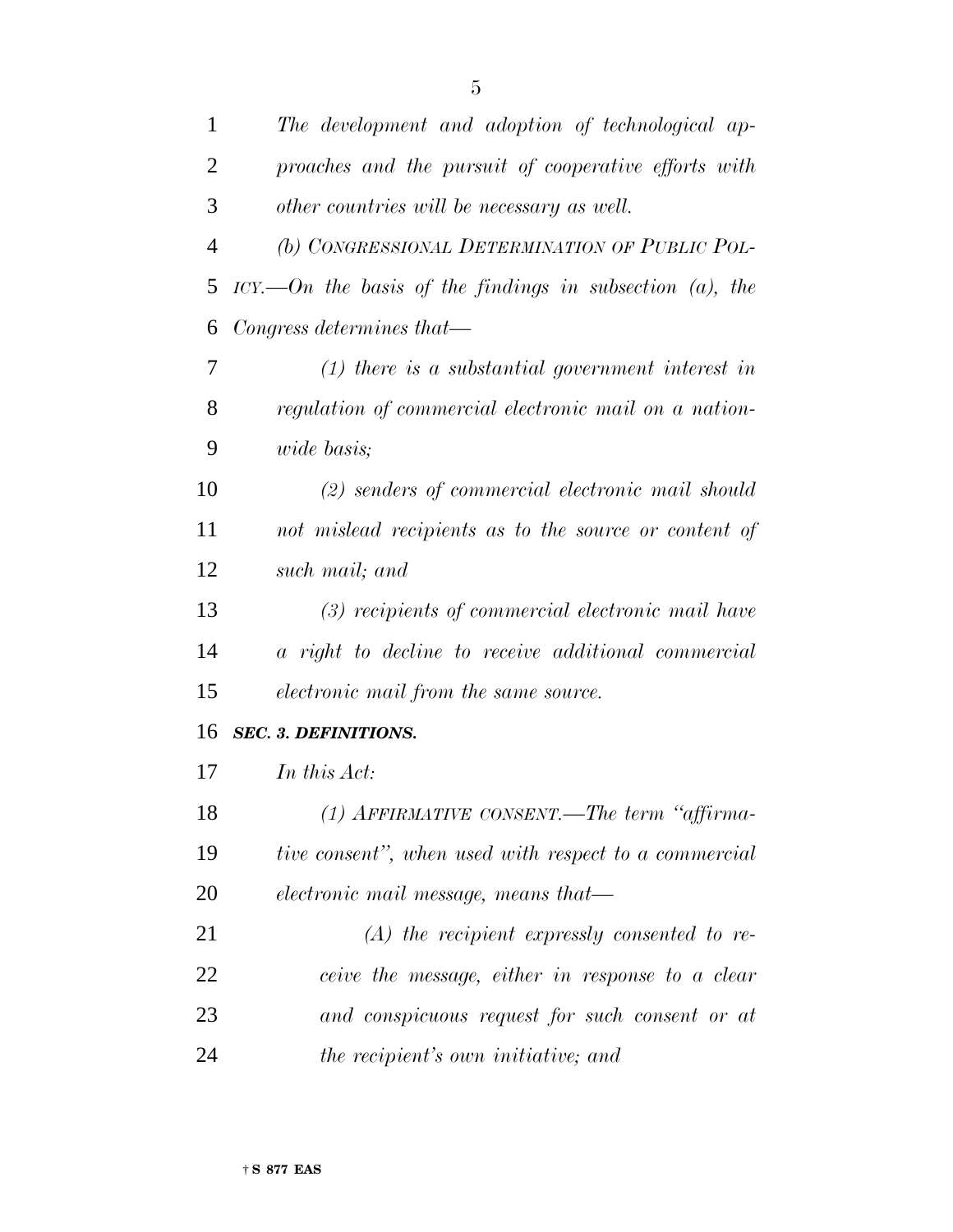| $\mathbf{1}$   | $(B)$ if the message is from a party other                      |
|----------------|-----------------------------------------------------------------|
| $\overline{2}$ | than the party to which the recipient commu-                    |
| 3              | nicated such consent, the recipient was given                   |
| $\overline{4}$ | clear and conspicuous notice at the time the con-               |
| 5              | sent was communicated that the recipient's elec-                |
| 6              | <i>tronic mail address could be transferred to such</i>         |
| 7              | other party for the purpose of initiating commer-               |
| 8              | cial electronic mail messages.                                  |
| 9              | (2) COMMERCIAL ELECTRONIC MAIL MESSAGE.-                        |
| 10             | $(A)$ IN GENERAL.—The term "commercial"                         |
| 11             | electronic mail message" means any electronic                   |
| 12             | mail message the primary purpose of which is                    |
| 13             | the commercial advertisement or promotion of a                  |
| 14             | commercial product or service (including content                |
| 15             | on an Internet website operated for a commercial                |
| 16             | purpose).                                                       |
| 17             | (B)<br><i>TRANSACTIONAL</i><br><b>OR</b><br><b>RELATIONSHIP</b> |
| 18             | MESSAGES.—The term "commercial electronic                       |
| 19             | mail message" does not include a transactional                  |
| 20             | or relationship message.                                        |
| 21             | (C) REGULATIONS REGARDING<br><b>PRIMARY</b>                     |
| 22             | $PURPOSE. \text{---} Not$ later than 12 months after the        |
| 23             | date of the enactment of this Act, the Commis-                  |
| 24             | sion shall issue regulations pursuant to section                |
| 25             | 13 defining the relevant criteria to facilitate the             |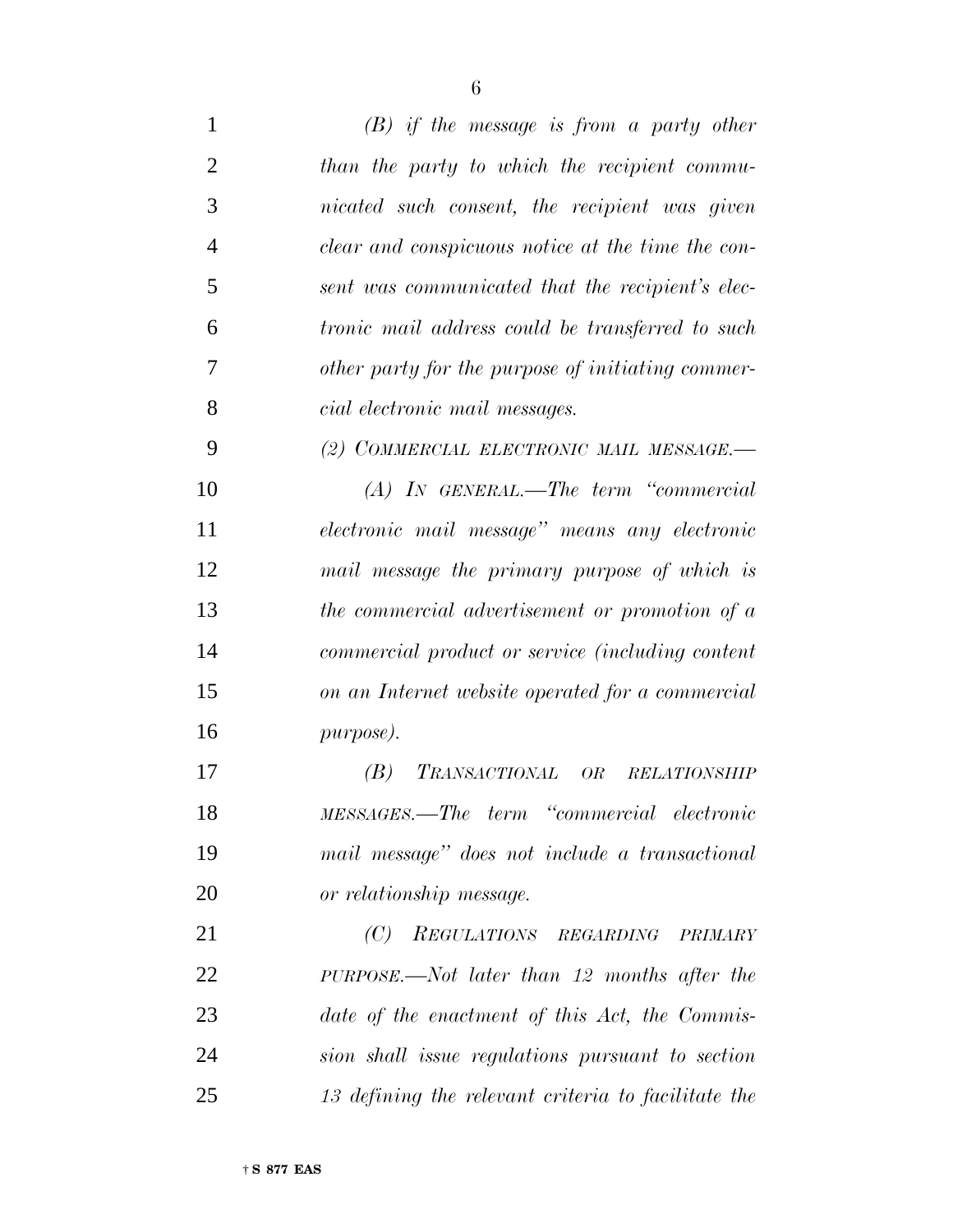*determination of the primary purpose of an elec-tronic mail message.*

 *(D) REFERENCE TO COMPANY OR WEBSITE.—The inclusion of a reference to a commercial entity or a link to the website of a commercial entity in an electronic mail message does not, by itself, cause such message to be treat- ed as a commercial electronic mail message for purposes of this Act if the contents or cir- cumstances of the message indicate a primary purpose other than commercial advertisement or promotion of a commercial product or service.*

 *(3) COMMISSION.—The term ''Commission'' means the Federal Trade Commission.*

 *(4) DOMAIN NAME.—The term ''domain name'' means any alphanumeric designation which is reg- istered with or assigned by any domain name reg- istrar, domain name registry, or other domain name registration authority as part of an electronic address on the Internet.*

 *(5) ELECTRONIC MAIL ADDRESS.—The term ''electronic mail address'' means a destination, com- monly expressed as a string of characters, consisting of a unique user name or mailbox (commonly referred to as the ''local part'') and a reference to an Internet*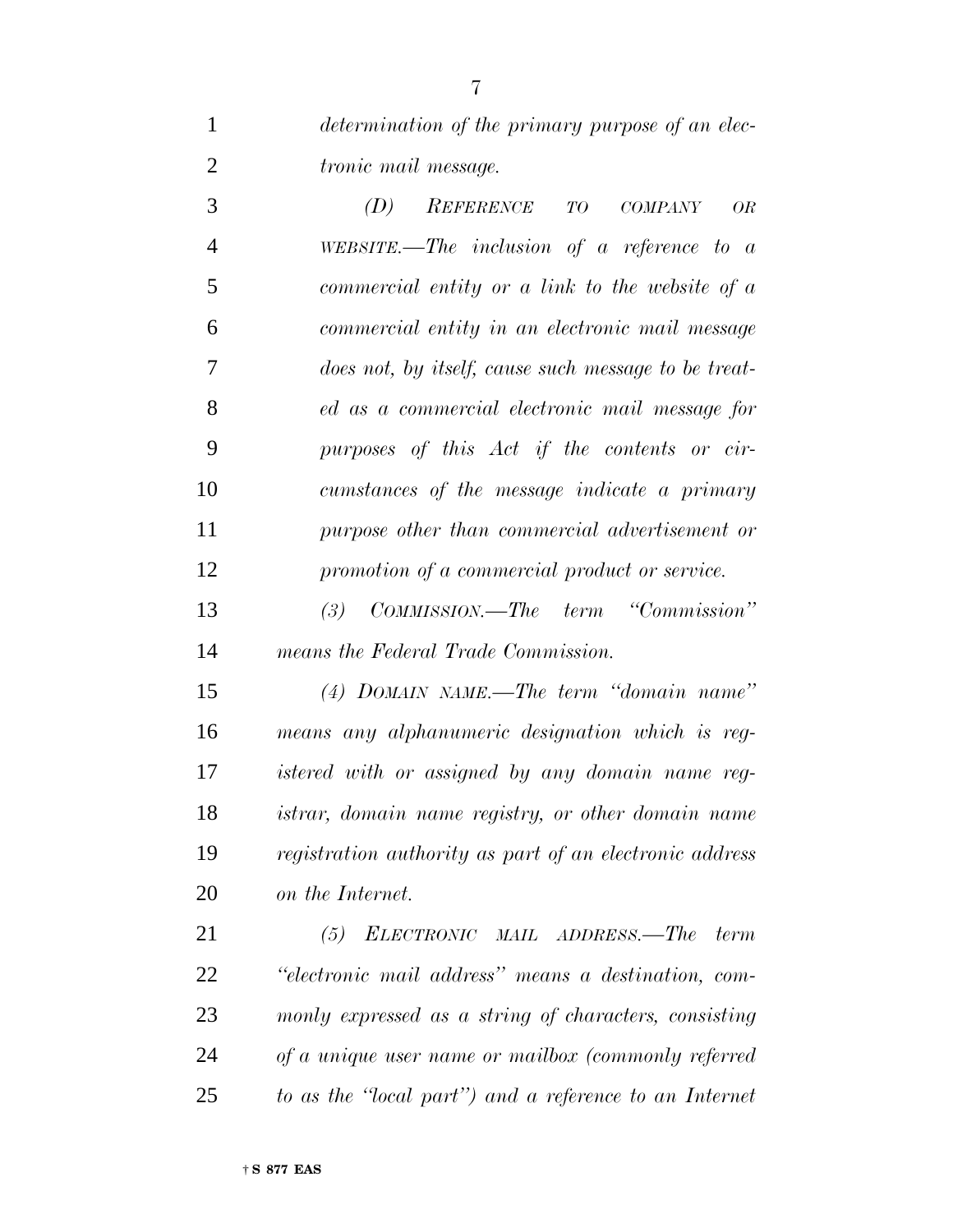| $\mathbf{1}$   | domain (commonly referred to as the "domain part"),      |
|----------------|----------------------------------------------------------|
| $\overline{2}$ | whether or not displayed, to which an electronic mail    |
| 3              | message can be sent or delivered.                        |
| $\overline{4}$ | (6) ELECTRONIC MAIL MESSAGE.—The<br>term                 |
| 5              | "electronic mail message" means a message sent to a      |
| 6              | <i>unique electronic mail address.</i>                   |
| 7              | $(7)$ FTC $ACT.$ —The term "FTC $Act$ " means the        |
| 8              | Federal Trade Commission Act (15 U.S.C. 41 et seq.).     |
| 9              | (8) HEADER INFORMATION.—The term "header                 |
| 10             | information" means the source, destination, and rout-    |
| 11             | ing information attached to an electronic mail mes-      |
| 12             | sage, including the originating domain name and          |
| 13             | originating electronic mail address, and any other in-   |
| 14             | formation that appears in the line identifying, or       |
| 15             | purporting to identify, a person initiating the mes-     |
| 16             | sage.                                                    |
| 17             | $(9)$ INITIATE.—The term "initiate", when used           |
| 18             | with respect to a commercial electronic mail message,    |
| 19             | means to originate or transmit such message or to        |
| 20             | procure the origination or transmission of such mes-     |
| 21             | sage, but shall not include actions that constitute rou- |
| 22             | tine conveyance of such message. For purposes of this    |
| 23             | paragraph, more than one person may be considered        |
|                |                                                          |

*to have initiated a message.*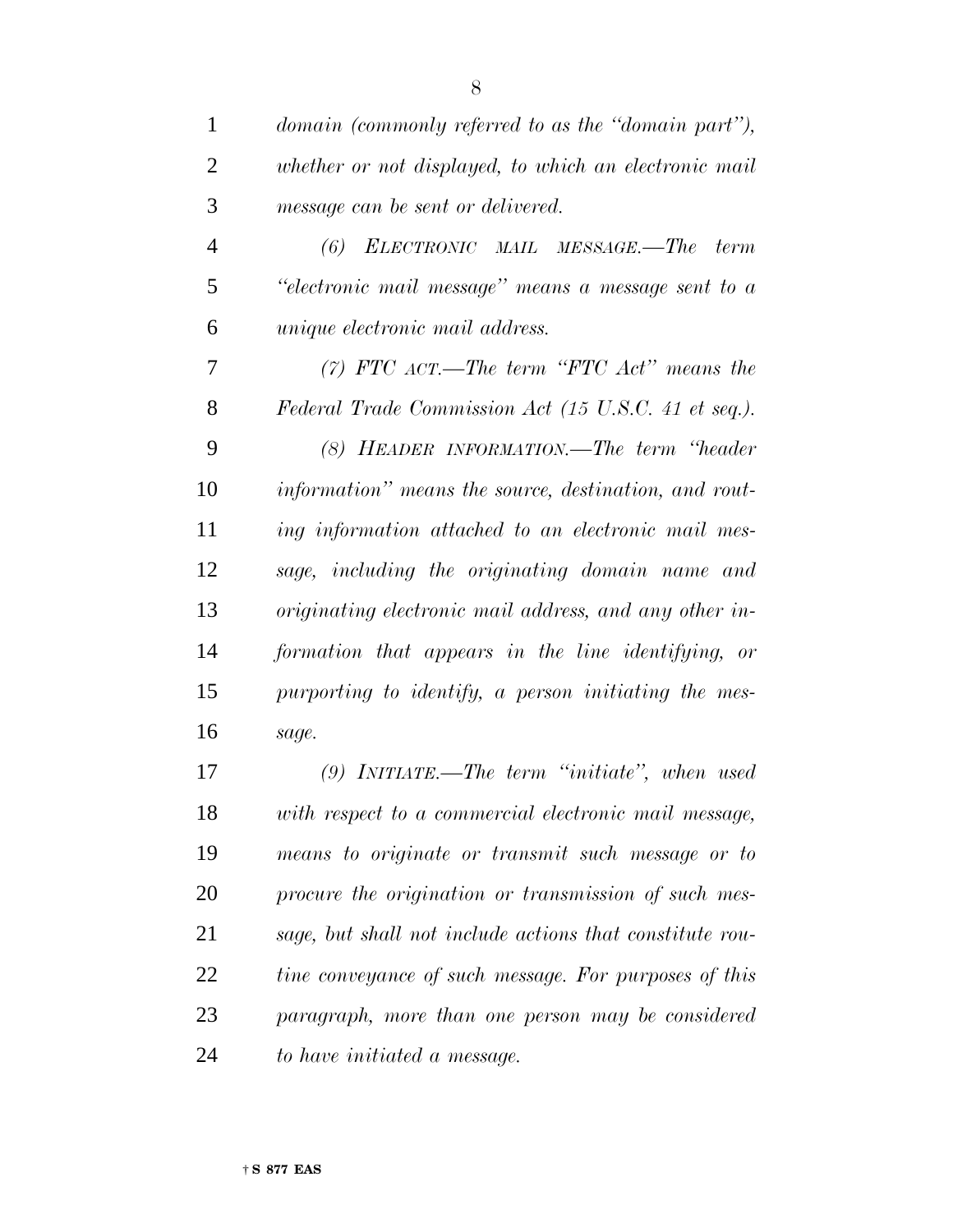| $\mathbf{1}$   | $(10)$ INTERNET.—The term "Internet" has the              |
|----------------|-----------------------------------------------------------|
| $\overline{2}$ | meaning given that term in the Internet Tax Freedom       |
| 3              | Act $(47 \text{ U.S.C. } 151 \text{ nt}).$                |
| $\overline{4}$ | (11) INTERNET ACCESS SERVICE.—The term                    |
| 5              | "Internet access service" has the meaning given that      |
| 6              | term in section $231(e)(4)$ of the Communications Act     |
| 7              | of 1934 (47 U.S.C. 231 $(e)(4)$ ).                        |
| 8              | $(12)$ PROCURE.—The term "procure", when used             |
| 9              | with respect to the initiation of a commercial elec-      |
| 10             | <i>tronic mail message, means intentionally to pay or</i> |
| 11             | provide other consideration to, or induce, another per-   |
| 12             | son to initiate such a message on one's behalf.           |
| 13             | $(13)$ PROTECTED COMPUTER.—The term "pro-                 |
| 14             | tected computer" has the meaning given that term in       |
| 15             | section $1030(e)(2)(B)$ of title 18, United States Code.  |
|                |                                                           |

 *(14) RECIPIENT.—The term ''recipient'', when used with respect to a commercial electronic mail message, means an authorized user of the electronic mail address to which the message was sent or deliv- ered. If a recipient of a commercial electronic mail message has one or more electronic mail addresses in addition to the address to which the message was sent or delivered, the recipient shall be treated as a sepa- rate recipient with respect to each such address. If an electronic mail address is reassigned to a new user,*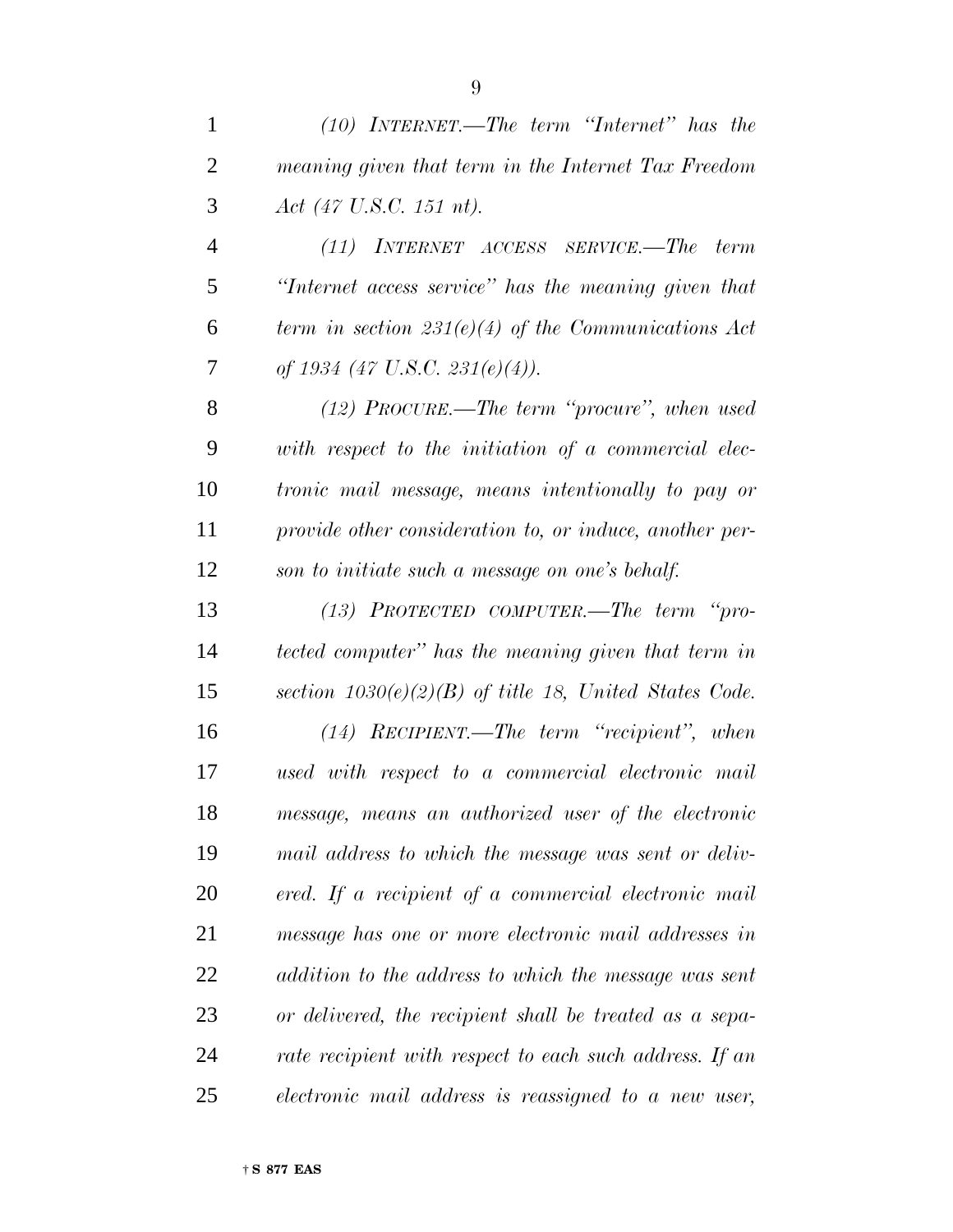| $\mathbf{1}$   | the new user shall not be treated as a recipient of any |
|----------------|---------------------------------------------------------|
| $\overline{2}$ | commercial electronic mail message sent or delivered    |
| 3              | to that address before it was reassigned.               |
| $\overline{4}$ | (15) ROUTINE CONVEYANCE.—The term "routine              |
| 5              | conveyance" means the transmission, routing, relay-     |
| 6              | ing, handling, or storing, through an automatic tech-   |
| 7              | nical process, of an electronic mail message for which  |
| 8              | another person has identified the recipients or pro-    |
| 9              | vided the recipient addresses.                          |
| 10             | $(16)$ SENDER.—                                         |
| 11             | $(A)$ IN GENERAL.—Except as provided in                 |
| 12             | subparagraph $(B)$ , the term "sender", when used       |
| 13             | with respect to a commercial electronic mail            |
| 14             | message, means a person who initiates such a            |
| 15             | message and whose product, service, or Internet         |
| 16             | web site is advertised or promoted by the mes-          |
| 17             | sage.                                                   |
| 18             | (B) SEPARATE LINES OF BUSINESS OR DIVI-                 |
| 19             | sions.—If an entity operates through separate           |
| 20             | lines of business or divisions and holds itself out     |
| 21             | to the recipient throughout the message as that         |
| 22             | particular line of business or division rather          |
| 23             | than as the entity of which such line of business       |
| 24             | or division is a part, then the line of business or     |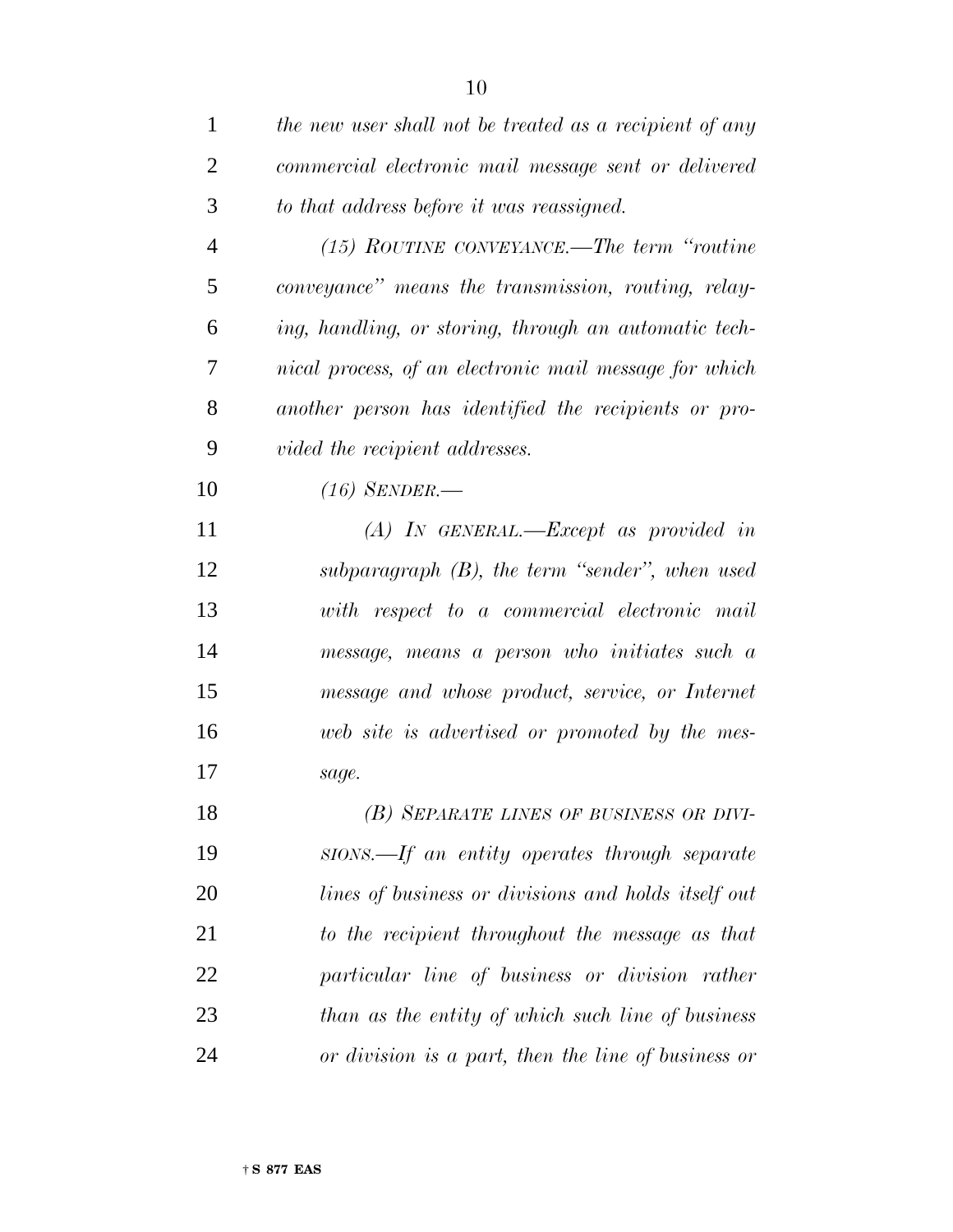| 1              | the division shall be treated as the sender of such |
|----------------|-----------------------------------------------------|
| $\overline{2}$ | message for purposes of this Act.                   |
| 3              | (17) TRANSACTIONAL OR RELATIONSHIP<br>$MES-$        |
| $\overline{4}$ | $SAGE$ .                                            |
| 5              | $(A)$ In GENERAL.—The term "transactional"          |
| 6              | or relationship message" means an electronic        |
| 7              | mail message the primary purpose of which is—       |
| 8              | $(i)$ to facilitate, complete, or confirm a         |
| 9              | commercial transaction that the recipient           |
| 10             | has previously agreed to enter into with the        |
| 11             | sender;                                             |
| 12             | (ii) to provide warranty information,               |
| 13             | product recall information, or safety or se-        |
| 14             | curity information with respect to a com-           |
| 15             | mercial product or service used or pur-             |
| 16             | <i>chased by the recipient;</i>                     |
| 17             | $(iii)$ to provide—                                 |
| 18             | (I)<br>notification concerning<br>$\boldsymbol{a}$  |
| 19             | change in the terms or features of;                 |
| 20             | $(II)$ notification of a change in                  |
| 21             | the recipient's standing or status with             |
| 22             | respect to; or                                      |
| 23             | (III) at regular periodic intervals,                |
| 24             | <i>account balance information or other</i>         |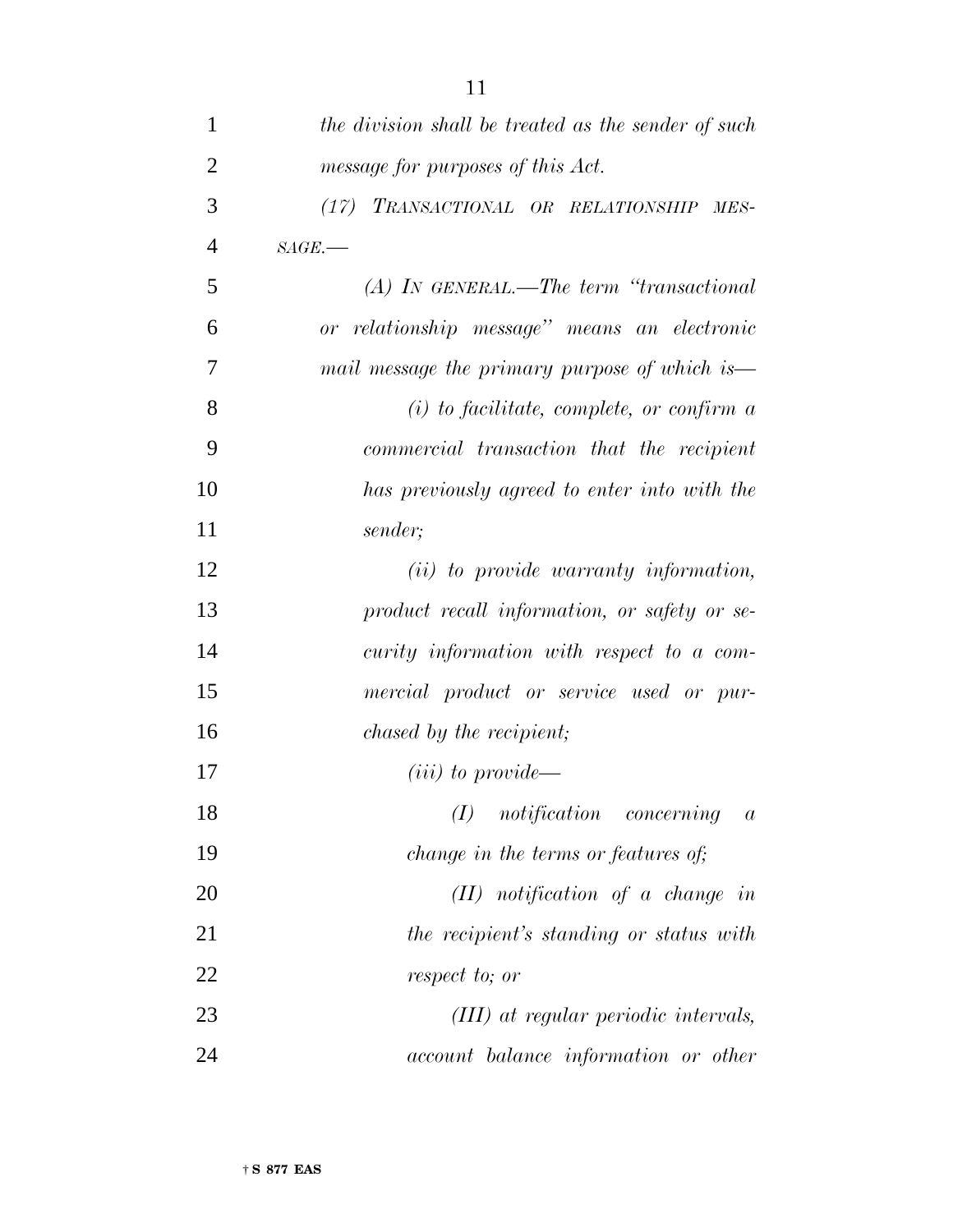| $\mathbf{1}$   | type of account statement with respect            |
|----------------|---------------------------------------------------|
| $\overline{2}$ | to,                                               |
| 3              | a subscription, membership, account, loan,        |
| $\overline{4}$ | or comparable ongoing commercial relation-        |
| 5              | ship involving the ongoing purchase or use        |
| 6              | by the recipient of products or services of       |
| 7              | fered by the sender;                              |
| 8              | $(iv)$ to provide information directly re-        |
| 9              | lated to an employment relationship or re-        |
| 10             | lated benefit plan in which the recipient is      |
| 11             | currently involved, participating, or en-         |
| 12             | rolled; or                                        |
| 13             | $(v)$ to deliver goods or services, includ-       |
| 14             | ing product updates or upgrades, that the         |
| 15             | recipient is entitled to receive under the        |
| 16             | terms of a transaction that the recipient has     |
| 17             | previously agreed to enter into with the          |
| 18             | sender.                                           |
| 19             | MODIFICATION OF DEFINITION.—The<br>(B)            |
| 20             | Commission by regulation pursuant to section 13   |
| 21             | may modify the definition in subparagraph $(A)$   |
| 22             | to expand or contract the categories of messages  |
| 23             | that are treated as transactional or relationship |
| 24             | messages for purposes of this Act to the extent   |
| 25             | that such modification is necessary to accommo-   |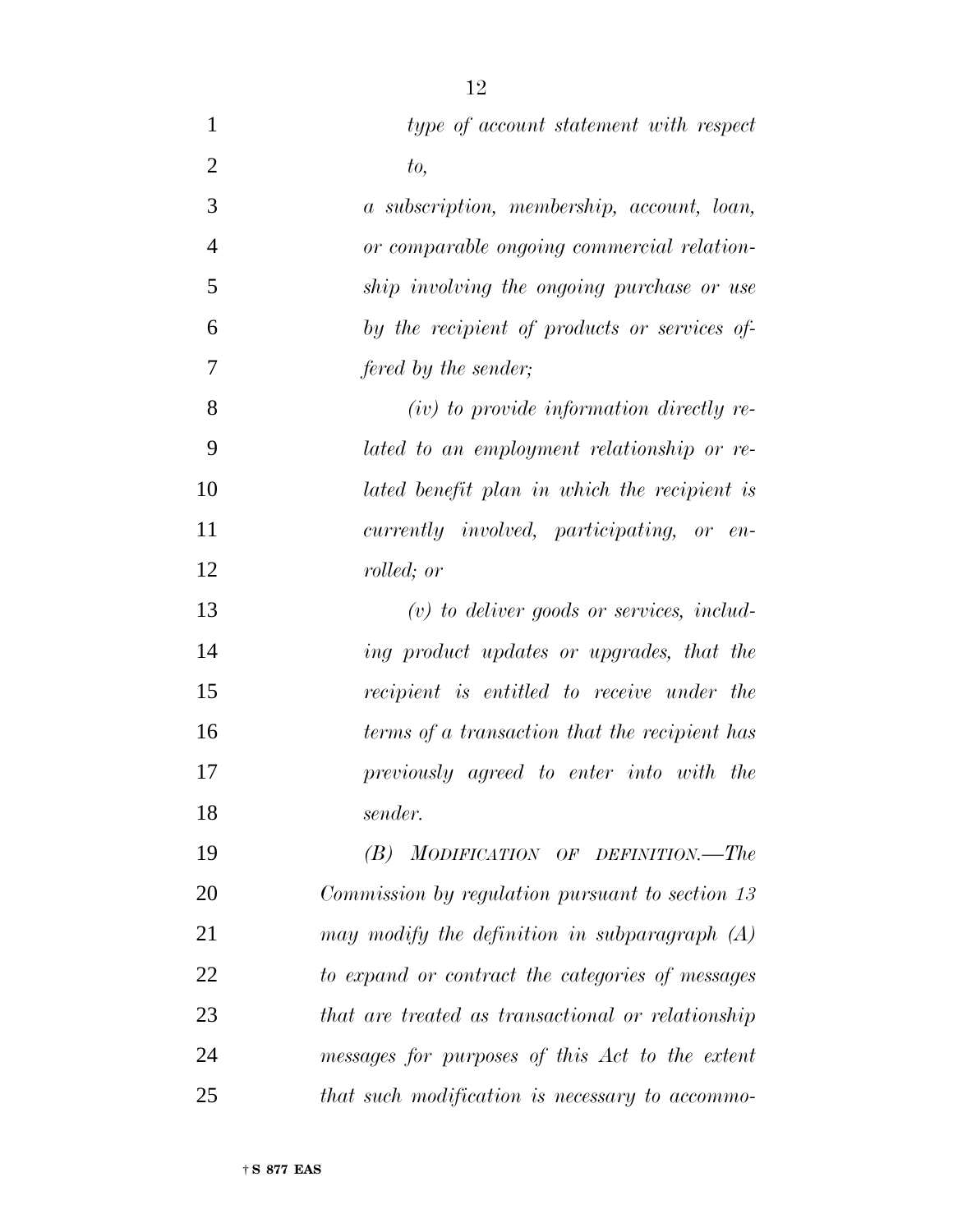| 1              | date changes in electronic mail technology or            |
|----------------|----------------------------------------------------------|
| $\overline{2}$ | practices and accomplish the purposes of this            |
| 3              | Act.                                                     |
| 4              | SEC. 4. PROHIBITION AGAINST PREDATORY AND ABUSIVE        |
| 5              | <b>COMMERCIAL E-MAIL.</b>                                |
| 6              | (a) OFFENSE.—                                            |
| 7              | $(1)$ In GENERAL.—Chapter 47 of title 18, United         |
| 8              | States Code, is amended by adding at the end the fol-    |
| 9              | <i>lowing new section:</i>                               |
| 10             | "§1037. Fraud and related activity in connection with    |
| 11             | electronic mail                                          |
| 12             | "(a) IN GENERAL.—Whoever, in or affecting interstate     |
| 13             | or foreign commerce, knowingly—                          |
| 14             | $\lq(1)$ accesses a protected computer without au-       |
| 15             | thorization, and intentionally initiates the trans-      |
| 16             | mission of multiple commercial electronic mail mes-      |
| 17             | sages from or through such computer,                     |
| 18             | $\lq(2)$ uses a protected computer to relay or re-       |
| 19             | transmit multiple commercial electronic mail mes-        |
| 20             | sages, with the intent to deceive or mislead recipients, |
| 21             | or any Internet access service, as to the origin of such |
| 22             | messages,                                                |
| 23             | $\lq(3)$ materially falsifies header information in      |
| 24             | multiple commercial electronic mail messages and in-     |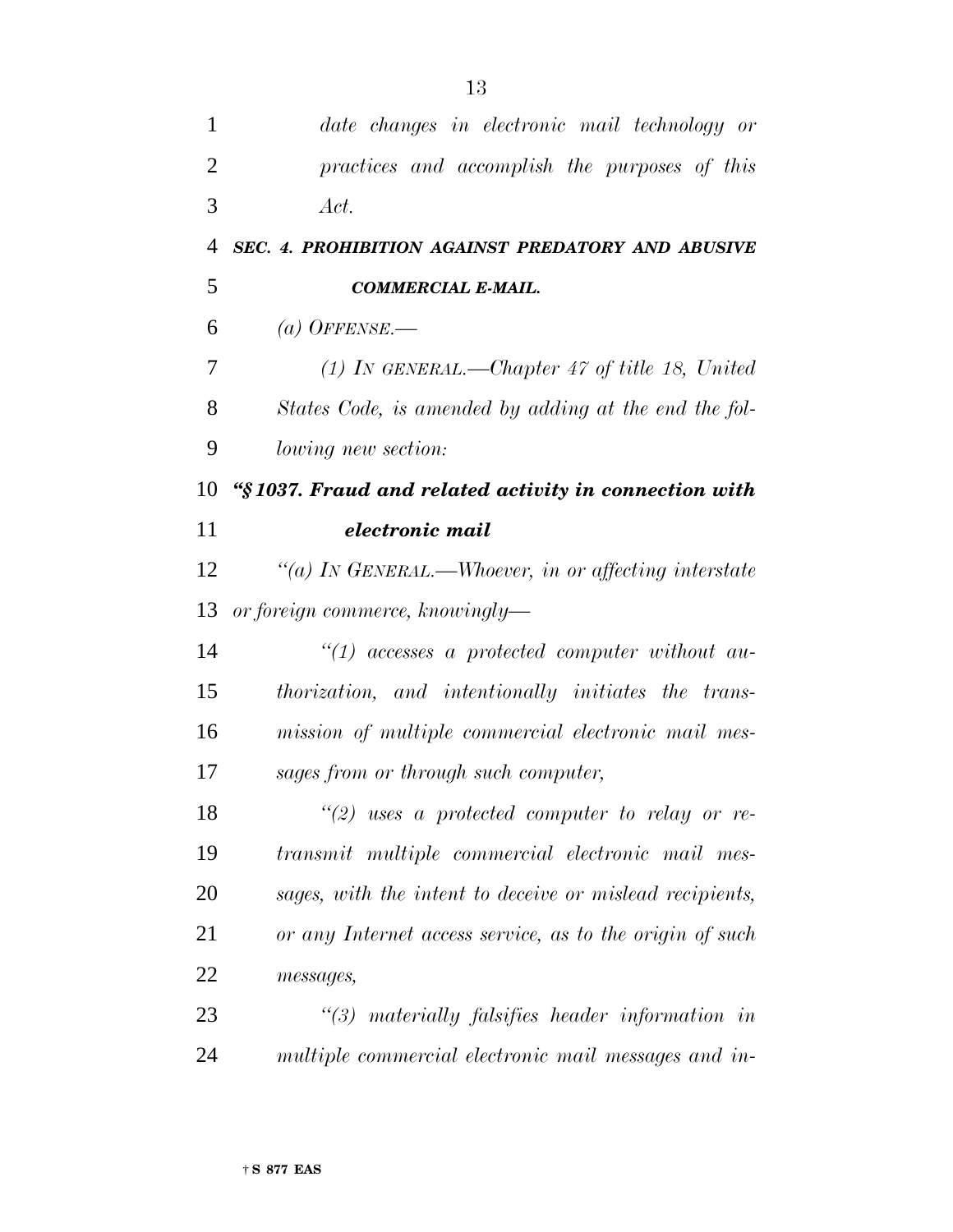*tentionally initiates the transmission of such mes-*

 *sages, ''(4) registers, using information that materially falsifies the identity of the actual registrant, for five or more electronic mail accounts or online user ac- counts or two or more domain names, and inten- tionally initiates the transmission of multiple com- mercial electronic mail messages from any combina-tion of such accounts or domain names, or*

 *''(5) falsely represents oneself to be the registrant or the legitimate successor in interest to the registrant of 5 or more Internet Protocol addresses, and inten- tionally initiates the transmission of multiple com- mercial electronic mail messages from such addresses, or conspires to do so, shall be punished as provided in sub-section (b).*

 *''(b) PENALTIES.—The punishment for an offense under subsection (a) is—*

 *''(1) a fine under this title, imprisonment for not more than 5 years, or both, if—*

 *''(A) the offense is committed in furtherance of any felony under the laws of the United States or of any State; or*

 *''(B) the defendant has previously been con-victed under this section or section 1030, or*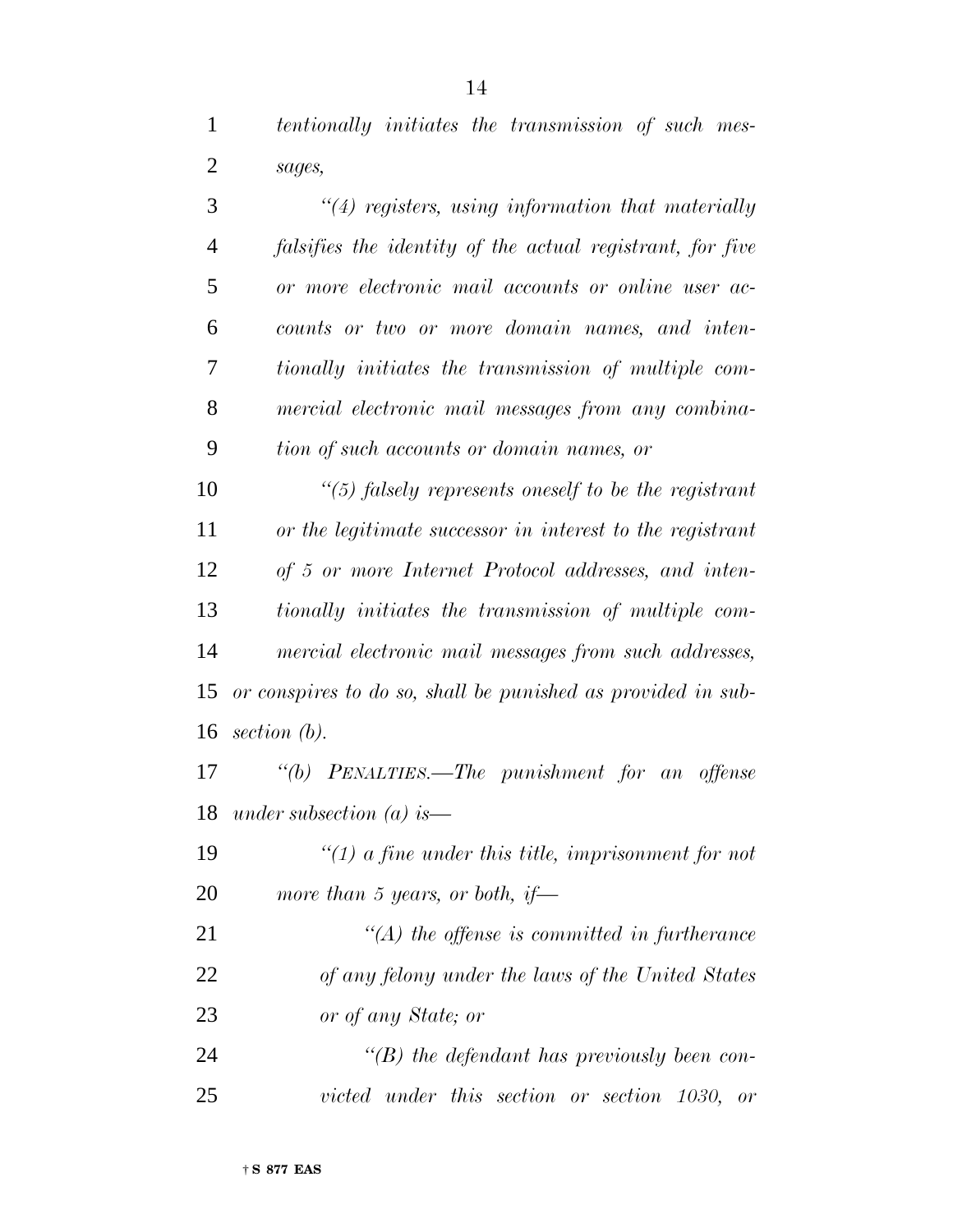| $\mathbf{1}$   | under the law of any State for conduct involving        |
|----------------|---------------------------------------------------------|
| $\overline{2}$ | the transmission of multiple commercial elec-           |
| 3              | <i>tronic mail messages or unauthorized access to a</i> |
| $\overline{4}$ | computer system;                                        |
| 5              | $\lq(2)$ a fine under this title, imprisonment for not  |
| 6              | more than 3 years, or both, if—                         |
| 7              | $\lq\lq (A)$ the offense is an offense under sub-       |
| 8              | section $(a)(1);$                                       |
| 9              | $\lq\lq(B)$ the offense is an offense under sub-        |
| 10             | section $(a)(4)$ and involved 20 or more falsified      |
| 11             | electronic mail or online user account registra-        |
| 12             | tions, or 10 or more falsified domain name reg-         |
| 13             | <i>istrations</i> ;                                     |
| 14             | $\lq$ (C) the volume of electronic mail messages        |
| 15             | transmitted in furtherance of the offense exceeded      |
| 16             | $2,500$ during any 24-hour period, 25,000 during        |
| 17             | any 30-day period, or 250,000 during any 1-             |
| 18             | year period;                                            |
| 19             | "(D) the offense caused loss to one or more             |
| 20             | persons aggregating \$5,000 or more in value            |
| 21             | during any 1-year period;                               |
| 22             | "(E) as a result of the offense any indi-               |
| 23             | vidual committing the offense obtained anything         |
| 24             | of value aggregating \$5,000 or more during any         |
| 25             | 1-year period; or                                       |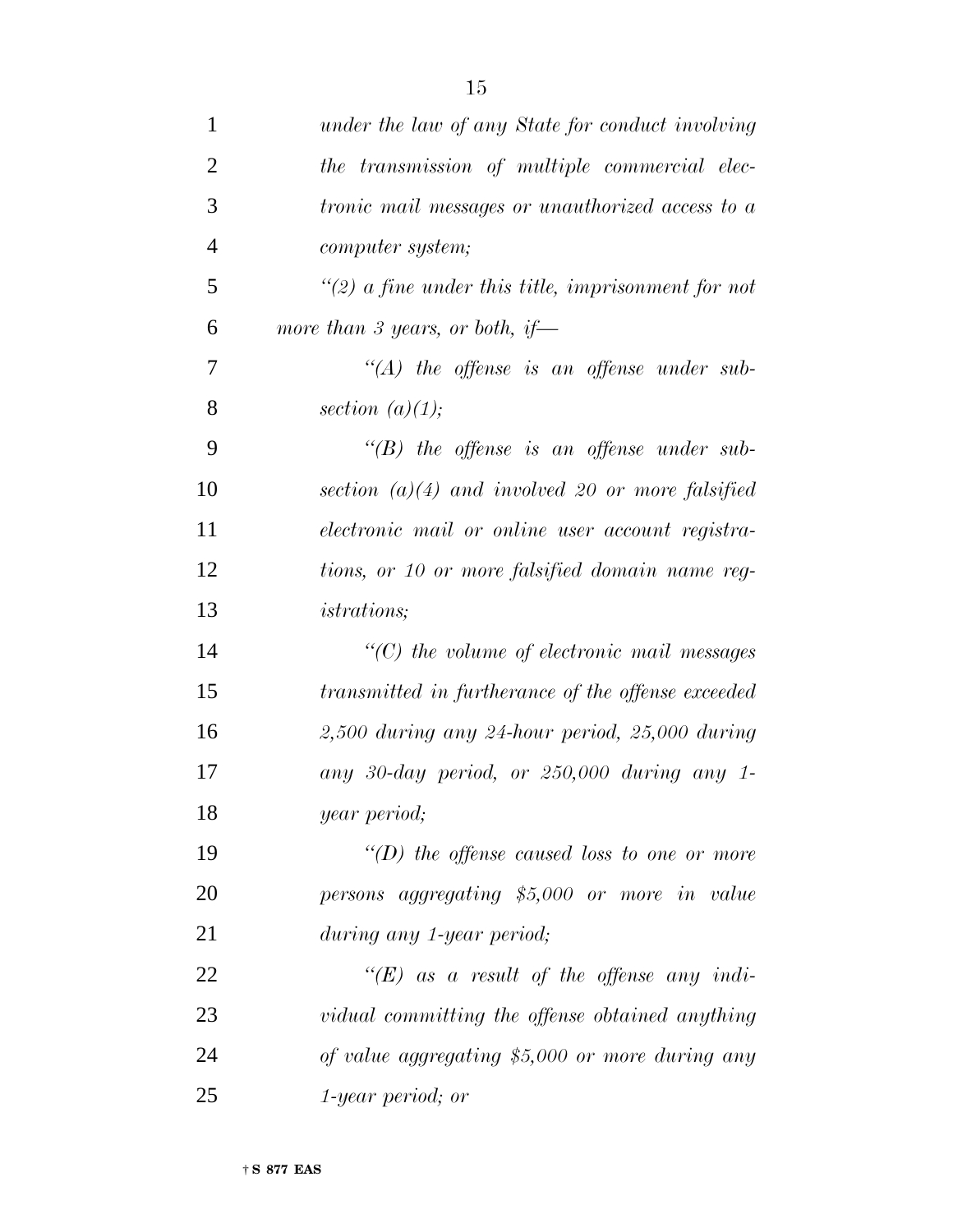| $\mathbf{1}$   | "(F) the offense was undertaken by the de-              |
|----------------|---------------------------------------------------------|
| $\overline{2}$ | fendant in concert with 3 or more other persons         |
| 3              | with respect to whom the defendant occupied a           |
| $\overline{4}$ | position of organizer or leader; and                    |
| 5              | $\lq(3)$ a fine under this title or imprisonment for    |
| 6              | not more than 1 year, or both, in any other case.       |
| 7              | $``(c)$ Forfeiture.—                                    |
| 8              | "(1) In GENERAL.—The court, in imposing sen-            |
| 9              | tence on a person who is convicted of an offense under  |
| 10             | this section, shall order that the defendant forfeit to |
| 11             | <i>the United States—</i>                               |
| 12             | $\lq (A)$ any property, real or personal, consti-       |
| 13             | tuting or traceable to gross proceeds obtained          |
| 14             | from such offense; and                                  |
| 15             | $\lq (B)$ any equipment, software, or other tech-       |
| 16             | nology used or intended to be used to commit or         |
| 17             | to facilitate the commission of such offense.           |
| 18             | "(2) PROCEDURES.—The procedures set forth in            |
| 19             | section 413 of the Controlled Substances Act (21        |
| 20             | U.S.C. 853), other than subsection (d) of that section, |
| 21             | and in Rule 32.2 of the Federal Rules of Criminal       |
| 22             | Procedure, shall apply to all stages of a criminal for- |
| 23             | feiture proceeding under this section.                  |
| 24             | "(d) DEFINITIONS.—In this section:                      |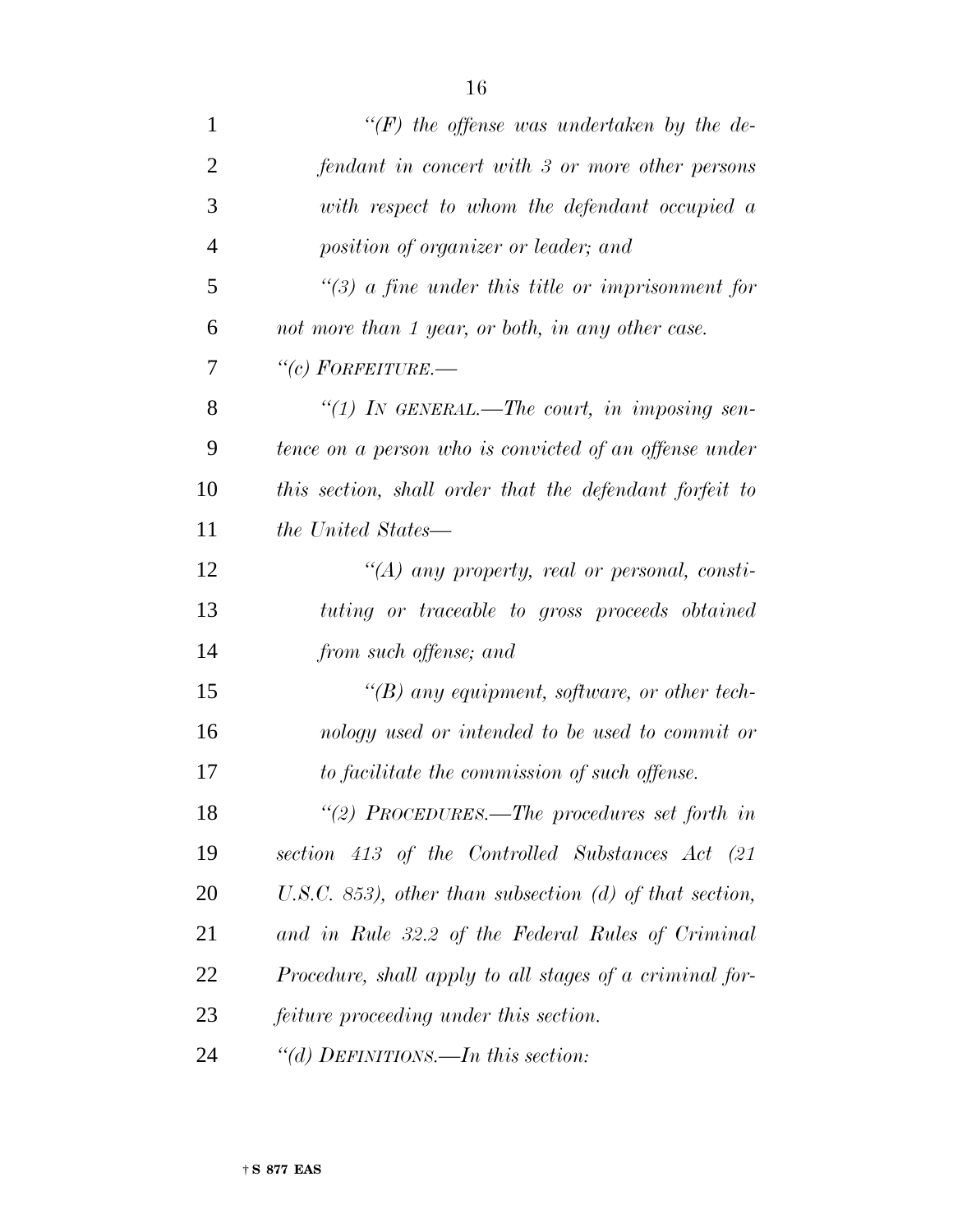*''(1) LOSS.—The term 'loss' has the meaning given that term in section 1030(e) of this title. ''(2) MATERIALLY.—For purposes of paragraphs (3) and (4) of subsection (a), header information or registration information is materially falsified if it is altered or concealed in a manner that would impair the ability of a recipient of the message, an Internet access service processing the message on behalf of a re- cipient, a person alleging a violation of this section, or a law enforcement agency to identify, locate, or re- spond to a person who initiated the electronic mail message or to investigate the alleged violation. ''(3) MULTIPLE.—The term 'multiple' means more than 100 electronic mail messages during a 24- hour period, more than 1,000 electronic mail messages during a 30-day period, or more than 10,000 elec- tronic mail messages during a 1-year period. ''(4) OTHER TERMS.—Any other term has the meaning given that term by section 3 of the CAN- SPAM Act of 2003.''. (2) CONFORMING AMENDMENT.—The chapter analysis for chapter 47 of title 18, United States Code, is amended by adding at the end the following: ''Sec.*

*''1037. Fraud and related activity in connection with electronic mail.''.*

*(b) UNITED STATES SENTENCING COMMISSION.—*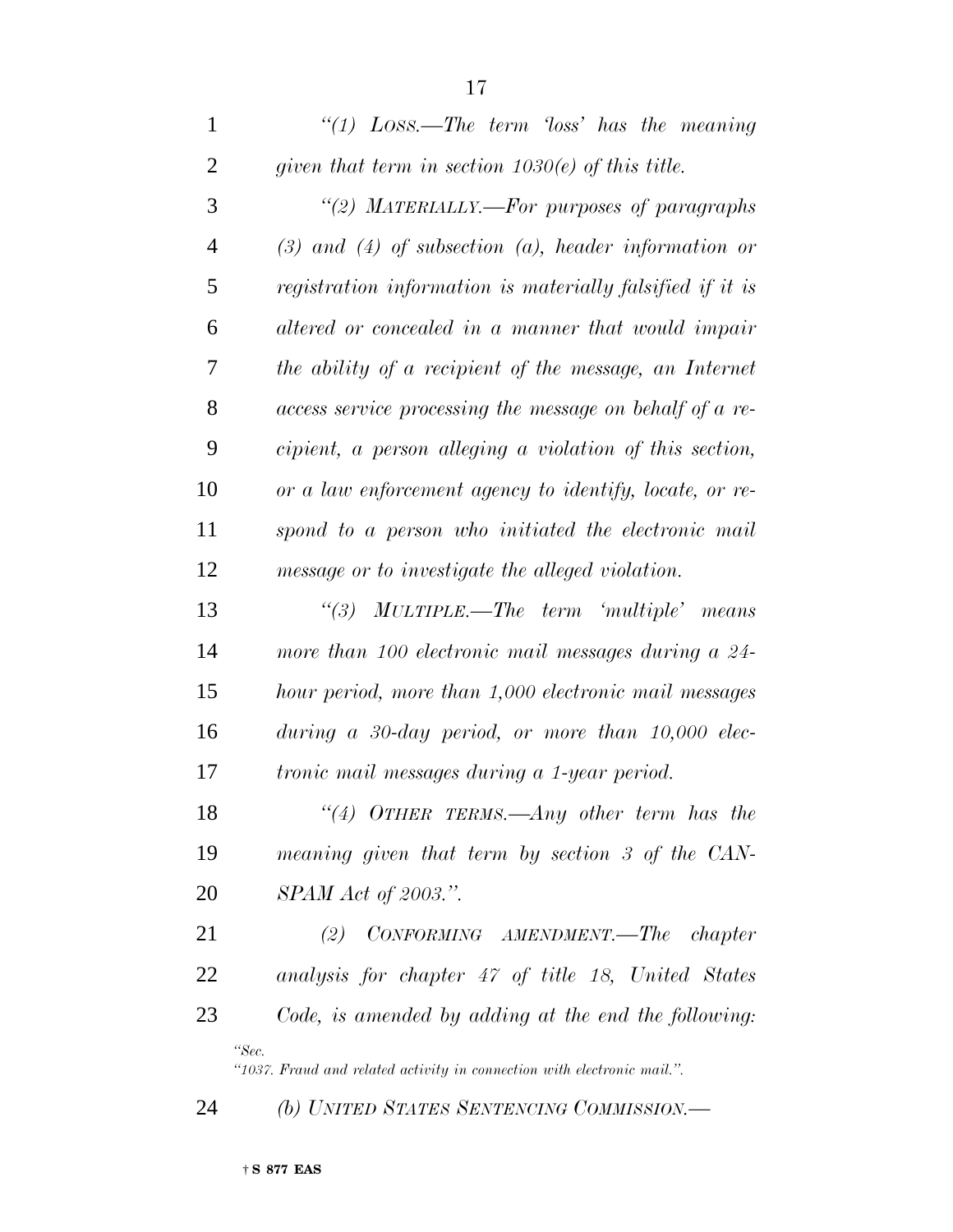| 1              | $(1)$ DIRECTIVE.—Pursuant to its authority               |
|----------------|----------------------------------------------------------|
| $\overline{2}$ | under section $994(p)$ of title 28, United States Code,  |
| 3              | and in accordance with this section, the United States   |
| $\overline{4}$ | Sentencing Commission shall review and, as appro-        |
| 5              | priate, amend the sentencing guidelines and policy       |
| 6              | statements to provide appropriate penalties for viola-   |
| 7              | tions of section 1037 of title 18, United States Code,   |
| 8              | as added by this section, and other offenses that may    |
| 9              | be facilitated by the sending of large quantities of un- |
| 10             | solicited electronic mail.                               |
| 11             | (2) REQUIREMENTS.—In carrying out this sub-              |
| 12             | section, the Sentencing Commission shall consider        |
| 13             | providing sentencing enhancements for-                   |
| 14             | $(A)$ those convicted under section 1037 of              |
| 15             | title 18, United States Code, who-                       |
| 16             | (i) obtained electronic mail addresses                   |
| 17             | through improper means, including—                       |
| 18             | $(I)$ harvesting electronic mail ad-                     |
| 19             | dresses of the users of a website, pro-                  |
| 20             | prietary service, or other online public                 |
| 21             | forum operated by another person,                        |
| 22             | without the authorization of such per-                   |
| 23             | son; and                                                 |
| 24             | randomly generating elec-<br>(II)                        |
| 25             | <i>tronic mail addresses by computer; or</i>             |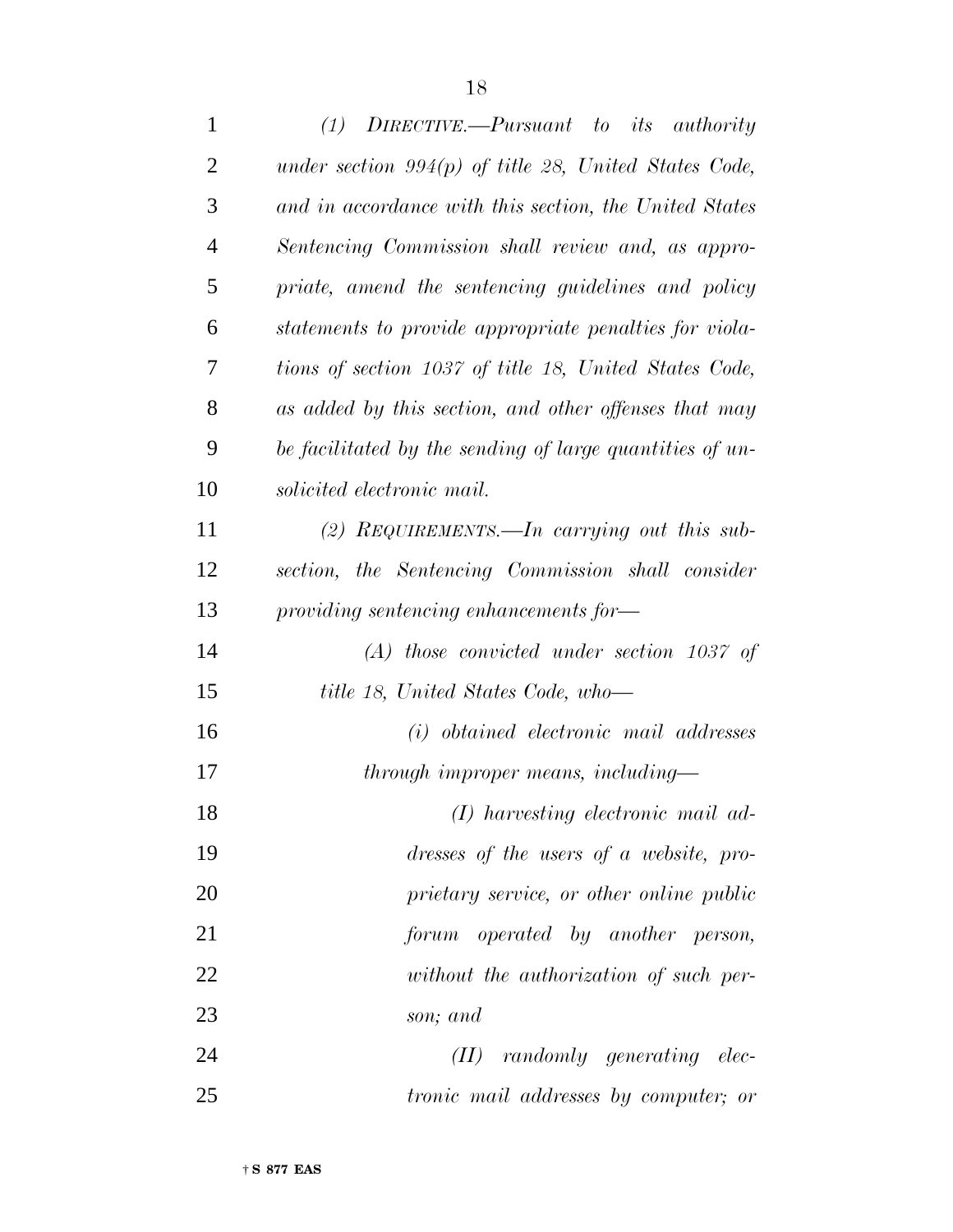*(ii) knew that the commercial elec- tronic mail messages involved in the offense contained or advertised an Internet domain for which the registrant of the domain had provided false registration information; and (B) those convicted of other offenses, includ- ing offenses involving fraud, identity theft, ob- scenity, child pornography, and the sexual ex- ploitation of children, if such offenses involved the sending of large quantities of electronic mail. (c) SENSE OF CONGRESS.—It is the sense of Congress that— (1) Spam has become the method of choice for*

 *those who distribute pornography, perpetrate fraudu- lent schemes, and introduce viruses, worms, and Tro- jan horses into personal and business computer sys-tems; and*

 *(2) the Department of Justice should use all ex- isting law enforcement tools to investigate and pros- ecute those who send bulk commercial e-mail to facili- tate the commission of Federal crimes, including the tools contained in chapters 47 and 63 of title 18, United States Code (relating to fraud and false state- ments); chapter 71 of title 18, United States Code (re-lating to obscenity); chapter 110 of title 18, United*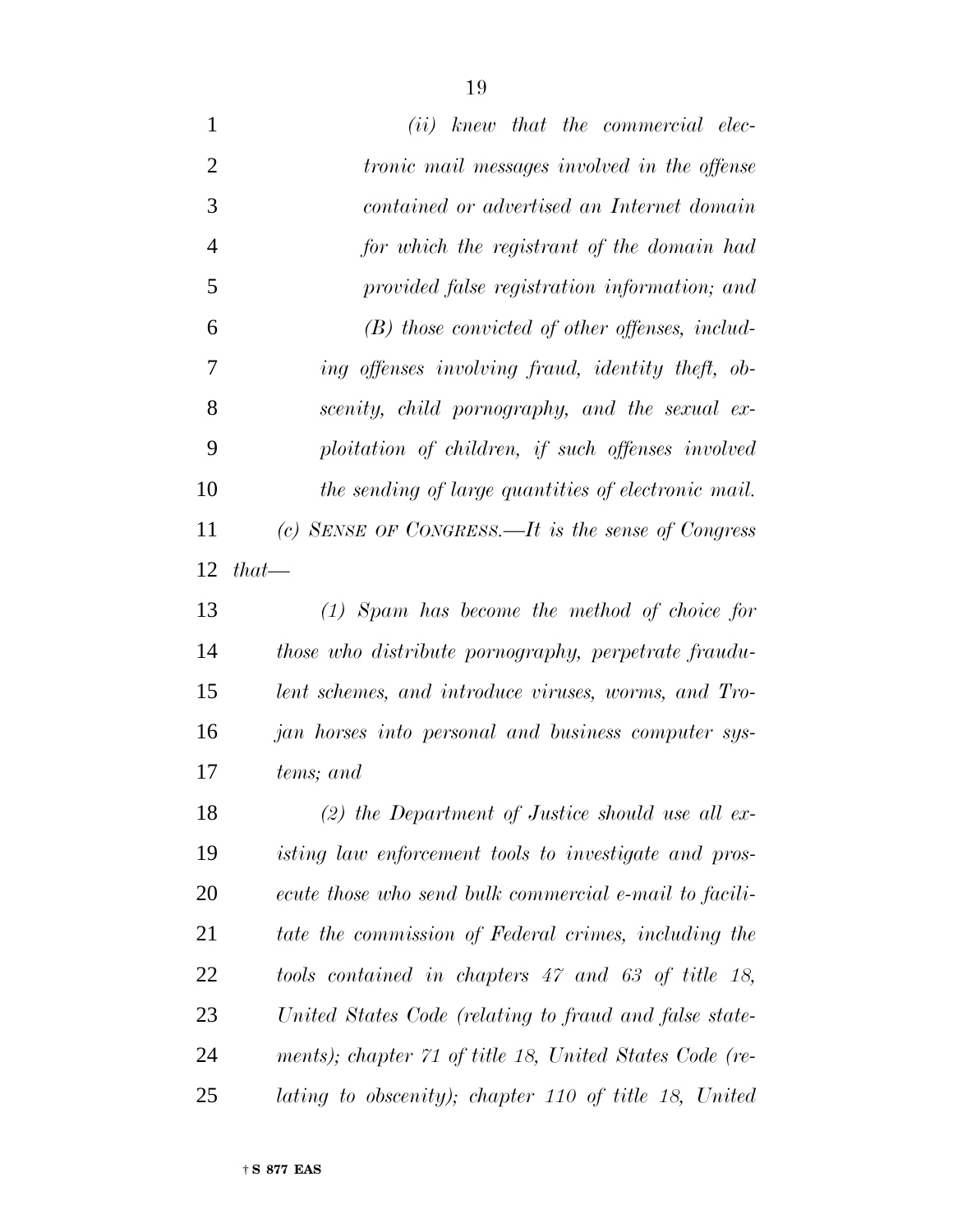| $\mathbf{1}$ | States Code (relating to the sexual exploitation of    |
|--------------|--------------------------------------------------------|
| 2            | children); and chapter 95 of title 18, United States   |
| 3            | Code (relating to racketeering), as appropriate.       |
| 4            | SEC. 5. OTHER PROTECTIONS FOR USERS OF COMMERCIAL      |
| 5            | <b>ELECTRONIC MAIL.</b>                                |
| 6            | (a) REQUIREMENTS FOR TRANSMISSION OF MES-              |
| 7            | $SAGES$ .                                              |
| 8            | (1) PROHIBITION OF FALSE OR MISLEADING                 |
| 9            | TRANSMISSION INFORMATION.—It is unlawful for any       |
| 10           | person to initiate the transmission, to a protected    |
| 11           | computer, of a commercial electronic mail message, or  |
| 12           | a transactional or relationship message, that con-     |
| 13           | tains, or is accompanied by, header information that   |
| 14           | is materially false or materially misleading. For pur- |
| 15           | poses of this paragraph—                               |
| 16           | $(A)$ header information that is technically           |
| 17           | <i>accurate but includes an originating electronic</i> |
| 18           | mail address, domain name, or Internet Protocol        |
| 19           | address the access to which for purposes of initi-     |
| 20           | ating the message was obtained by means of false       |
| 21           | or fraudulent pretenses or representations shall       |
| 22           | be considered materially misleading;                   |
| 23           | $(B)$ a "from" line (the line identifying or           |
| 24           | purporting to identify a person initiating the         |
| 25           | message) that accurately identifies any person         |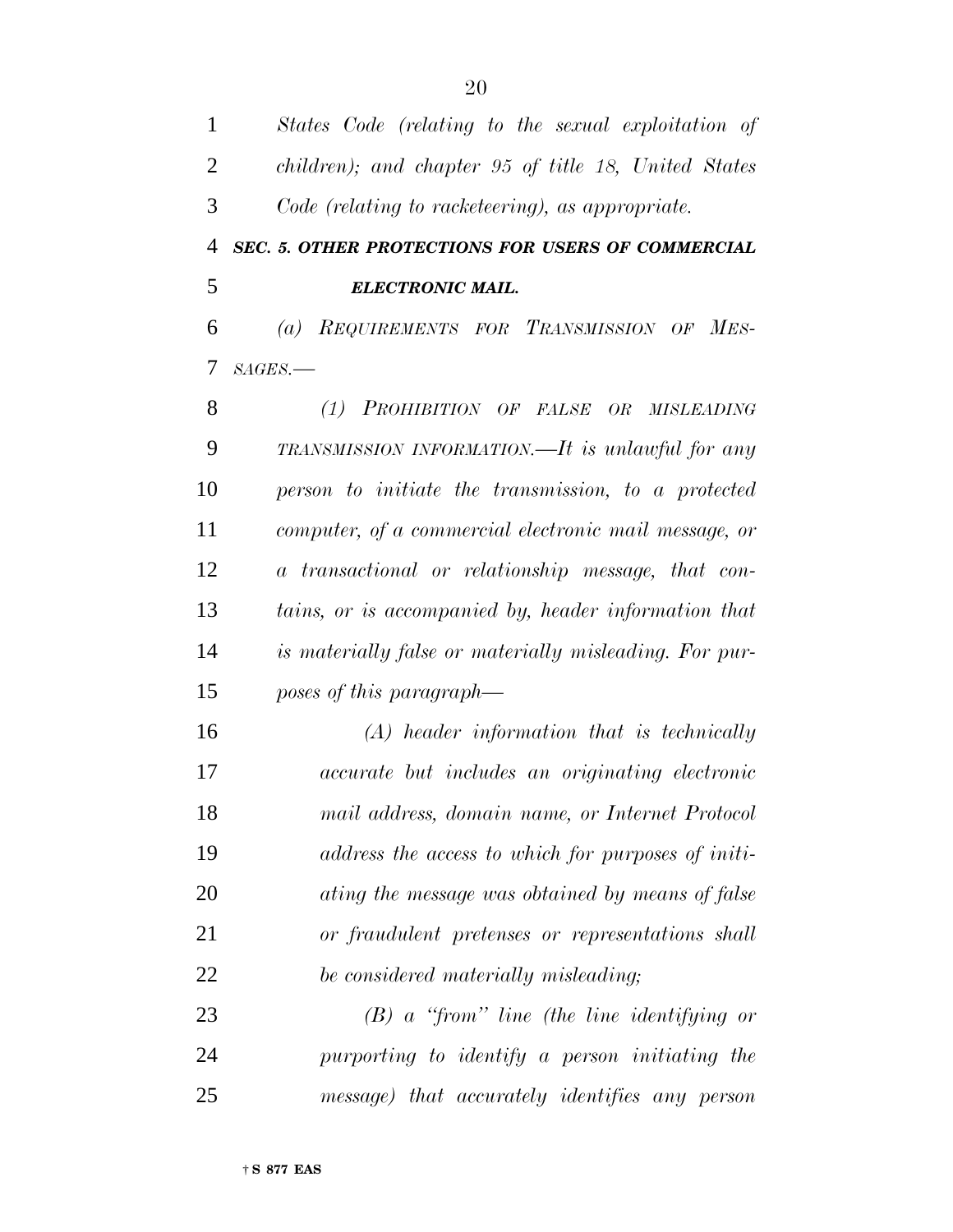*who initiated the message shall not be considered materially false or materially misleading; and (C) header information shall be considered materially misleading if it fails to identify accu- rately a protected computer used to initiate the message because the person initiating the mes- sage knowingly uses another protected computer to relay or retransmit the message for purposes of disguising its origin. (2) PROHIBITION OF DECEPTIVE SUBJECT HEAD- INGS.—It is unlawful for any person to initiate the transmission to a protected computer of a commercial electronic mail message if such person has actual knowledge, or knowledge fairly implied on the basis of objective circumstances, that a subject heading of the message would be likely to mislead a recipient, acting reasonably under the circumstances, about a material fact regarding the contents or subject matter of the message (consistent with the criteria used in enforce-ment of section 5 of the Federal Trade Commission*

*Act (15 U.S.C. 45)).*

 *(3) INCLUSION OF RETURN ADDRESS OR COM- PARABLE MECHANISM IN COMMERCIAL ELECTRONIC MAIL.—*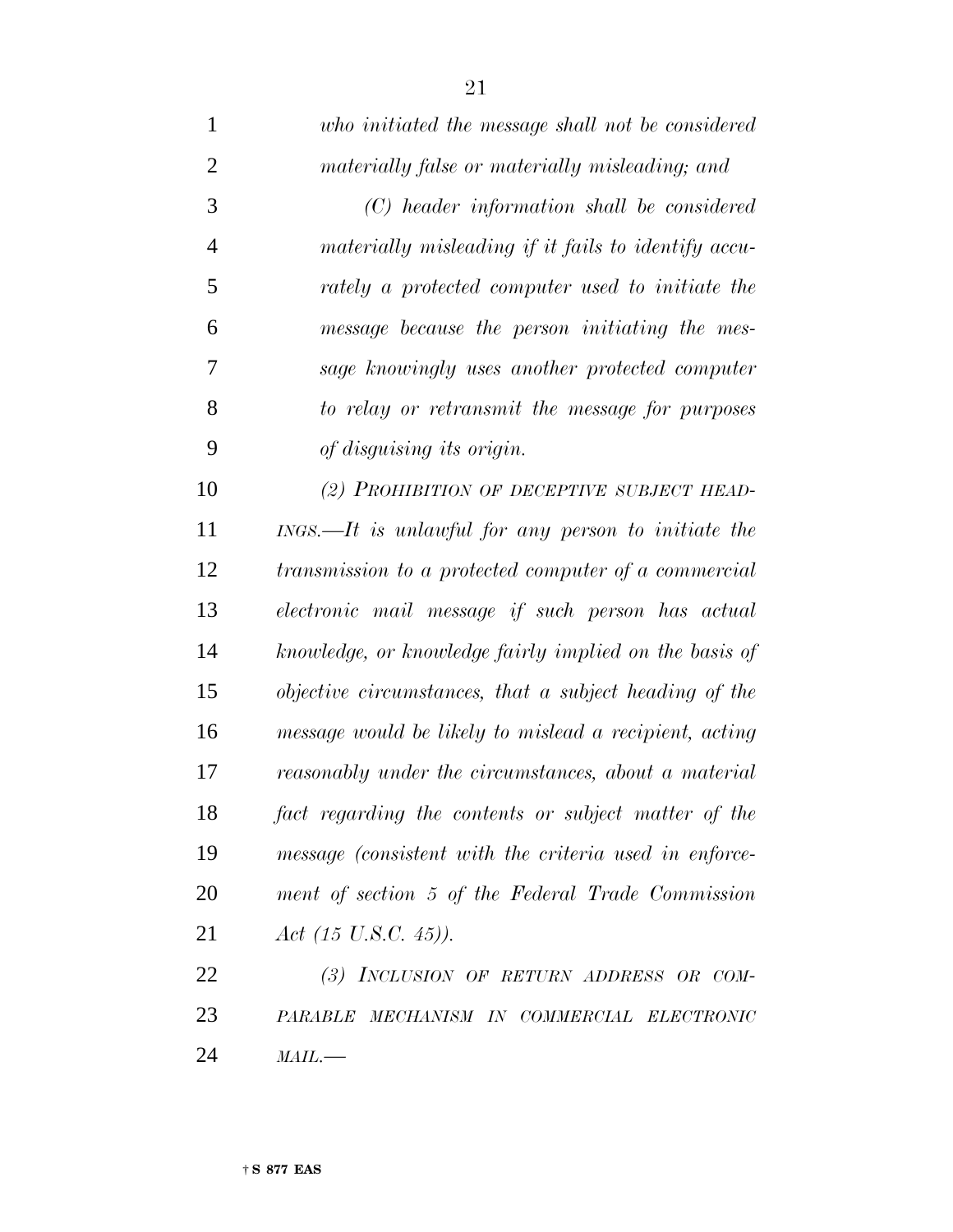| $\mathbf{1}$   | $(A)$ In GENERAL.—It is unlawful for any           |
|----------------|----------------------------------------------------|
| $\overline{2}$ | person to initiate the transmission to a protected |
| 3              | computer of a commercial electronic mail mes-      |
| $\overline{4}$ | sage that does not contain a functioning return    |
| 5              | electronic mail address or other Internet-based    |
| 6              | mechanism, clearly and conspicuously displayed,    |
| 7              | $that$ —                                           |
| 8              | $(i)$ a recipient may use to submit, in            |
| 9              | a manner specified in the message, a reply         |
| 10             | electronic mail message or other form of           |
| 11             | Internet-based communication requesting            |
| 12             | not to receive future commercial electronic        |
| 13             | mail messages from that sender at the elec-        |
| 14             | <i>tronic mail address where the message was</i>   |
| 15             | received; and                                      |
| 16             | (ii) remains capable of receiving such             |
| 17             | messages or communications for no less             |
| 18             | than 30 days after the transmission of the         |
| 19             | <i>original</i> message.                           |
| 20             | (B) MORE DETAILED OPTIONS POSSIBLE.—               |
| 21             | The person initiating a commercial electronic      |
| 22             | mail message may comply with subparagraph          |
| 23             | $(A)(i)$ by providing the recipient a list or menu |
| 24             | from which the recipient may choose the specific   |
| 25             | types of commercial electronic mail messages the   |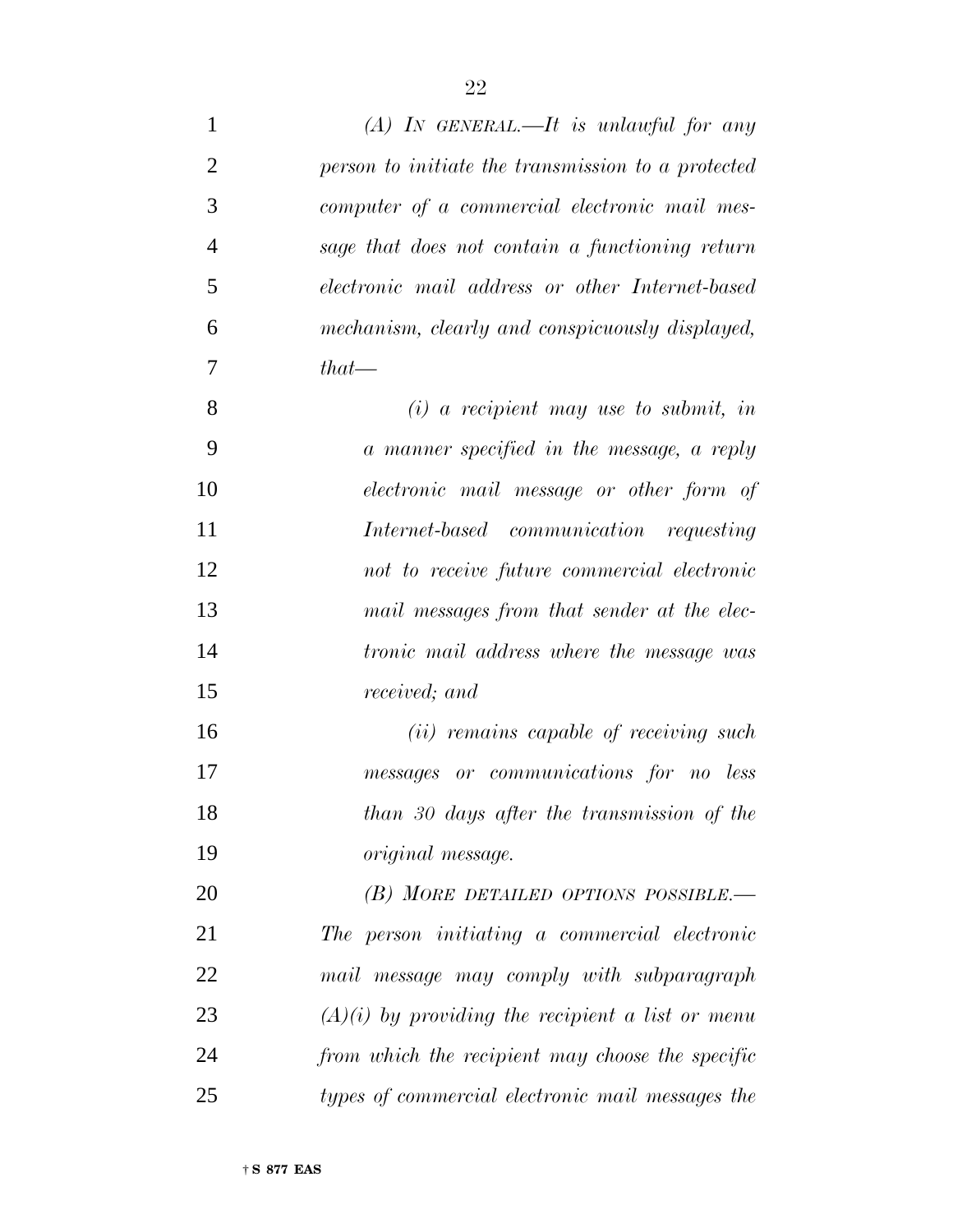| $\mathbf{1}$   | recipient wants to receive or does not want to re-  |
|----------------|-----------------------------------------------------|
| $\overline{2}$ | ceive from the sender, if the list or menu includes |
| 3              | an option under which the recipient may choose      |
| $\overline{4}$ | not to receive any commercial electronic mail       |
| 5              | messages from the sender.                           |
| 6              | (C) TEMPORARY INABILITY TO<br><b>RECEIVE</b>        |
| 7              | MESSAGES OR PROCESS REQUESTS.—A return              |
| 8              | electronic mail address or other mechanism does     |
| 9              | not fail to satisfy the requirements of subpara-    |
| 10             | graph $(A)$ if it is unexpectedly and temporarily   |
| 11             | unable to receive messages or process requests due  |
| 12             | to a technical problem beyond the control of the    |
| 13             | sender if the problem is corrected within a rea-    |
| 14             | sonable time period.                                |
| 15             | (4) PROHIBITION OF TRANSMISSION OF COMMER-          |
| 16             | CIAL ELECTRONIC MAIL AFTER OBJECTION.-              |
| 17             | (A) IN GENERAL.—If a recipient makes $\alpha$       |
| 18             | request using a mechanism provided pursuant to      |
| 19             | $paramph$ (3) not to receive some or any com-       |
| 20             | mercial electronic mail messages from such send-    |
| 21             | er, then it is unlawful—                            |
| 22             | $(i)$ for the sender to initiate the trans-         |
| 23             | mission to the recipient, more than 10 busi-        |
| 24             | ness days after the receipt of such request,        |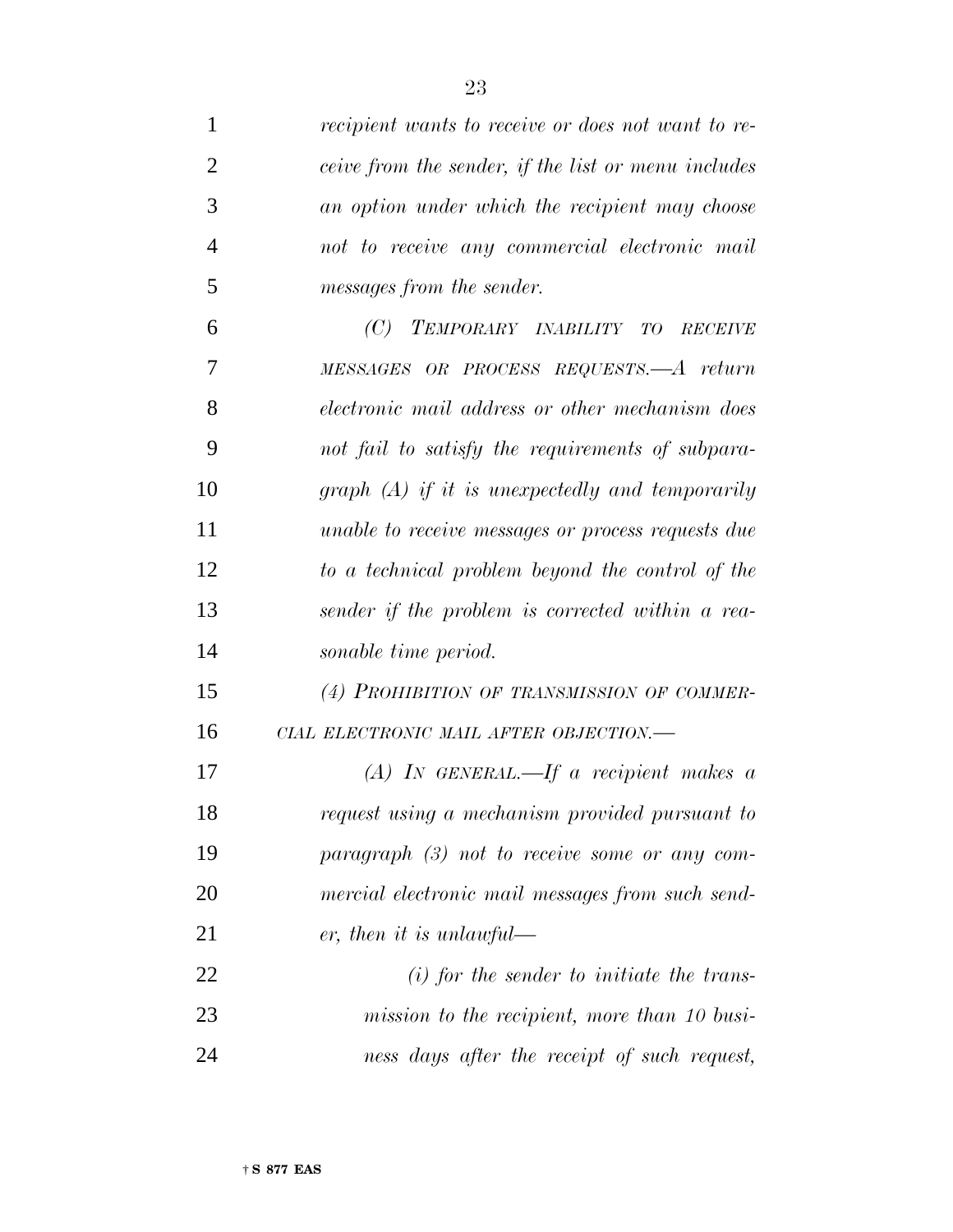| $\mathbf{1}$   | of a commercial electronic mail message           |
|----------------|---------------------------------------------------|
| $\overline{2}$ | that falls within the scope of the request;       |
| 3              | (ii) for any person acting on behalf of           |
| $\overline{4}$ | the sender to initiate the transmission to the    |
| 5              | recipient, more than 10 business days after       |
| 6              | the receipt of such request, of a commercial      |
| $\overline{7}$ | electronic mail message with actual knowl-        |
| 8              | edge, or knowledge fairly implied on the          |
| 9              | basis of objective circumstances, that such       |
| 10             | message falls within the scope of the request;    |
| 11             | ( <i>iii</i> ) for any person acting on behalf of |
| 12             | the sender to assist in initiating the trans-     |
| 13             | mission to the recipient, through the provi-      |
| 14             | sion or selection of addresses to which the       |
| 15             | message will be sent, of a commercial elec-       |
| 16             | <i>tronic mail message with actual knowledge,</i> |
| 17             | or knowledge fairly implied on the basis of       |
| 18             | objective circumstances, that such message        |
| 19             | <i>would violate clause</i> $(i)$ or $(ii)$ ; or  |
| 20             | $(iv)$ for the sender, or any other person        |
| 21             | who knows that the recipient has made such        |
| 22             | a request, to sell, lease, exchange, or other-    |
| 23             | wise transfer or release the electronic mail      |
| 24             | address of the recipient (including through       |
| 25             | any transaction or other transfer involving       |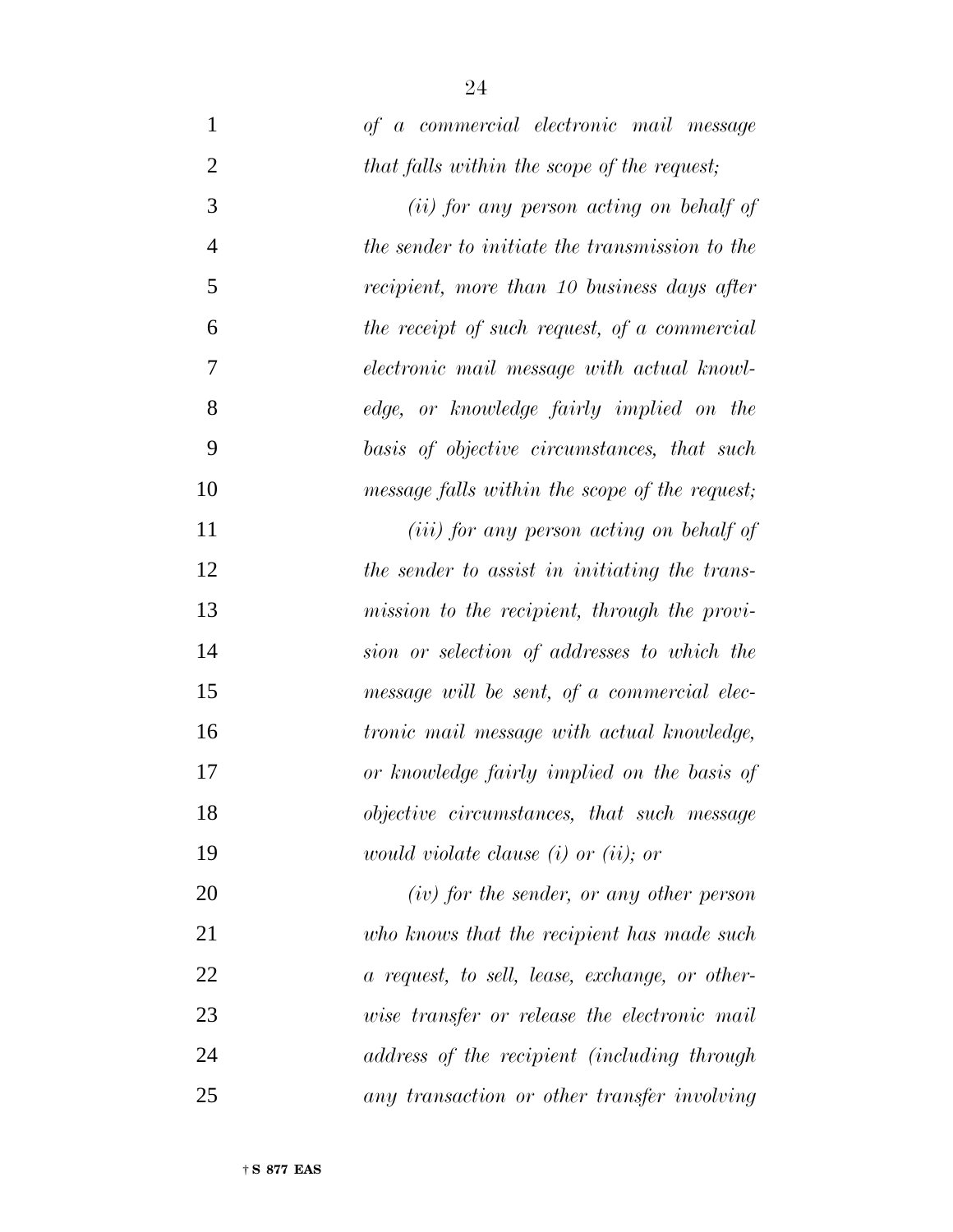| $\mathbf{1}$   | mailing lists bearing the electronic mail ad-    |
|----------------|--------------------------------------------------|
| $\overline{2}$ | dress of the recipient) for any purpose other    |
| 3              | than compliance with this Act or other pro-      |
| $\overline{4}$ | <i>vision of law.</i>                            |
| 5              | (B) SUBSEQUENT AFFIRMATIVE CONSENT.—             |
| 6              | A prohibition in subparagraph (A) does not       |
| 7              | apply if there is affirmative consent by the re- |
| 8              | cipient subsequent to the request under subpara- |
| 9              | graph $(A)$ .                                    |
| 10             | (5) INCLUSION OF IDENTIFIER, OPT-OUT, AND        |
| 11             | PHYSICAL ADDRESS IN COMMERCIAL ELECTRONIC        |
| 12             | $MAIL$ .                                         |
| 13             | $(A)$ It is unlawful for any person to initiate  |
| 14             | the transmission of any commercial electronic    |
| 15             | mail message to a protected computer unless the  |
| 16             | message provides—                                |
| 17             | $(i)$ clear and conspicuous identification       |
| 18             | that the message is an advertisement or so-      |
| 19             | <i>licitation</i> ;                              |
| 20             | (ii) clear and conspicuous notice of the         |
| 21             | opportunity under paragraph (3) to decline       |
| 22             | receive further commercial electronic<br>to      |
| 23             | mail messages from the sender; and               |
| 24             | (iii) a valid physical postal address of         |
| 25             | <i>the sender.</i>                               |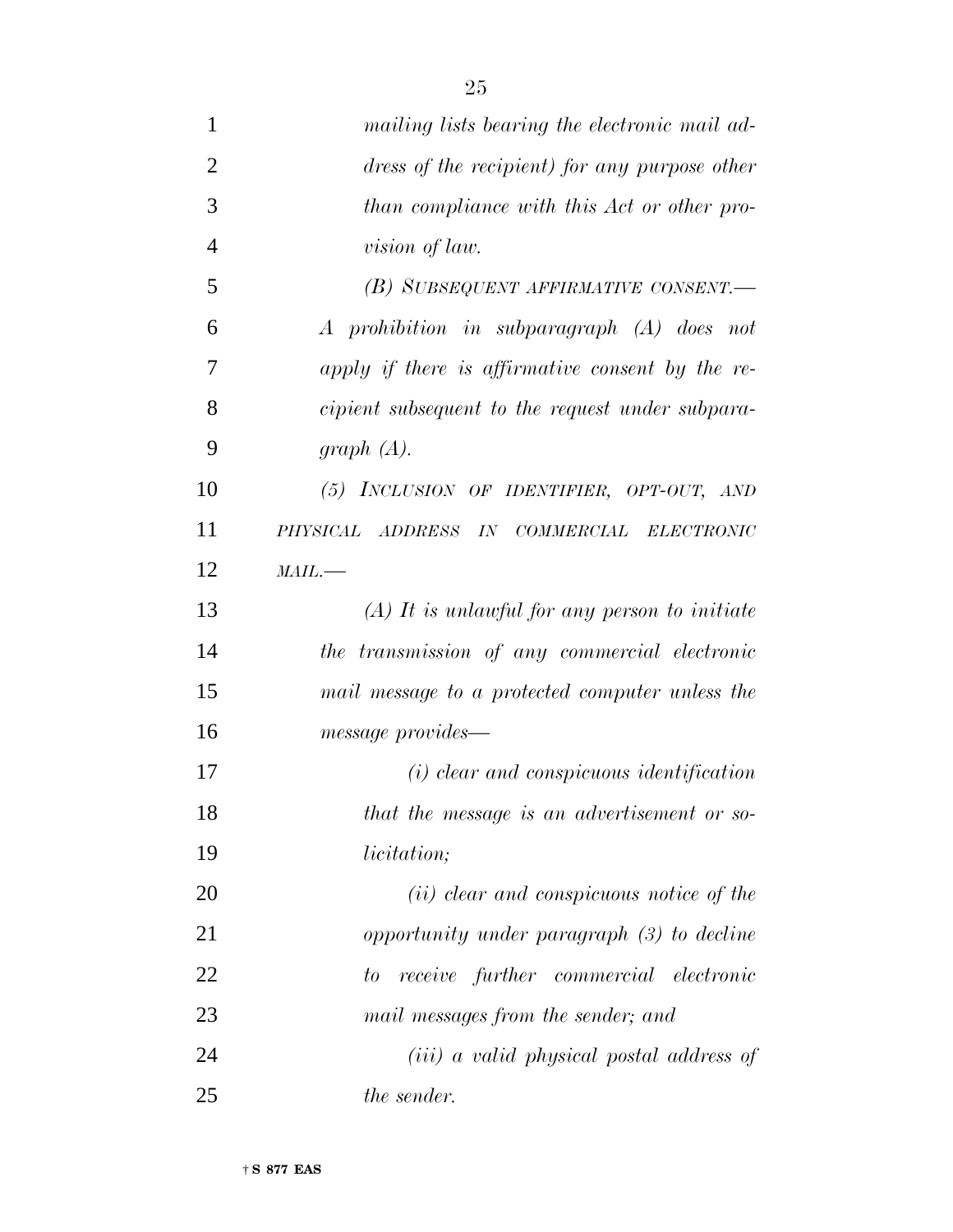| 1              | $(B)$ Subparagraph $(A)(i)$ does not apply to            |
|----------------|----------------------------------------------------------|
| $\overline{2}$ | the transmission of a commercial electronic mail         |
| 3              | message if the recipient has given prior affirma-        |
| $\overline{4}$ | <i>tive consent to receipt of the message.</i>           |
| 5              | (6) MATERIALLY.—For purposes of paragraph                |
| 6              | $(1)$ , the term "materially", when used with respect to |
| 7              | false or misleading header information, includes the     |
| 8              | alteration or concealment of header information in a     |
| 9              | manner that would impair the ability of an Internet      |
| 10             | access service processing the message on behalf of a re- |
| 11             | cipient, a person alleging a violation of this section,  |
| 12             | or a law enforcement agency to identify, locate, or re-  |
| 13             | spond to a person who initiated the electronic mail      |
| 14             | message or to investigate the alleged violation, or the  |
| 15             | ability of a recipient of the message to respond to $a$  |
| 16             | person who initiated the electronic message.             |
| 17             | (b) AGGRAVATED VIOLATIONS RELATING TO COMMER-            |
|                | 18 CIAL ELECTRONIC MAIL.-                                |
| 19             | (1) ADDRESS HARVESTING AND DICTIONARY AT-                |
| 20             | $TACKS$ .                                                |
| 21             | $(A)$ In GENERAL.—It is unlawful for any                 |
| 22             | person to initiate the transmission, to a pro-           |

 *tected computer, of a commercial electronic mail message that is unlawful under subsection (a), or to assist in the origination of such message*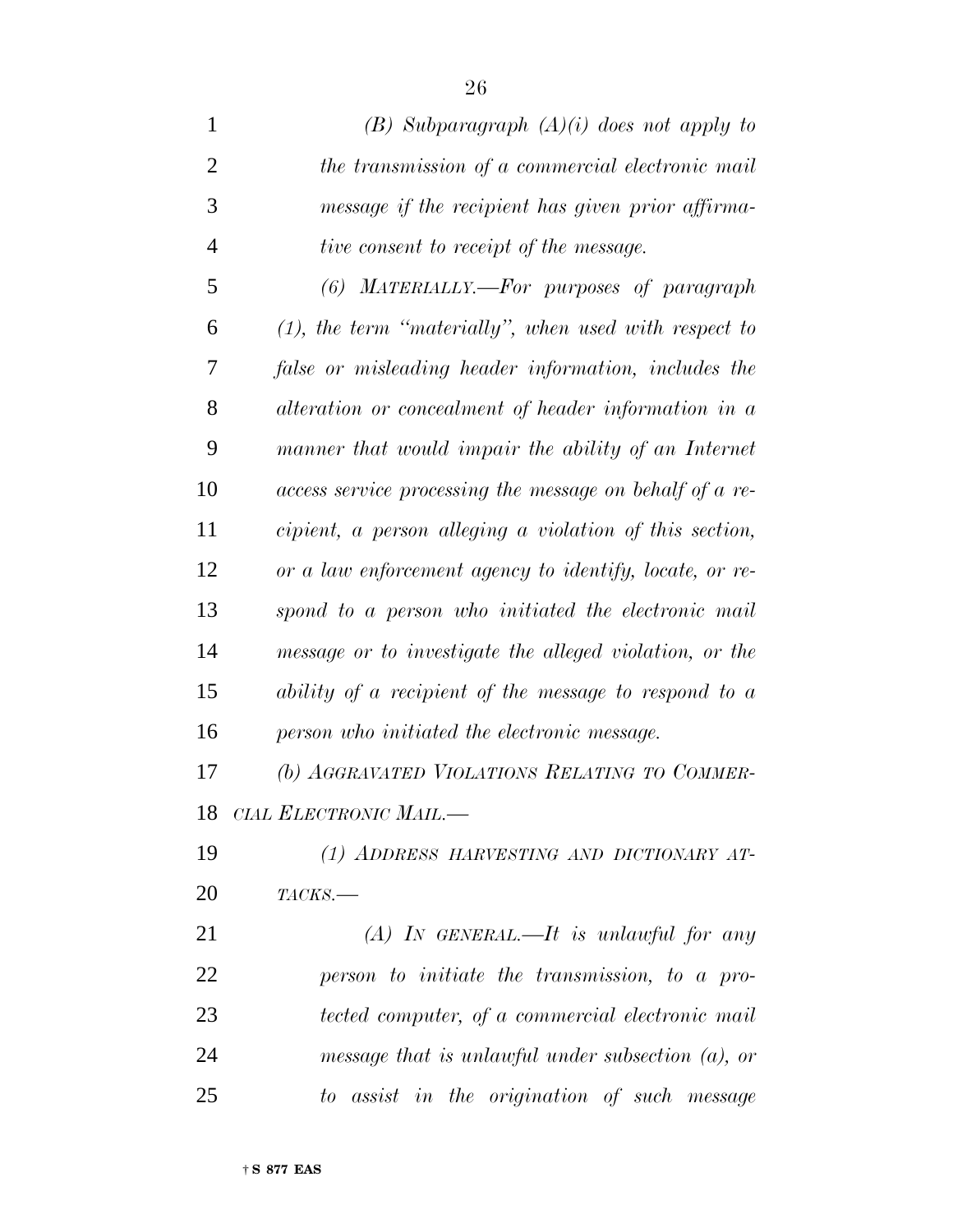| $\mathbf{1}$   | through the provision or selection of addresses to |
|----------------|----------------------------------------------------|
| $\overline{2}$ | which the message will be transmitted, if such     |
| 3              | person had actual knowledge, or knowledge fairly   |
| $\overline{4}$ | implied on the basis of objective circumstances,   |
| 5              | $that$ —                                           |
| 6              | $(i)$ the electronic mail address of the           |
| 7              | recipient was obtained using an automated          |
| 8              | means from an Internet website or propri-          |
| 9              | etary online service operated by another           |
| 10             | person, and such website or online service         |
| 11             | included, at the time the address was ob-          |
| 12             | tained, a notice stating that the operator of      |
| 13             | such website or online service will not give,      |
| 14             | sell, or otherwise transfer addresses main-        |
| 15             | tained by such website or online service to        |
| 16             | any other party for the purposes of initi-         |
| 17             | ating, or enabling others to initiate, elec-       |
| 18             | <i>tronic mail messages; or</i>                    |
| 19             | (ii) the electronic mail address of the            |
| 20             | recipient was obtained using an automated          |
| 21             | that generates possible electronic<br>means        |
| 22             | mail addresses by combining names, letters,        |
| 23             | or numbers into numerous permutations.             |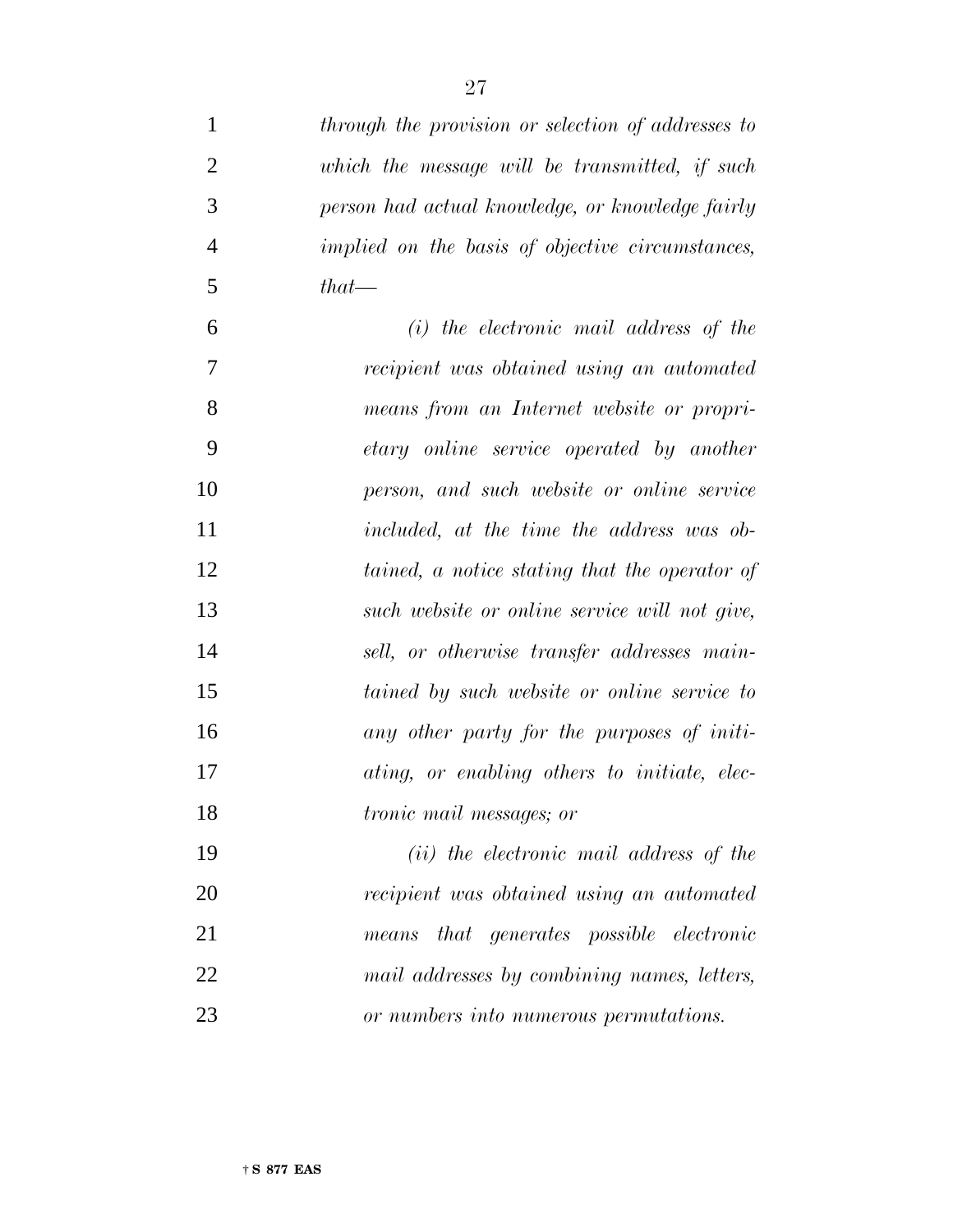| $\mathbf{1}$   | $(B)$ DISCLAIMER.—Nothing in this para-                                     |
|----------------|-----------------------------------------------------------------------------|
| $\overline{2}$ | graph creates an ownership or proprietary inter-                            |
| 3              | est in such electronic mail addresses.                                      |
| $\overline{4}$ | (2) AUTOMATED CREATION OF MULTIPLE ELEC-                                    |
| 5              | TRONIC MAIL ACCOUNTS.—It is unlawful for any per-                           |
| 6              | son to use scripts or other automated means to reg-                         |
| 7              | <i>ister for multiple electronic mail accounts or online</i>                |
| 8              | user accounts from which to transmit to a protected                         |
| 9              | computer, or enable another person to transmit to a                         |
| 10             | protected computer, a commercial electronic mail                            |
| 11             | message that is unlawful under subsection $(a)$ .                           |
| 12             | (3) RELAY OR RETRANSMISSION THROUGH UNAU-                                   |
| 13             | THORIZED ACCESS.—It is unlawful for any person                              |
| 14             | knowingly to relay or retransmit a commercial elec-                         |
| 15             | <i>tronic mail message that is unlawful under subsection</i>                |
| 16             | $(a)$ from a protected computer or computer network                         |
| 17             | that such person has accessed without authorization.                        |
| 18             | (c) SUPPLEMENTARY RULEMAKING AUTHORITY.-The                                 |
| 19             | <i>Commission shall by regulation, pursuant to section <math>13-</math></i> |
| 20             | $(1)$ modify the 10-business-day period under sub-                          |
| 21             | section (a)(4)(A) or subsection (a)(4)(B), or both, if                      |
| 22             | the Commission determines that a different period                           |
| 23             | would be more reasonable after taking into account—                         |
| 24             | $(A)$ the purposes of subsection $(a)$ ;                                    |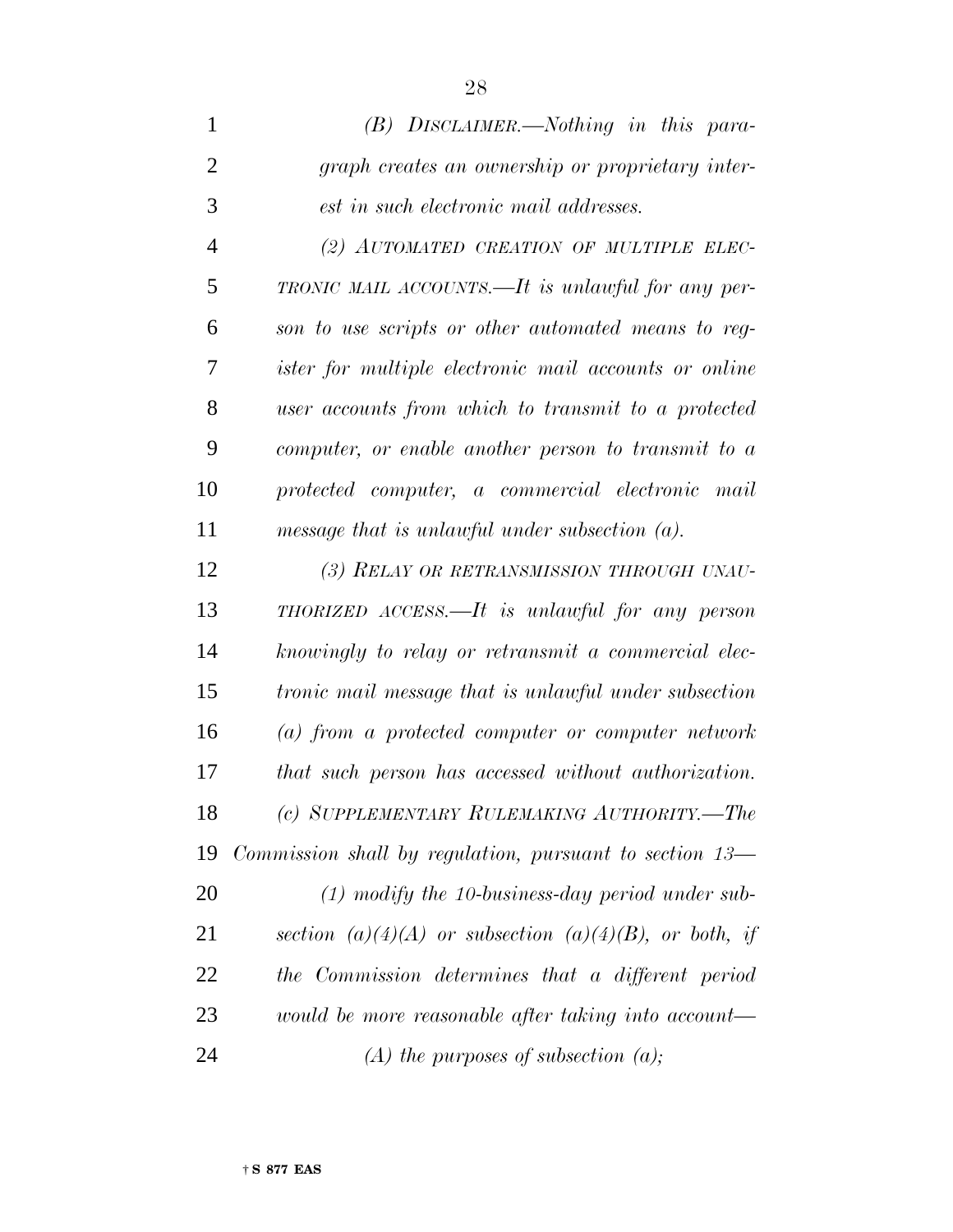| 1              | $(B)$ the interests of recipients of commercial               |
|----------------|---------------------------------------------------------------|
| $\overline{2}$ | electronic mail; and                                          |
| 3              | $(C)$ the burdens imposed on senders of law-                  |
| 4              | ful commercial electronic mail; and                           |
| 5              | $(2)$ specify additional activities or practices to           |
| 6              | which subsection $(b)$ applies if the Commission deter-       |
| 7              | mines that those activities or practices are contrib-         |
| 8              | <i>uting substantially to the proliferation of commercial</i> |
| 9              | electronic mail messages that are unlawful under sub-         |
| 10             | section $(a)$ .                                               |
| 11             | (d) REQUIREMENT TO PLACE WARNING LABELS ON                    |
| 12             | COMMERCIAL ELECTRONIC MAIL CONTAINING SEXUALLY                |
| 13             | ORIENTED MATERIAL.-                                           |
| 14             | (1) In GENERAL.—No person may initiate in or                  |
| 15             | affecting interstate commerce the transmission, to a          |
| 16             | protected computer, of any commercial electronic mail         |
| 17             | message that includes sexually oriented material              |
| 18             | $and-$                                                        |
| 19             | $(A)$ fail to include in subject heading for the              |
| 20             | electronic mail message the marks or notices pre-             |
| 21             | scribed by the Commission under this subsection;              |
| 22             | or                                                            |
| 23             | $(B)$ fail to provide that the matter in the                  |
| 24             | message that is initially viewable to the recipi-             |
| 25             | ent, when the message is opened by any recipient              |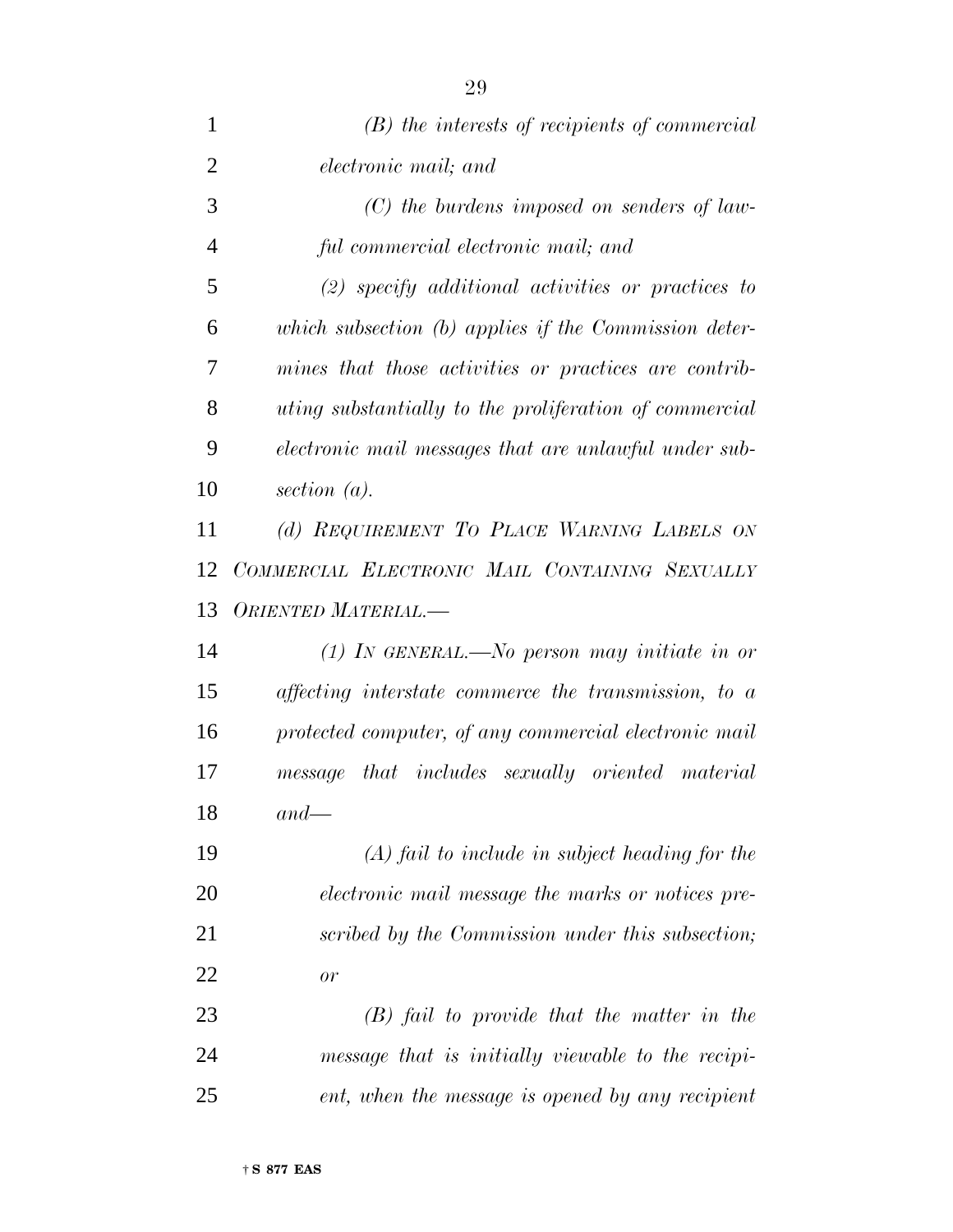| $\mathbf{1}$   | and absent any further actions by the recipient,           |
|----------------|------------------------------------------------------------|
| $\overline{2}$ | $includes only -$                                          |
| 3              | $(i)$ to the extent required or authorized                 |
| $\overline{4}$ | pursuant to paragraph (2), any such marks                  |
| 5              | or notices;                                                |
| 6              | $(ii)$ the information required to be in-                  |
| 7              | cluded in the message pursuant to sub-                     |
| 8              | section $(a)(5)$ ; and                                     |
| 9              | ( <i>iii</i> ) instructions on how to access, or           |
| 10             | a mechanism to access, the sexually oriented               |
| 11             | material.                                                  |
| 12             | (2) PRIOR AFFIRMATIVE CONSENT.-Paragraph                   |
| 13             | $(1)$ does not apply to the transmission of an electronic  |
| 14             | mail message if the recipient has given prior affirma-     |
| 15             | <i>tive consent to receipt of the message.</i>             |
| 16             | (3) PRESCRIPTION OF MARKS AND NOTICES.-                    |
| 17             | Not later than 120 days after the date of the enact-       |
| 18             | ment of this Act, the Commission in consultation with      |
| 19             | the Attorney General shall prescribe clearly identifi-     |
| 20             | able marks or notices to be included in or associated      |
| 21             | with commercial electronic mail that contains sexu-        |
| 22             | ally oriented material, in order to inform the recipi-     |
| 23             | ent of that fact and to facilitate filtering of such elec- |
| 24             | tronic mail. The Commission shall publish in the           |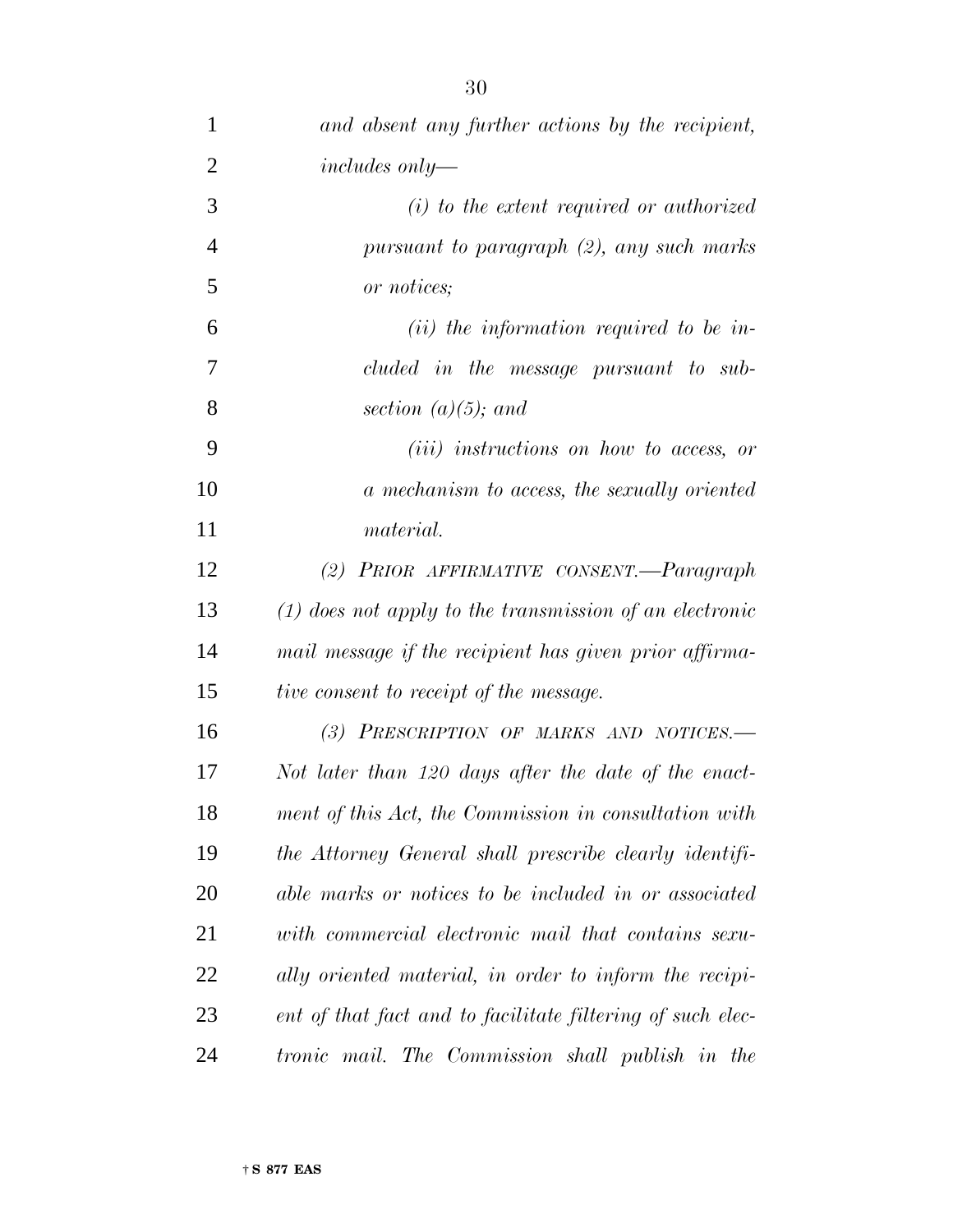| $\mathbf{1}$   | Federal Register and provide notice to the public of               |
|----------------|--------------------------------------------------------------------|
| $\overline{2}$ | the marks or notices prescribed under this paragraph.              |
| 3              | $(4)$ DEFINITION.—In this subsection, the term                     |
| $\overline{4}$ | "sexually oriented material" means any material that               |
| 5              | depicts sexually explicit conduct (as that term is de-             |
| 6              | fined in section 2256 of title 18, United States Code),            |
| 7              | unless the depiction constitutes a small and insignifi-            |
| 8              | cant part of the whole, the remainder of which is not              |
| 9              | primarily devoted to sexual matters.                               |
| 10             | PENALTY.—Whoever knowingly violates<br>(5)                         |
| 11             | paragraph (1) shall be fined under title 18, United                |
| 12             | States Code, or imprisoned not more than 5 years, or               |
| 13             | both.                                                              |
| 14             | SEC. 6. BUSINESSES KNOWINGLY PROMOTED BY ELEC-                     |
| 15             | TRONIC MAIL WITH FALSE OR MISLEADING                               |
| 16             | <b>TRANSMISSION INFORMATION.</b>                                   |
| 17             | (a) IN GENERAL.—It is unlawful for a person to pro-                |
| 18             | mote, or allow the promotion of, that person's trade or busi-      |
| 19             | ness, or goods, products, property, or services sold, offered      |
|                | 20 for sale, leased or offered for lease, or otherwise made avail- |
| 21             | able through that trade or business, in a commercial elec-         |
| 22             | <i>tronic mail message the transmission of which is in viola-</i>  |
| 23             | tion of section $5(a)(1)$ if that person—                          |
| 24             | $(1)$ knows, or should have known in the ordinary                  |
| 25             |                                                                    |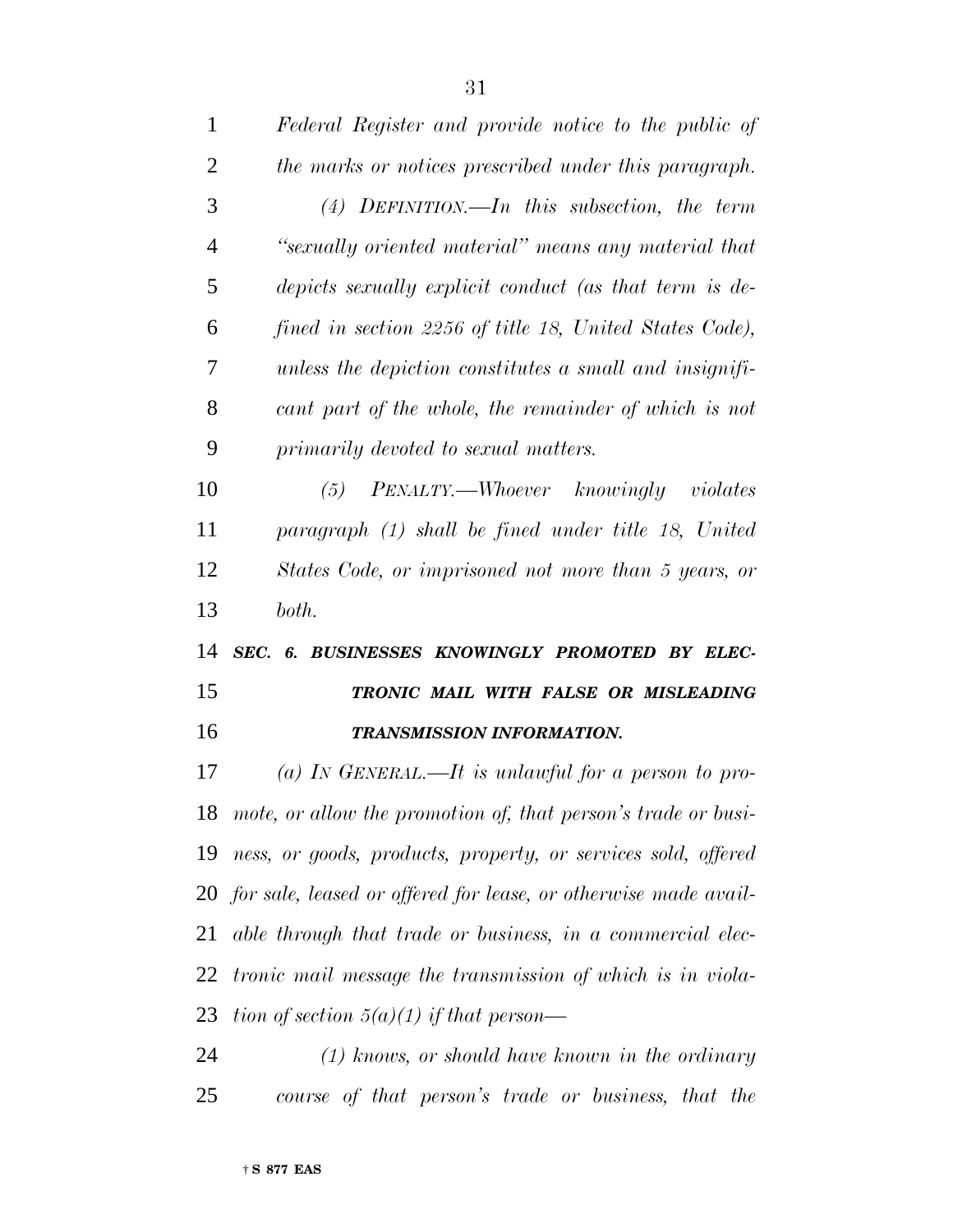| $\mathbf{1}$   | goods, products, property, or services sold, offered for   |
|----------------|------------------------------------------------------------|
| $\overline{2}$ | sale, leased or offered for lease, or otherwise made       |
| 3              | available through that trade or business were being        |
| $\overline{4}$ | promoted in such a message;                                |
| 5              | $(2)$ received or expected to receive an economic          |
| 6              | benefit from such promotion; and                           |
| 7              | $(3)$ took no reasonable action—                           |
| 8              | $(A)$ to prevent the transmission; or                      |
| 9              | $(B)$ to detect the transmission and report it             |
| 10             | to the Commission.                                         |
| 11             | LIMITED ENFORCEMENT AGAINST THIRD PAR-<br>(b)              |
| 12             | $TIES$ .                                                   |
| 13             | $(1)$ IN GENERAL.—Except as provided in para-              |
| 14             | $graph$ (2), a person (hereinafter referred to as the      |
| 15             | "third party") that provides goods, products, prop-        |
| 16             | erty, or services to another person that violates sub-     |
| 17             | section $(a)$ shall not be held liable for such violation. |
| 18             | $(2)$ EXCEPTION.—Liability for a violation of              |
| 19             | subsection $(a)$ shall be imputed to a third party that    |
| 20             | provides goods, products, property, or services to an-     |
| 21             | other person that violates subsection $(a)$ if that third  |
| 22             | $party$ —                                                  |
| 23             | $(A)$ owns, or has a greater than 50 percent               |
| 24             | ownership or economic interest in, the trade or            |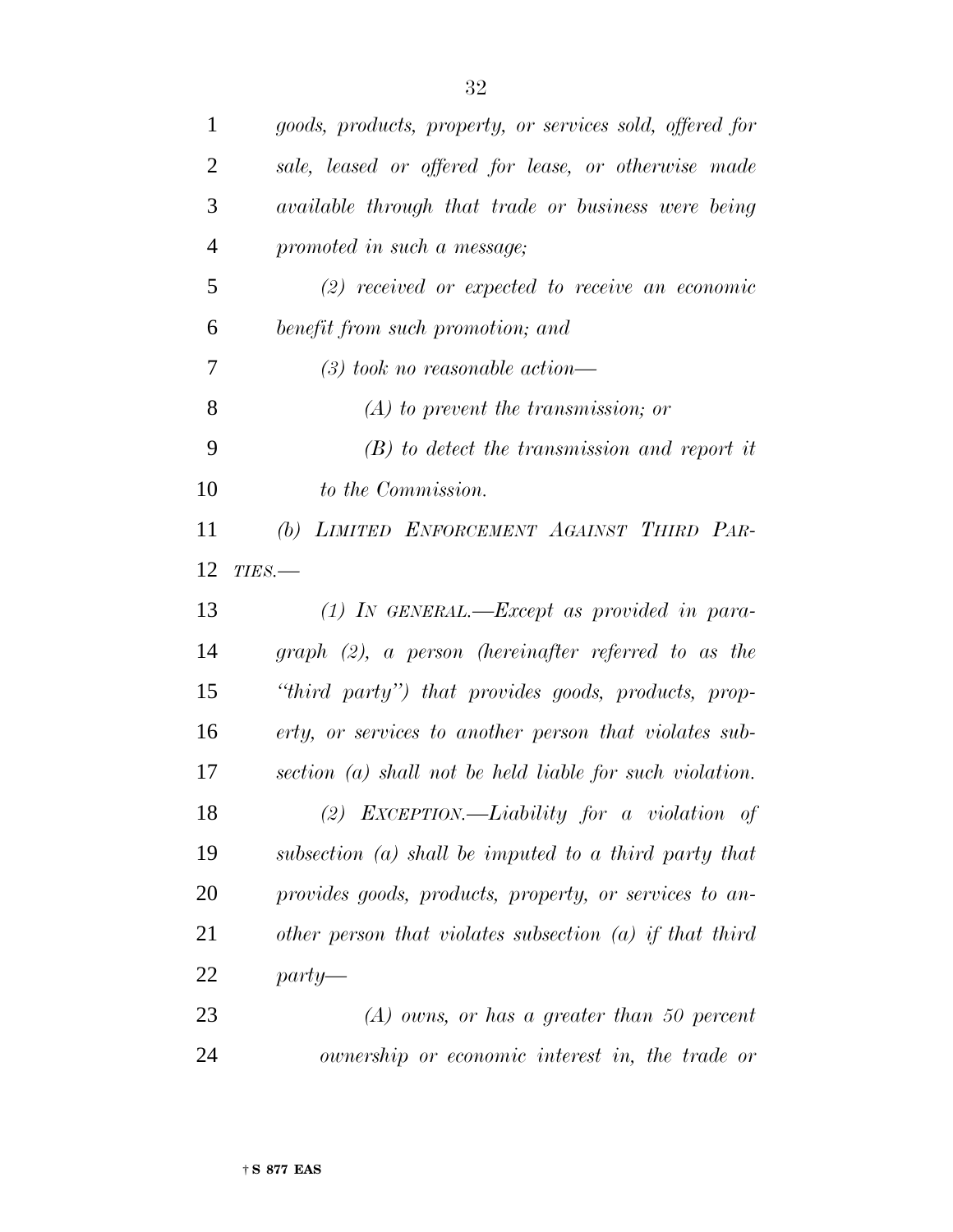| $\mathbf{1}$   | business of the person that violated subsection                   |
|----------------|-------------------------------------------------------------------|
| $\overline{2}$ | $(a)$ ; or                                                        |
| 3              | $(B)(i)$ has actual knowledge that goods,                         |
| $\overline{4}$ | products, property, or services are promoted in a                 |
| 5              | commercial electronic mail message the trans-                     |
| 6              | mission of which is in violation of section                       |
| $\overline{7}$ | $5(a)(1)$ ; and                                                   |
| 8              | $(ii)$ receives, or expects to receive, an eco-                   |
| 9              | nomic benefit from such promotion.                                |
| 10             | (c) EXCLUSIVE ENFORCEMENT BY FTC.—Subsections                     |
| 11             | (f) and (g) of section 7 do not apply to violations of this       |
| 12             | section.                                                          |
| 13             | (d) SAVINGS PROVISION.—Except as provided in sec-                 |
| 14             | tion $\gamma(f)(8)$ , nothing in this section may be construed to |
|                | 15 limit or prevent any action that may be taken under this       |
|                | 16 Act with respect to any violation of any other section of      |
| 17             | this Act.                                                         |
|                | 18 SEC. 7. ENFORCEMENT GENERALLY.                                 |
| 19             | (a) VIOLATION IS UNFAIR OR DECEPTIVE ACT OR                       |

 *PRACTICE.—Except as provided in subsection (b), this Act shall be enforced by the Commission as if the violation of this Act were an unfair or deceptive act or practice pro- scribed under section 18(a)(1)(B) of the Federal Trade Commission Act (15 U.S.C. 57a(a)(1)(B)).*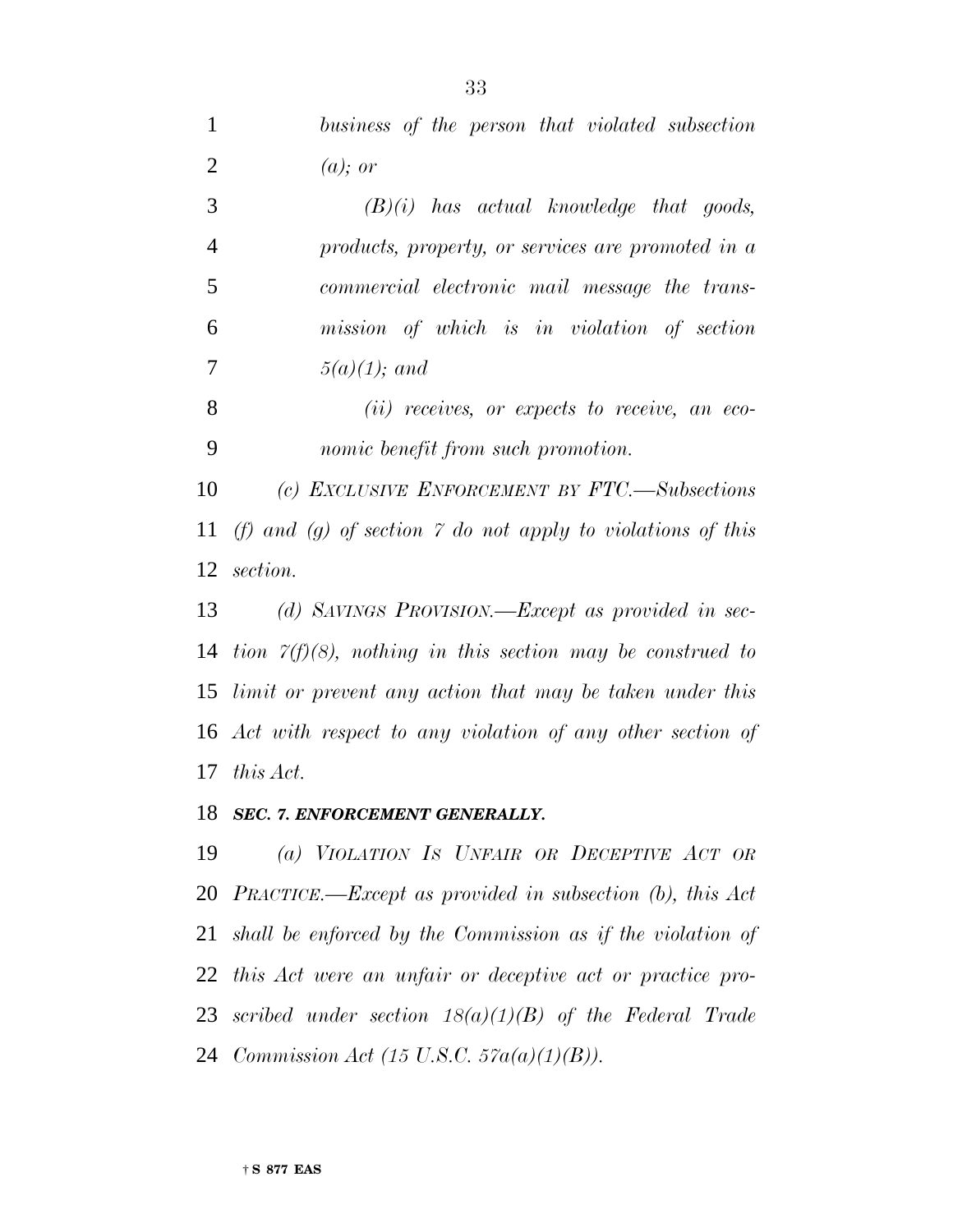| $\mathbf{1}$   | (b) ENFORCEMENT BY CERTAIN OTHER AGENCIES.-         |
|----------------|-----------------------------------------------------|
| 2              | Compliance with this Act shall be enforced—         |
| 3              | $(1)$ under section 8 of the Federal Deposit Insur- |
| $\overline{4}$ | ance Act (12 U.S.C. 1818), in the case of           |
| 5              | (A) national banks, and Federal branches            |
| 6              | and Federal agencies of foreign banks, by the Of-   |
| 7              | fice of the Comptroller of the Currency;            |
| 8              | (B) member banks of the Federal Reserve             |
| 9              | System (other than national banks), branches        |
| 10             | and agencies of foreign banks (other than Fed-      |
| 11             | eral branches, Federal agencies, and insured        |
| 12             | State branches of foreign banks), commercial        |
| 13             | lending companies owned or controlled by for-       |
| 14             | eign banks, organizations operating under sec-      |
| 15             | tion 25 or 25A of the Federal Reserve Act (12       |
| 16             | U.S.C. $601$ and $611$ ), and bank holding compa-   |
| 17             | nies, by the Board;                                 |
| 18             | (C) banks insured by the Federal Deposit            |
| 19             | Insurance Corporation (other than members of        |
| 20             | the Federal Reserve System) insured State           |
| 21             | branches of foreign banks, by the Board of Direc-   |
| 22             | tors of the Federal Deposit Insurance Corpora-      |
| 23             | tion; and                                           |
| 24             | $(D)$ savings associations the deposits of          |
| 25             | which are insured by the Federal Deposit Insur-     |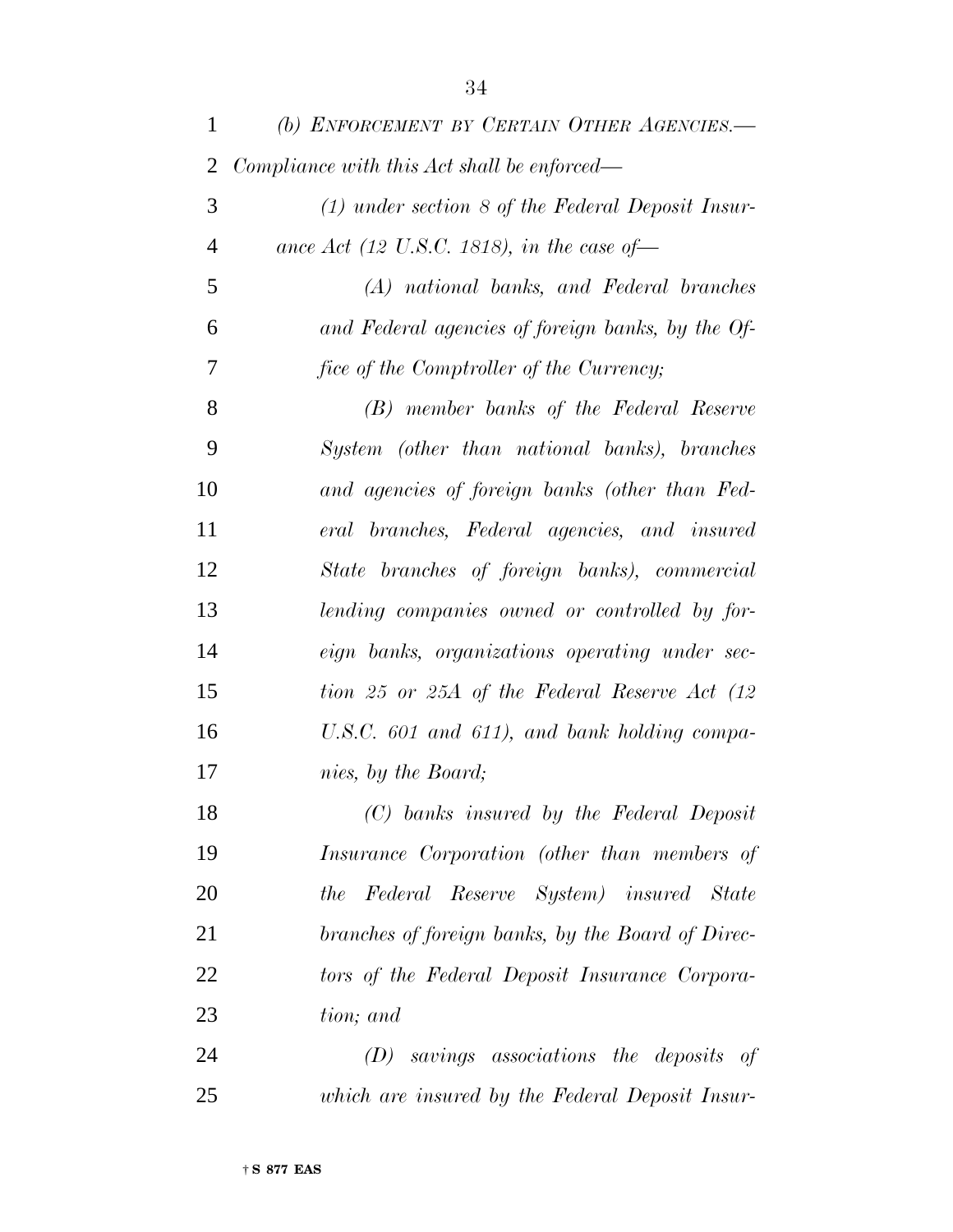| $\mathbf{1}$   | ance Corporation, by the Director of the Office of                     |
|----------------|------------------------------------------------------------------------|
| $\overline{2}$ | <i>Thrift Supervision;</i>                                             |
| 3              | $(2)$ under the Federal Credit Union Act $(12)$                        |
| $\overline{4}$ | U.S.C. 1751 et seq.) by the Board of the National                      |
| 5              | Credit Union Administration with respect to any                        |
| 6              | Federally insured credit union;                                        |
| 7              | $(3)$ under the Securities Exchange Act of 1934                        |
| 8              | $(15 \text{ U.S.C. } 78a \text{ et seq.})$ by the Securities and Ex-   |
| 9              | change Commission with respect to any broker or                        |
| 10             | dealer;                                                                |
| 11             | $(4)$ under the Investment Company Act of 1940                         |
| 12             | $(15 \text{ U.S.C. } 80a-1 \text{ et seq.})$ by the Securities and Ex- |
| 13             | change Commission with respect to investment com-                      |
| 14             | <i>panies</i> ;                                                        |
| 15             | $(5)$ under the Investment Advisers Act of 1940                        |
| 16             | $(15 \text{ U.S.C. } 80b-1 \text{ et seq.})$ by the Securities and Ex- |
| 17             | change Commission with respect to investment advis-                    |
| 18             | ers registered under that Act;                                         |
| 19             | $(6)$ under State insurance law in the case of any                     |
| 20             | person engaged in providing insurance, by the appli-                   |
| 21             | cable State insurance authority of the State in which                  |
| 22             | the person is domiciled, subject to section 104 of the                 |
| 23             | Gramm-Bliley-Leach Act (15 U.S.C. 6701), except                        |
| 24             | that in any State in which the State insurance au-                     |
| 25             | thority elects not to exercise this power, the enforce-                |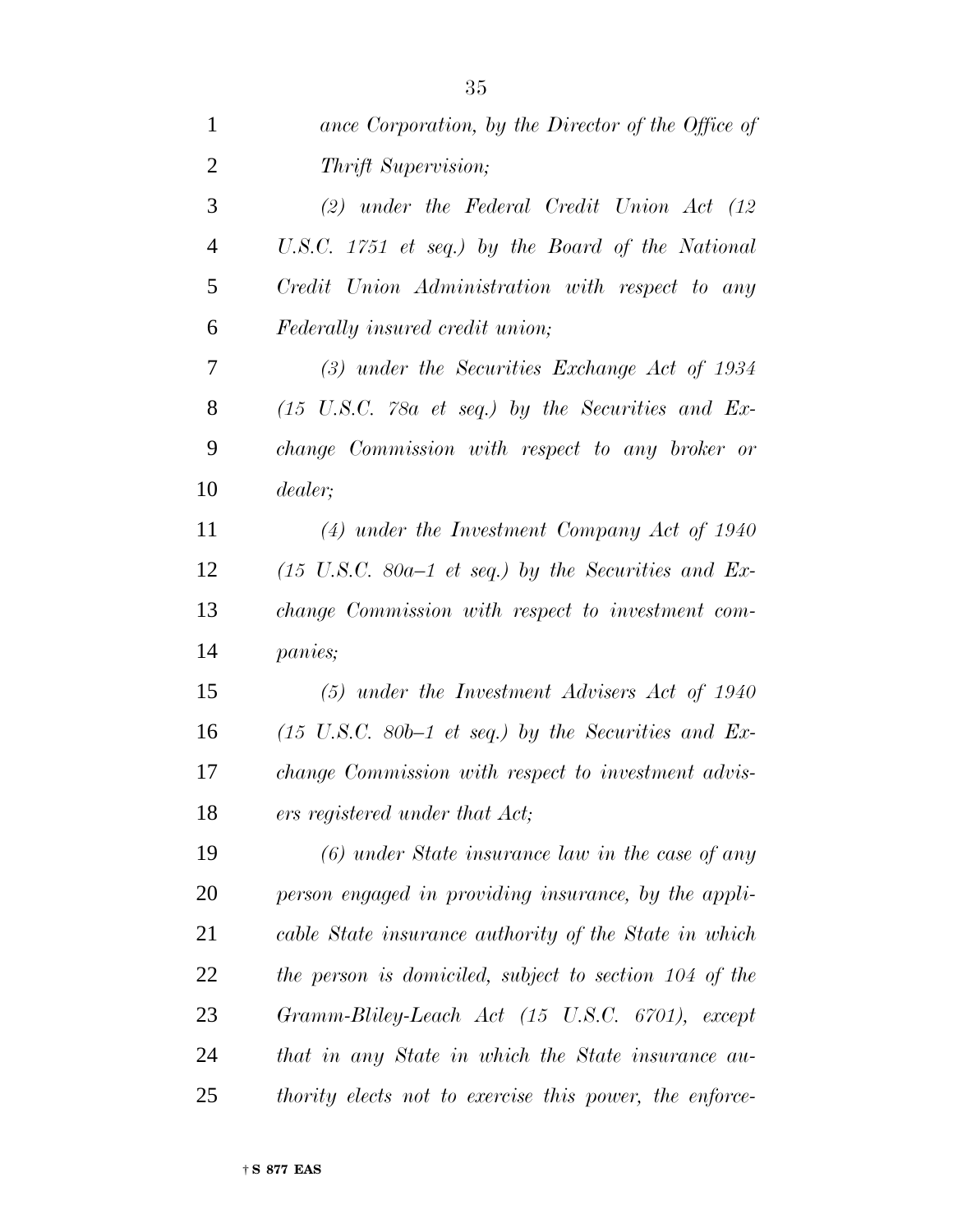| $\mathbf{1}$   | ment authority pursuant to this Act shall be exercised                   |
|----------------|--------------------------------------------------------------------------|
| $\overline{2}$ | by the Commission in accordance with subsection $(a)$ ;                  |
| 3              | $(7)$ under part A of subtitle VII of title 49,                          |
| $\overline{4}$ | United States Code, by the Secretary of Transpor-                        |
| 5              | tation with respect to any air carrier or foreign air                    |
| 6              | carrier subject to that part;                                            |
| 7              | (8) under the Packers and Stockyards Act, 1921                           |
| 8              | $(7 \text{ U.S.C. } 181 \text{ et seq.})$ (except as provided in section |
| 9              | 406 of that Act $(7 \text{ U.S. C. 226, 227})$ , by the Secretary        |
| 10             | of Agriculture with respect to any activities subject to                 |
| 11             | that Act;                                                                |
| 12             | $(9)$ under the Farm Credit Act of 1971 $(12)$                           |
| 13             | U.S.C. 2001 et seq.) by the Farm Credit Administra-                      |
| 14             | tion with respect to any Federal land bank, Federal                      |
| 15             | land bank association, Federal intermediate credit                       |
| 16             | bank, or production credit association; and                              |
| 17             | $(10)$ under the Communications Act of 1934 $(47)$                       |
| 18             | U.S.C. 151 et seq.) by the Federal Communications                        |
| 19             | Commission with respect to any person subject to the                     |
| 20             | provisions of that Act.                                                  |
| 21             | (c) EXERCISE OF CERTAIN POWERS.—For the purpose                          |
| 22             | of the exercise by any agency referred to in subsection $(b)$            |
| 23             | of its powers under any Act referred to in that subsection,              |
| 24             | a violation of this Act is deemed to be a violation of a Fed-            |
| 25             | eral Trade Commission trade regulation rule. In addition                 |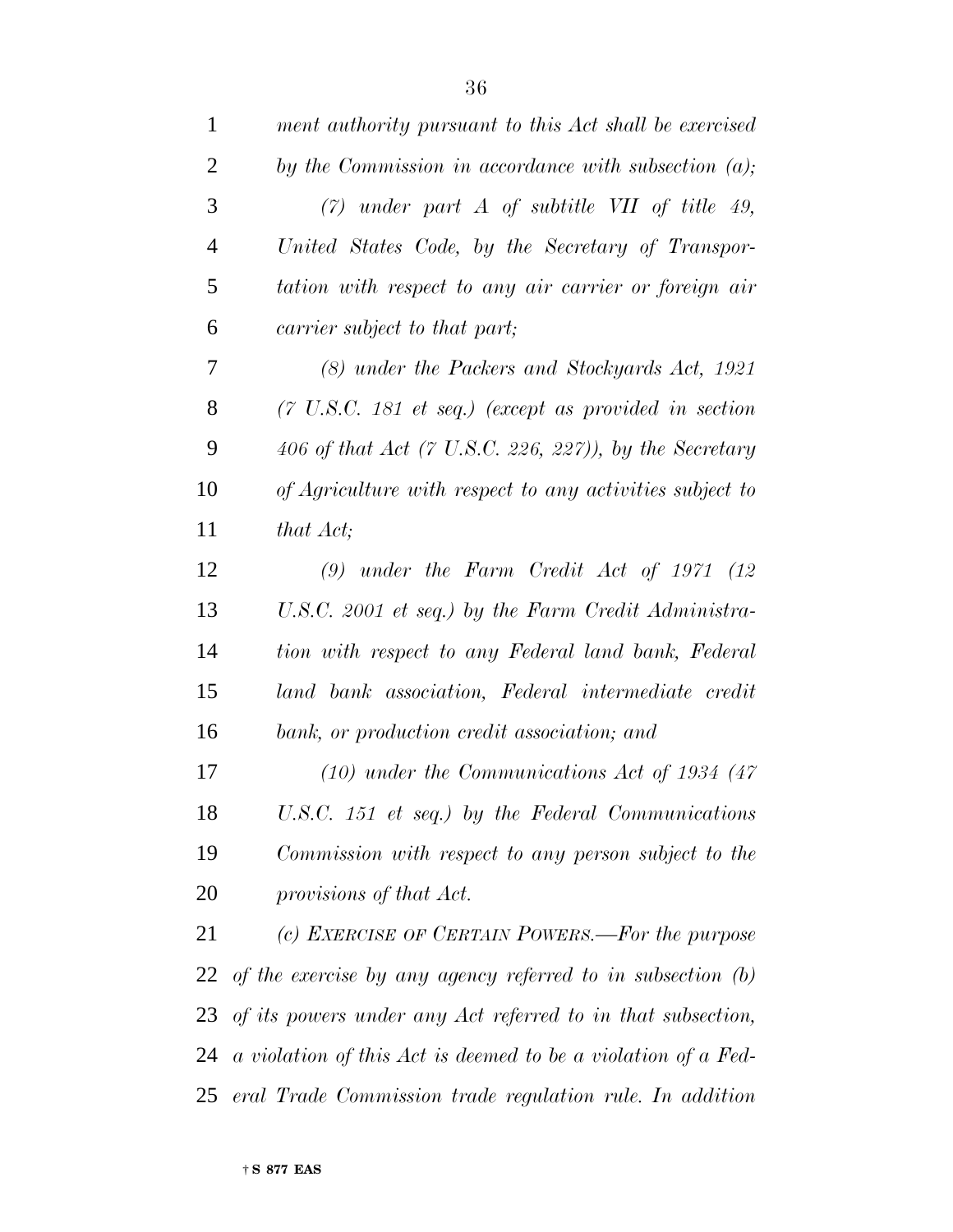*to its powers under any provision of law specifically re- ferred to in subsection (b), each of the agencies referred to in that subsection may exercise, for the purpose of enforcing compliance with any requirement imposed under this Act, any other authority conferred on it by law.*

 *(d) ACTIONS BY THE COMMISSION.—The Commission shall prevent any person from violating this Act in the same manner, by the same means, and with the same jurisdic- tion, powers, and duties as though all applicable terms and provisions of the Federal Trade Commission Act (15 U.S.C. 41 et seq.) were incorporated into and made a part of this Act. Any entity that violates any provision of that subtitle is subject to the penalties and entitled to the privileges and immunities provided in the Federal Trade Commission Act in the same manner, by the same means, and with the same jurisdiction, power, and duties as though all applicable terms and provisions of the Federal Trade Commission Act were incorporated into and made a part of that subtitle. (e) AVAILABILITY OF CEASE-AND-DESIST ORDERS AND INJUNCTIVE RELIEF WITHOUT SHOWING OF KNOWL- EDGE.—Notwithstanding any other provision of this Act, in any proceeding or action pursuant to subsection (a), (b), (c), or (d) of this section to enforce compliance, through an order to cease and desist or an injunction, with section 5(a)(1)(C), section 5(a)(2), clause (ii), (iii), or (iv) of sec-*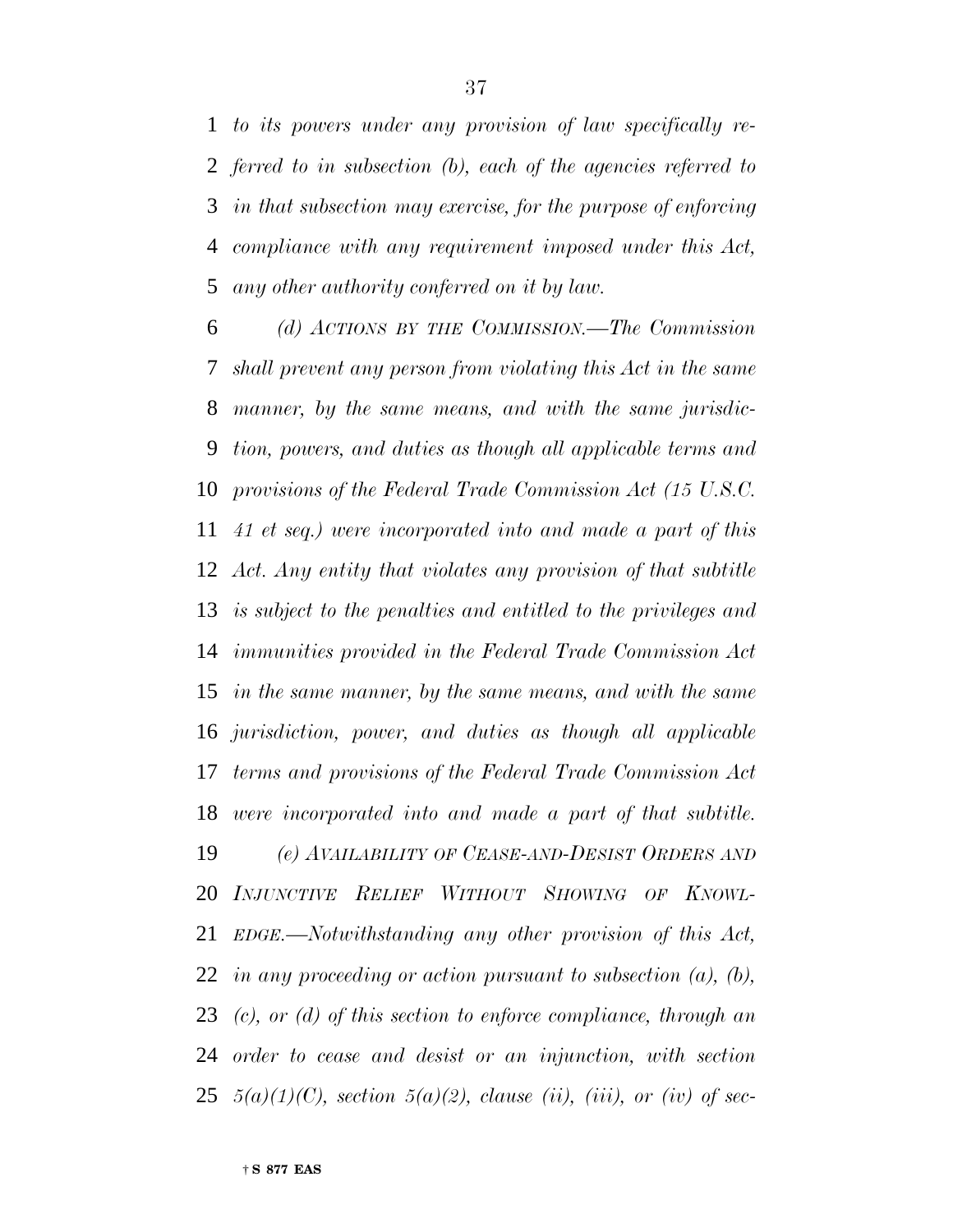*tion 5(a)(4)(A), section 5(b)(1)(A), or section 5(b)(3), nei- ther the Commission nor the Federal Communications Com- mission shall be required to allege or prove the state of mind required by such section or subparagraph.*

*(f) ENFORCEMENT BY STATES.—*

 *(1) CIVIL ACTION.—In any case in which the at- torney general of a State, or an official or agency of a State, has reason to believe that an interest of the residents of that State has been or is threatened or adversely affected by any person who violates para- graph (1) or (2) of section 5(a), who violates section 5(d), or who engages in a pattern or practice that violates paragraph (3), (4), or (5) of section 5(a), of this Act, the attorney general, official, or agency of the State, as parens patriae, may bring a civil action on behalf of the residents of the State in a district court of the United States of appropriate jurisdiction—*

 *(A) to enjoin further violation of section 5 of this Act by the defendant; or*

 *(B) to obtain damages on behalf of residents of the State, in an amount equal to the greater of—*

 *(i) the actual monetary loss suffered by such residents; or*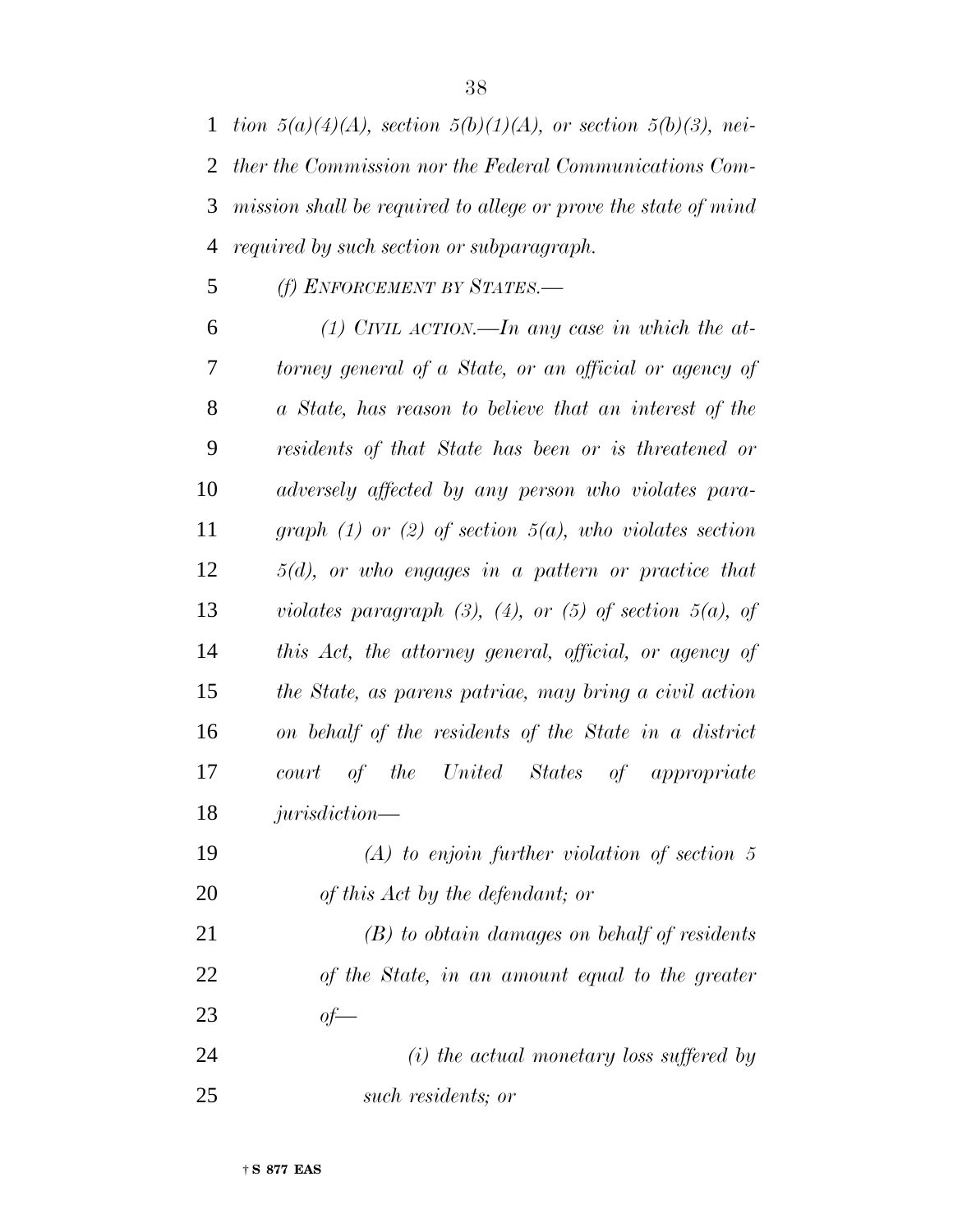|                       |  | ( <i>ii</i> ) the amount determined under |  |
|-----------------------|--|-------------------------------------------|--|
| <i>paragraph (3).</i> |  |                                           |  |

 *(2) AVAILABILITY OF INJUNCTIVE RELIEF WITH- OUT SHOWING OF KNOWLEDGE.—Notwithstanding any other provision of this Act, in a civil action under paragraph (1)(A) of this subsection, the attor- ney general, official, or agency of the State shall not be required to allege or prove the state of mind re- quired by section 5(a)(1)(C), section 5(a)(2), clause (ii), (iii), or (iv) of section 5(a)(4)(A), section 5(b)(1)(A), or section 5(b)(3). (3) STATUTORY DAMAGES.—*

 *(A) IN GENERAL.—For purposes of para- graph (1)(B)(ii), the amount determined under this paragraph is the amount calculated by mul- tiplying the number of violations (with each sep- arately addressed unlawful message received by or addressed to such residents treated as a sepa-rate violation) by up to \$250.*

 *(B) LIMITATION.—For any violation of sec- tion 5 (other than section 5(a)(1)), the amount determined under subparagraph (A) may not ex-ceed \$2,000,000.*

 *(C) AGGRAVATED DAMAGES.—The court may increase a damage award to an amount*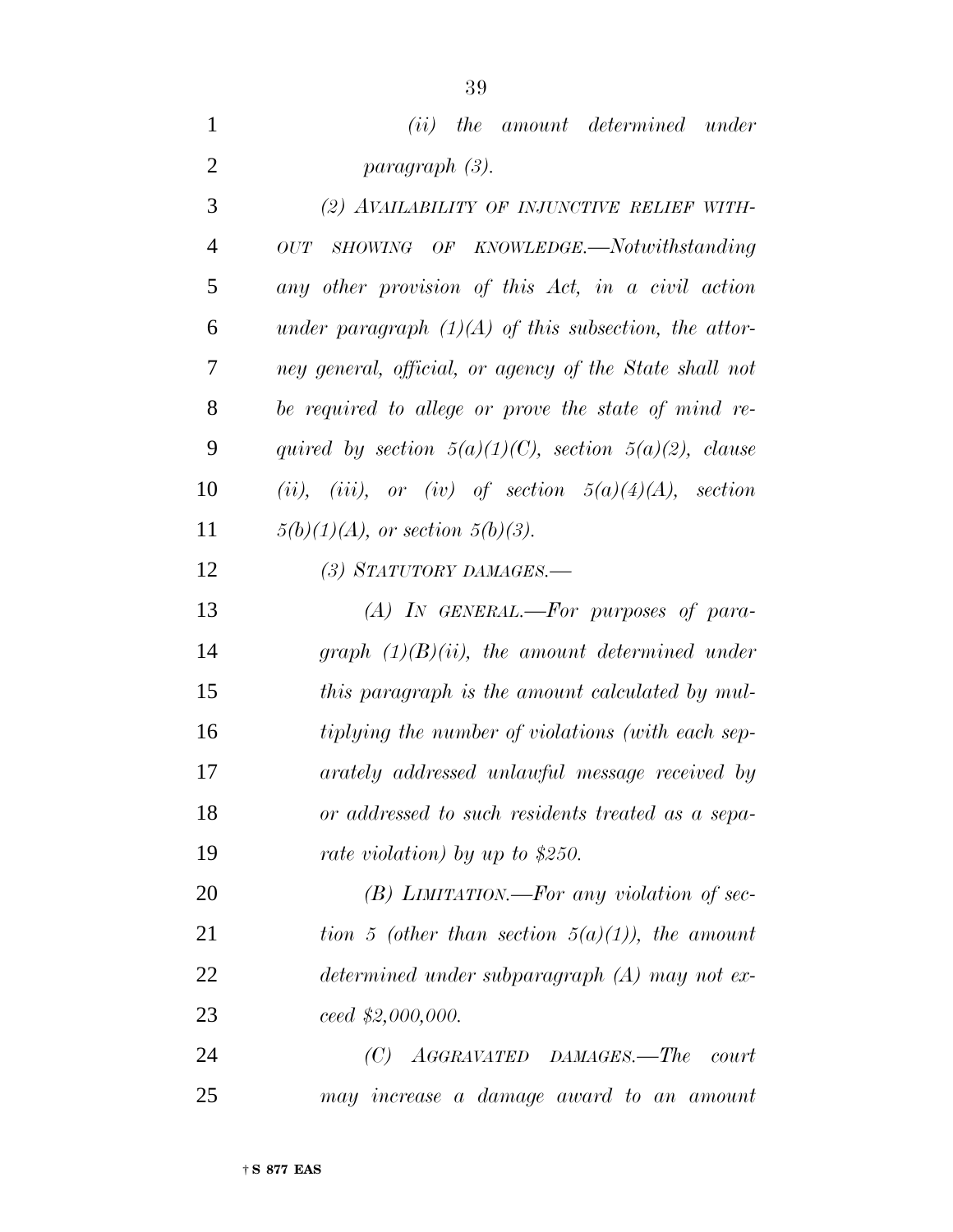| $\mathbf{1}$   | equal to not more than three times the amount          |
|----------------|--------------------------------------------------------|
| $\overline{2}$ | otherwise available under this paragraph if—           |
| 3              | $(i)$ the court determines that the de-                |
| $\overline{4}$ | fendant committed the violation willfully              |
| 5              | and knowingly; or                                      |
| 6              | $(ii)$ the defendant's unlawful activity               |
| 7              | included one or more of the aggravating                |
| 8              | violations set forth in section $5(b)$ .               |
| 9              | (D) REDUCTION OF DAMAGES.—In assessing                 |
| 10             | damages under subparagraph $(A)$ , the court may       |
| 11             | $consider\ whether -$                                  |
| 12             | $(i)$ the defendant has established and                |
| 13             | implemented, with due care, commercially               |
| 14             | reasonable practices and procedures de-                |
| 15             | signed to effectively prevent such violations;         |
| 16             | or                                                     |
| 17             | ( <i>ii</i> ) the violation occurred despite com-      |
| 18             | mercially reasonable efforts to maintain               |
| 19             | compliance the practices and procedures to             |
| 20             | which reference is made in clause $(i)$ .              |
| 21             | (4) ATTORNEY FEES.—In the case of any success-         |
| 22             | ful action under paragraph (1), the court, in its dis- |
| 23             | cretion, may award the costs of the action and rea-    |
| 24             | sonable attorney fees to the State.                    |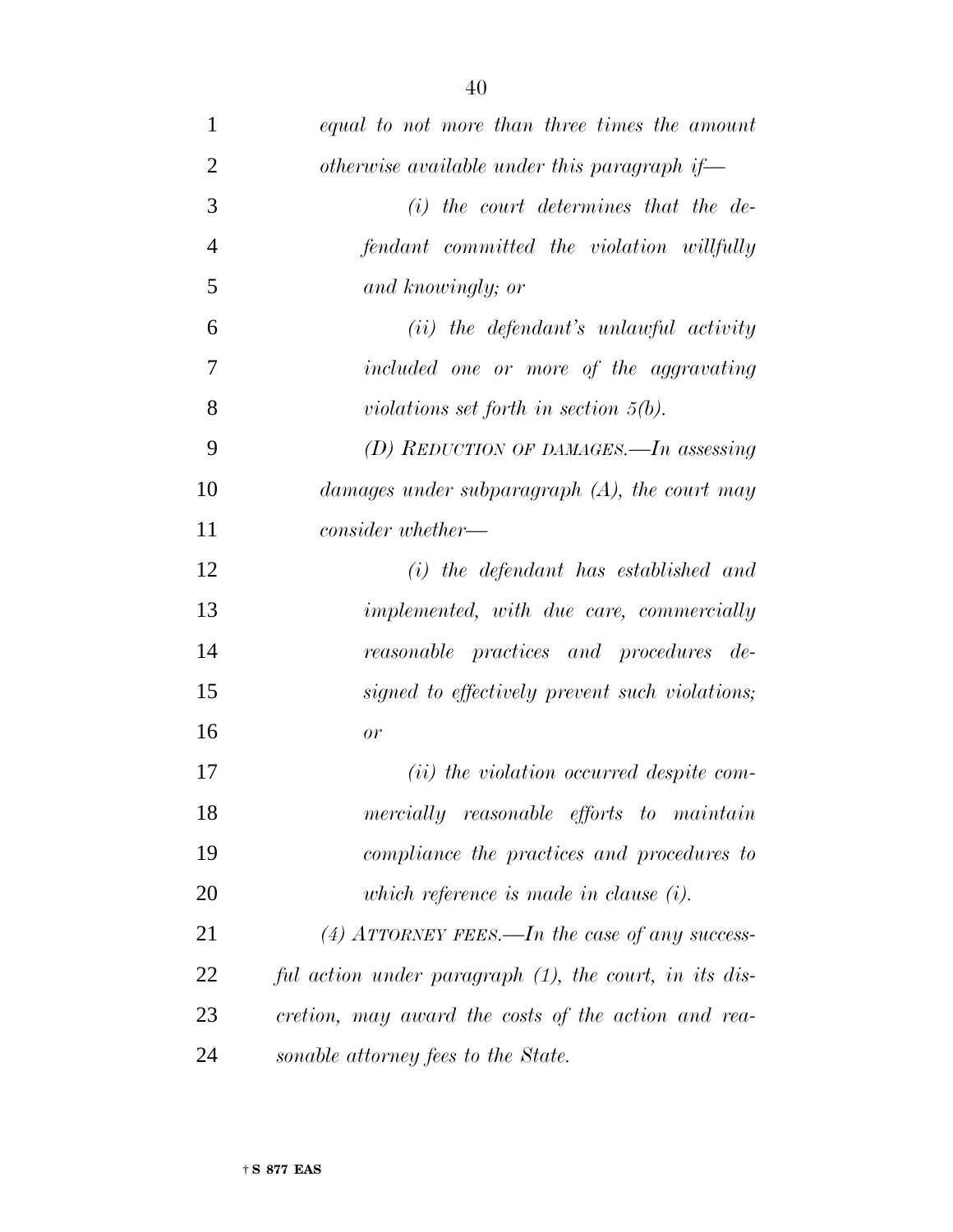| $\mathbf{1}$   | $(5)$ RIGHTS OF FEDERAL REGULATORS.—The                |
|----------------|--------------------------------------------------------|
| $\overline{2}$ | State shall serve prior written notice of any action   |
| 3              | under paragraph (1) upon the Federal Trade Com-        |
| $\overline{4}$ | mission or the appropriate Federal regulator deter-    |
| 5              | mined under subsection (b) and provide the Commis-     |
| 6              | sion or appropriate Federal regulator with a copy of   |
| 7              | its complaint, except in any case in which such prior  |
| 8              | notice is not feasible, in which case the State shall  |
| 9              | serve such notice immediately upon instituting such    |
| 10             | action. The Federal Trade Commission or appro-         |
| 11             | priate Federal regulator shall have the right—         |
| 12             | $(A)$ to intervene in the action;                      |
| 13             | $(B)$ upon so intervening, to be heard on all          |
| 14             | matters arising therein;                               |
| 15             | $(C)$ to remove the action to the appropriate          |
| 16             | United States district court; and                      |
| 17             | $(D)$ to file petitions for appeal.                    |
| 18             | (6) CONSTRUCTION.—For purposes of bringing             |
| 19             | any civil action under paragraph (1), nothing in this  |
| 20             | Act shall be construed to prevent an attorney general  |
| 21             | of a State from exercising the powers conferred on the |
| 22             | attorney general by the laws of that State to-         |
| 23             | $(A)$ conduct investigations;                          |
| 24             | $(B)$ administer oaths or affirmations; or             |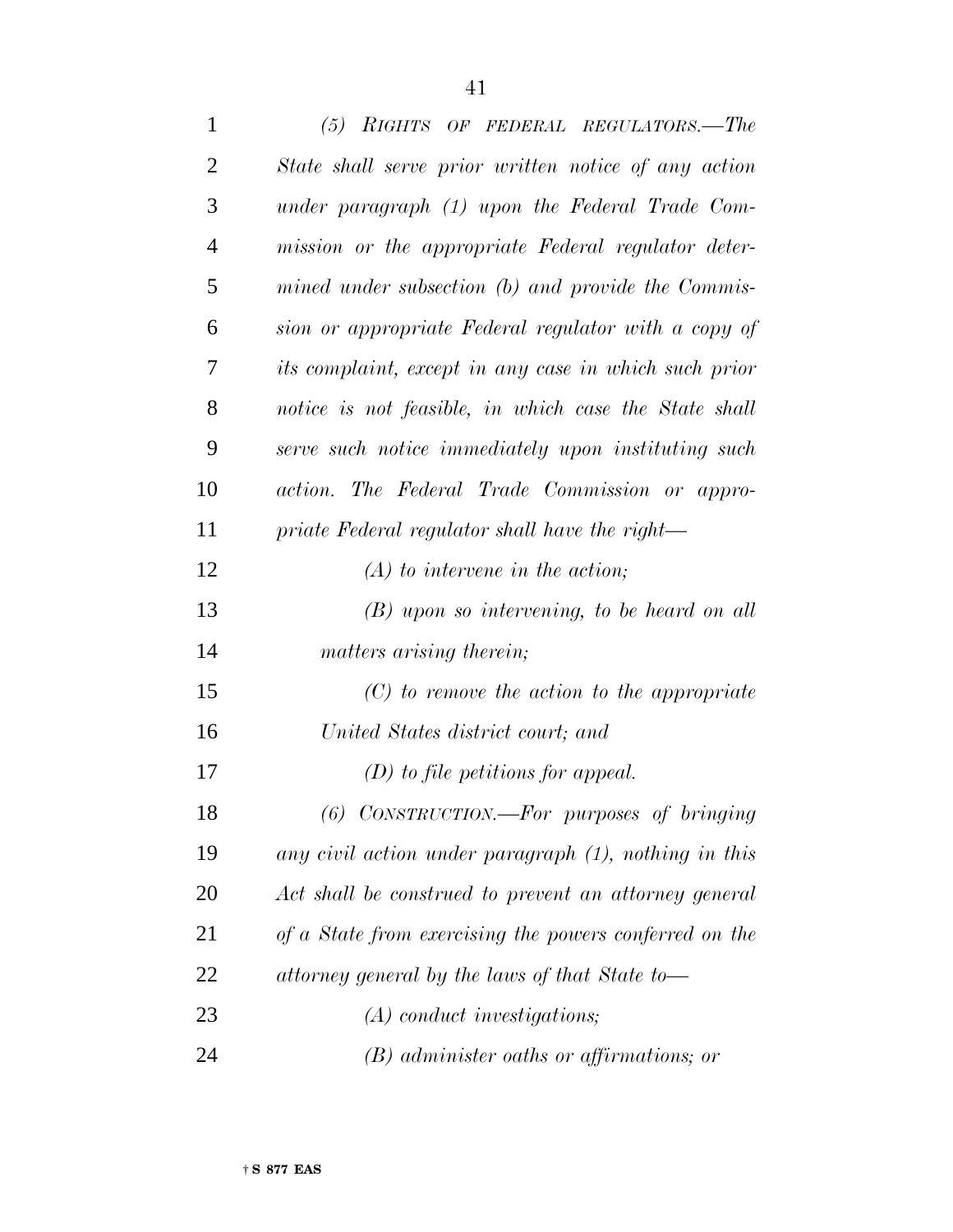| 1              | $(C)$ compel the attendance of witnesses or                |
|----------------|------------------------------------------------------------|
| $\overline{2}$ | the production of documentary and other evi-               |
| 3              | dence.                                                     |
| $\overline{4}$ | (7) VENUE; SERVICE OF PROCESS.—                            |
| 5              | $(A)$ VENUE.—Any action brought under                      |
| 6              | paragraph $(1)$ may be brought in the district             |
| 7              | court of the United States that meets applicable           |
| 8              | requirements relating to venue under section               |
| 9              | 1391 of title 28, United States Code.                      |
| 10             | $(B)$ SERVICE OF PROCESS.—In an action                     |
| 11             | brought under paragraph (1), process may be                |
| 12             | served in any district in which the defendant—             |
| 13             | $(i)$ is an inhabitant; or                                 |
| 14             | ( <i>ii</i> ) maintains a physical place of busi-          |
| 15             | ness.                                                      |
| 16             | (8) LIMITATION ON STATE ACTION WHILE FED-                  |
| 17             | ERAL ACTION IS PENDING.—If the Commission, or              |
| 18             | other appropriate Federal agency under subsection          |
| 19             | $(b)$ , has instituted a civil action or an administrative |
| 20             | action for violation of this Act, no State attorney gen-   |
| 21             | eral, or official or agency of a State, may bring an       |
| 22             | action under this subsection during the pendency of        |
| 23             | that action against any defendant named in the com-        |
| 24             | plaint of the Commission or the other agency for any       |
| 25             | violation of this Act alleged in the complaint.            |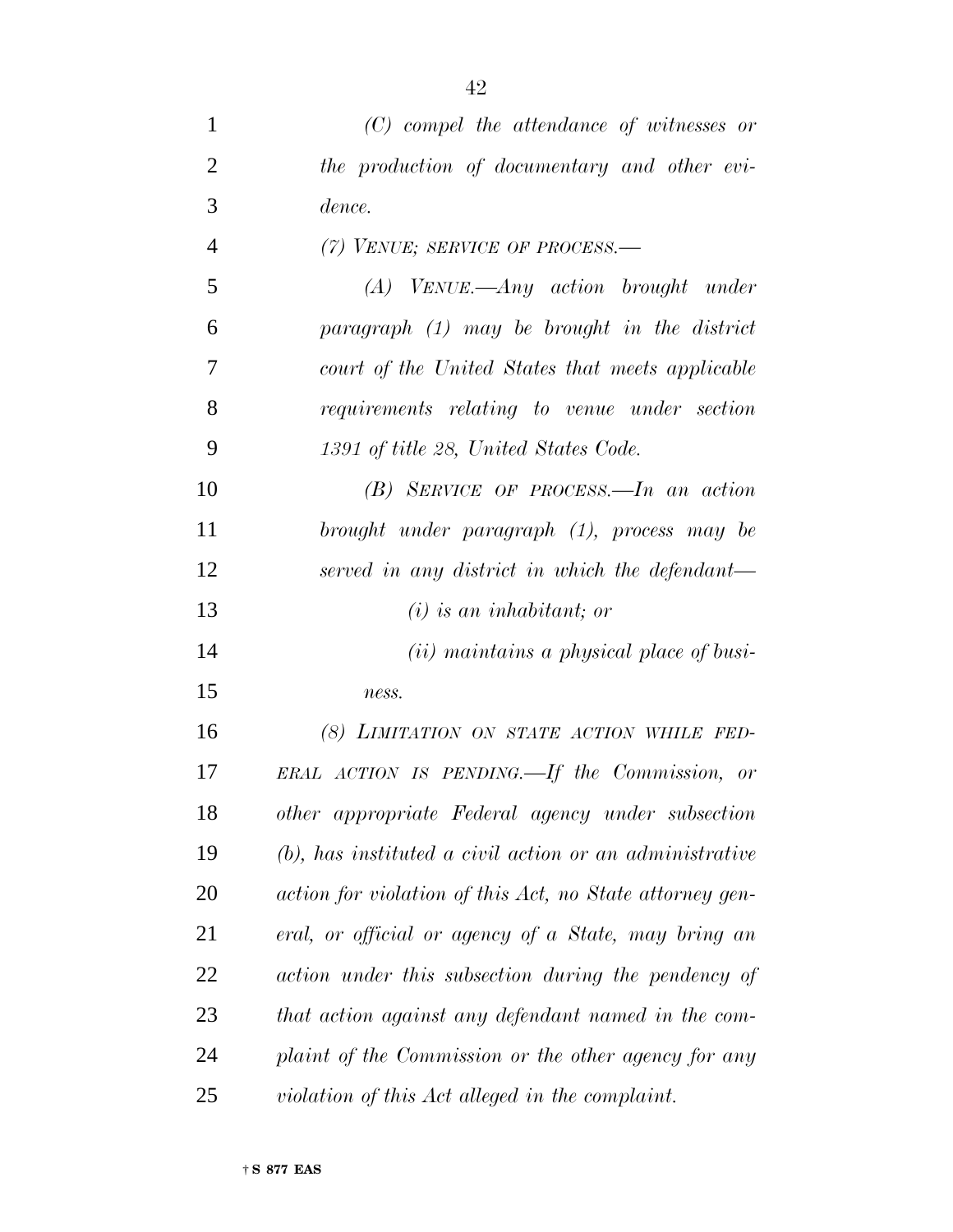| $\mathbf{1}$   | (9) REQUISITE SCIENTER FOR CERTAIN CIVIL AC-                        |
|----------------|---------------------------------------------------------------------|
| $\overline{2}$ | TIONS.—Except as provided in section $5(a)(1)(C)$ , sec-            |
| 3              | tion $5(a)(2)$ , clause (ii), (iii), or (iv) of section             |
| $\overline{4}$ | $5(a)(4)(A)$ , section $5(b)(1)(A)$ , or section $5(b)(3)$ , in a   |
| 5              | civil action brought by a State attorney general, or                |
| 6              | an official or agency of a State, to recover monetary               |
| 7              | damages for a violation of this Act, the court shall not            |
| 8              | grant the relief sought unless the attorney general, of-            |
| 9              | ficial, or agency establishes that the defendant acted              |
| 10             | with actual knowledge, or knowledge fairly implied on               |
| 11             | the basis of objective circumstances, of the act or                 |
| 12             | omission that constitutes the violation.                            |
| 13             | (g) ACTION BY PROVIDER OF INTERNET ACCESS SERV-                     |
| 14             | ICE.                                                                |
| 15             | (1) ACTION AUTHORIZED.—A provider of Inter-                         |
| 16             | net access service adversely affected by a violation of             |
| 17             | section $5(a)(1)$ , $5(b)$ , or $5(d)$ , or a pattern or practice   |
| 18             | that violates paragraph $(2)$ , $(3)$ , $(4)$ , or $(5)$ of section |
| 19             | $5(a)$ , may bring a civil action in any district court             |
| 20             | of the United States with jurisdiction over the                     |
| 21             | defendant                                                           |
| 22             | $(A)$ to enjoin further violation by the de-                        |
| 23             | fendant; or                                                         |
|                |                                                                     |

 *(B) to recover damages in an amount equal to the greater of—*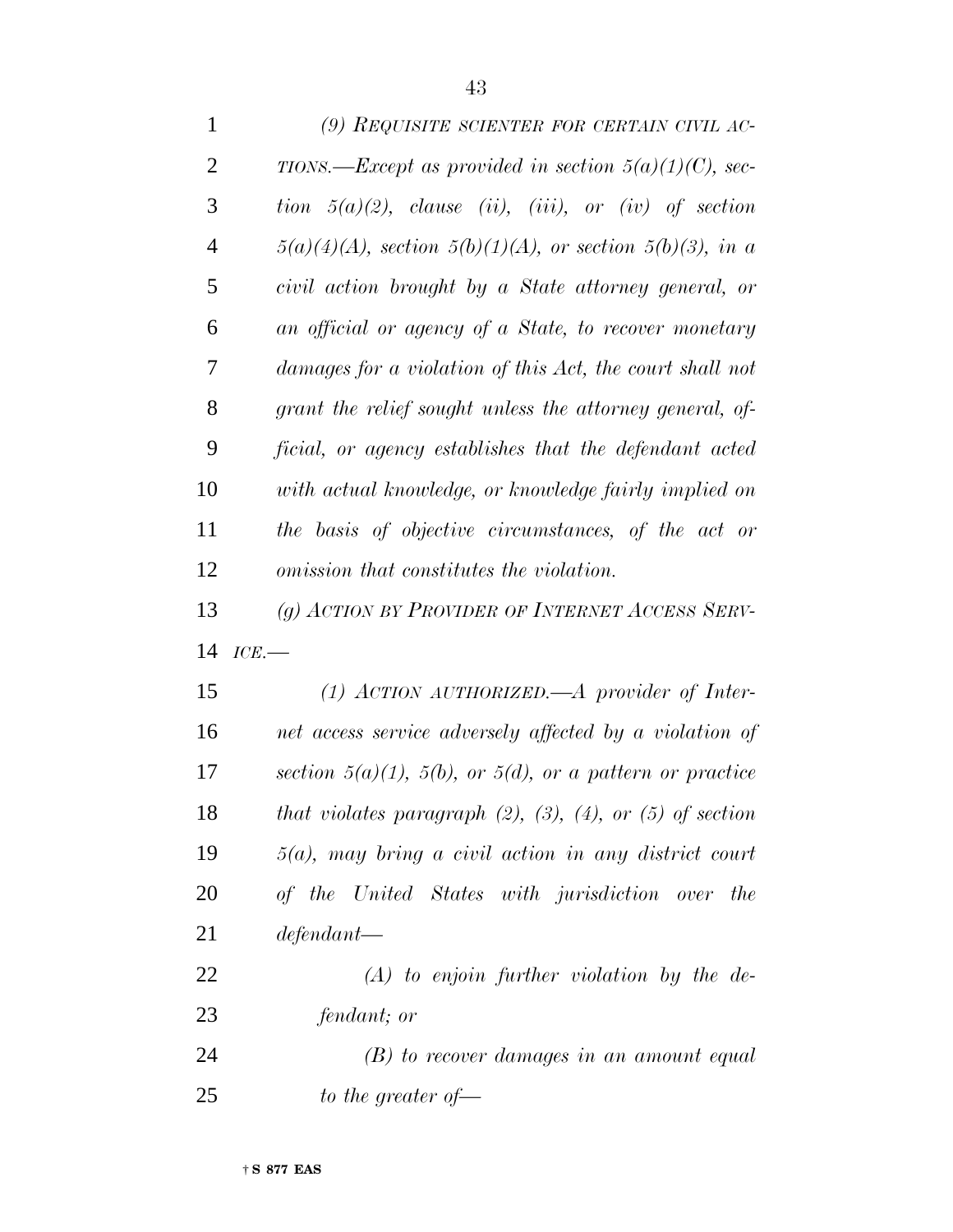| $\mathbf{1}$   | $(i)$ actual monetary loss incurred by                  |
|----------------|---------------------------------------------------------|
| $\overline{2}$ | the provider of Internet access service as a            |
| 3              | result of such violation; or                            |
| $\overline{4}$ | ( <i>ii</i> ) the amount determined under               |
| 5              | paragraph (3).                                          |
| 6              | (2) SPECIAL DEFINITION OF "PROCURE".- In                |
| 7              | any action brought under paragraph (1), this Act        |
| 8              | shall be applied as if the definition of the term "pro- |
| 9              | cure" in section $3(12)$ contained, after "behalf" the  |
| 10             | words "with actual knowledge, or by consciously         |
| 11             | avoiding knowing, whether such person is engaging,      |
| 12             | or will engage, in a pattern or practice that violates  |
| 13             | this $Act$ .                                            |
| 14             | (3) STATUTORY DAMAGES.—                                 |
| 15             | $(A)$ IN GENERAL.—For purposes of para-                 |
| 16             | graph $(1)(B)(ii)$ , the amount determined under        |
| 17             | this paragraph is the amount calculated by mul-         |
|                |                                                         |
| 18             | tiplying the number of violations (with each sep-       |
| 19             | arately addressed unlawful message that is              |
| 20             | transmitted or attempted to be transmitted over         |
| 21             | the facilities of the provider of Internet access       |
| 22             | service, or that is transmitted or attempted to be      |
| 23             | transmitted to an electronic mail address ob-           |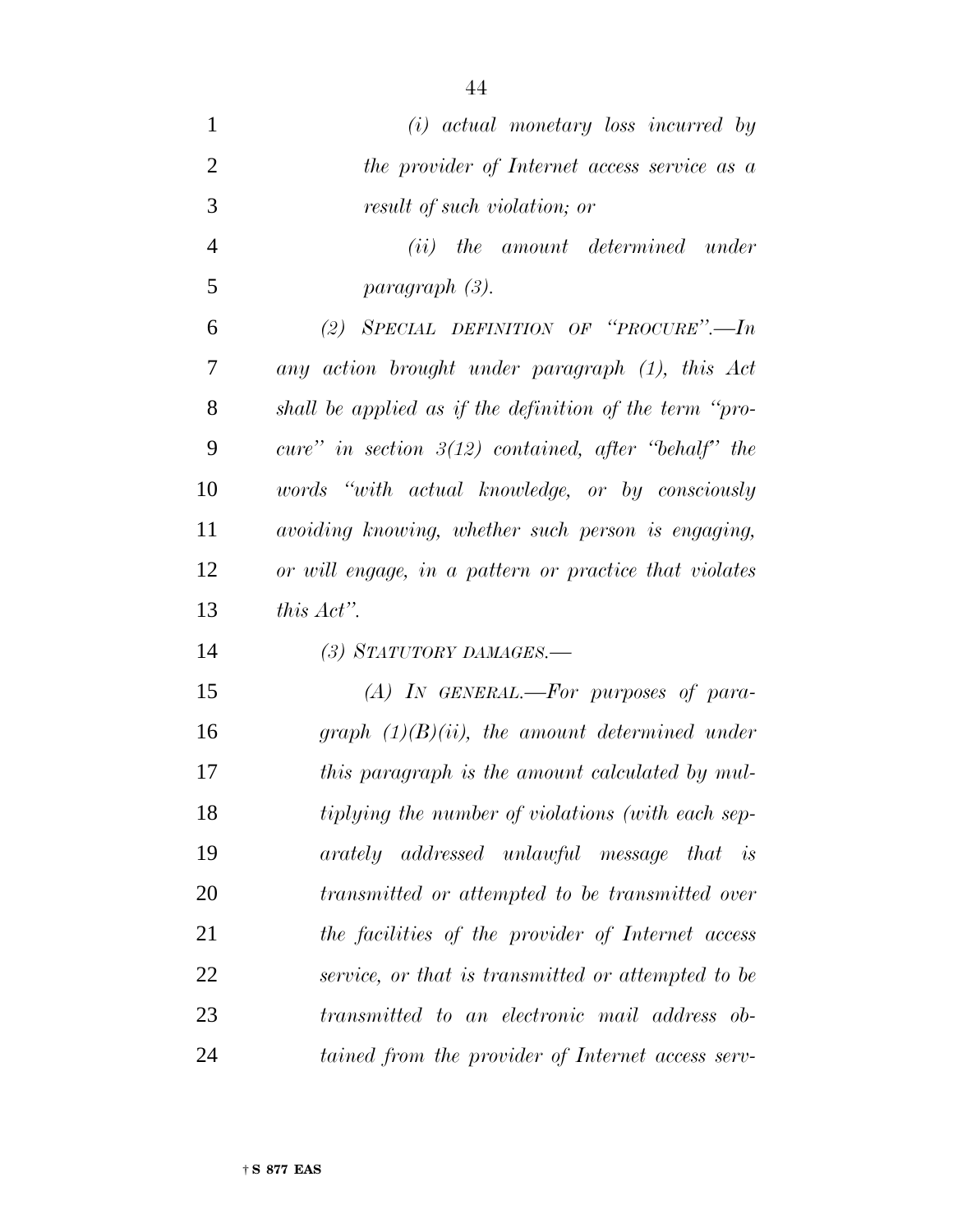| ice in violation of section $5(b)(1)(A)(i)$ , treated                 |
|-----------------------------------------------------------------------|
| as a separate violation) by-                                          |
| (i) up to \$100, in the case of a viola-                              |
| tion of section $5(a)(1)$ ; or                                        |
| (ii) up to \$25, in the case of any other                             |
| <i>violation of section 5.</i>                                        |
| $(B)$ LIMITATION.—For any violation of sec-                           |
| tion 5 (other than section $5(a)(1)$ ), the amount                    |
| determined under subparagraph (A) may not ex-                         |
| ceed 1,000,000.                                                       |
| $AGGRAVATED$ $DAMAGES. - The$<br>(C)<br>$\boldsymbol{\mathit{court}}$ |
| may increase a damage award to an amount                              |
| equal to not more than three times the amount                         |
| otherwise available under this paragraph if—                          |
| $(i)$ the court determines that the de-                               |
| fendant committed the violation willfully                             |
| and knowingly; or                                                     |
| $(ii)$ the defendant's unlawful activity                              |
| included one or more of the aggravated vio-                           |
| <i>lations set forth in section 5(b).</i>                             |
| (D) REDUCTION OF DAMAGES.—In assessing                                |
| damages under subparagraph $(A)$ , the court may                      |
| consider whether—                                                     |
| $(i)$ the defendant has established and                               |
| <i>implemented, with due care, commercially</i>                       |
|                                                                       |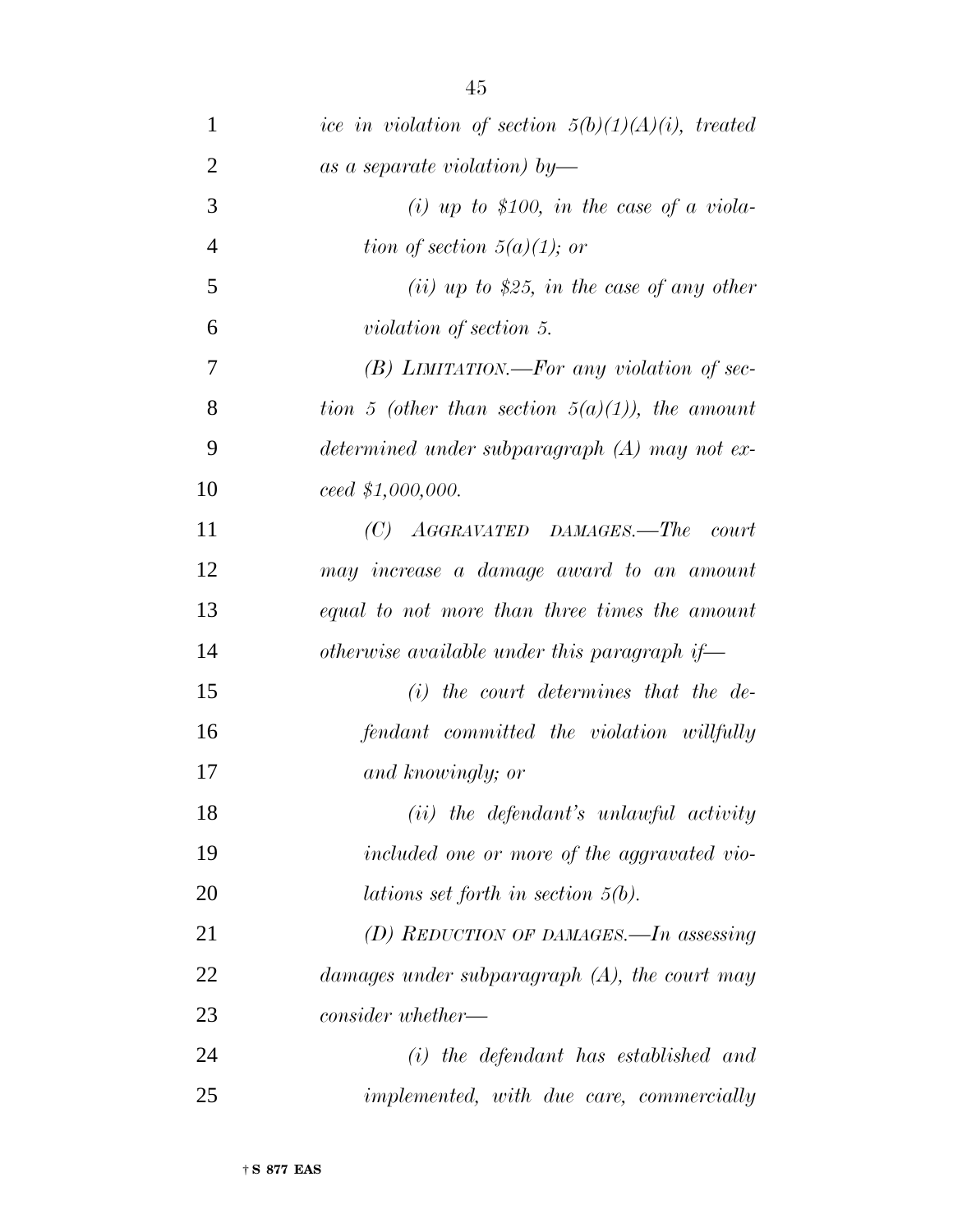*reasonable practices and procedures de- signed to effectively prevent such violations; or*

 *(ii) the violation occurred despite com- mercially reasonable efforts to maintain compliance with the practices and proce- dures to which reference is made in clause (i).*

 *(4) ATTORNEY FEES.—In any action brought pursuant to paragraph (1), the court may, in its dis- cretion, require an undertaking for the payment of the costs of such action, and assess reasonable costs, including reasonable attorneys' fees, against any party.*

## *SEC. 8. EFFECT ON OTHER LAWS.*

 *(a) FEDERAL LAW.—(1) Nothing in this Act shall be construed to impair the enforcement of section 223 or 231 of the Communications Act of 1934 (47 U.S.C. 223 or 231, respectively), chapter 71 (relating to obscenity) or 110 (re- lating to sexual exploitation of children) of title 18, United States Code, or any other Federal criminal statute.*

 *(2) Nothing in this Act shall be construed to affect in any way the Commission's authority to bring enforcement actions under FTC Act for materially false or deceptive rep-*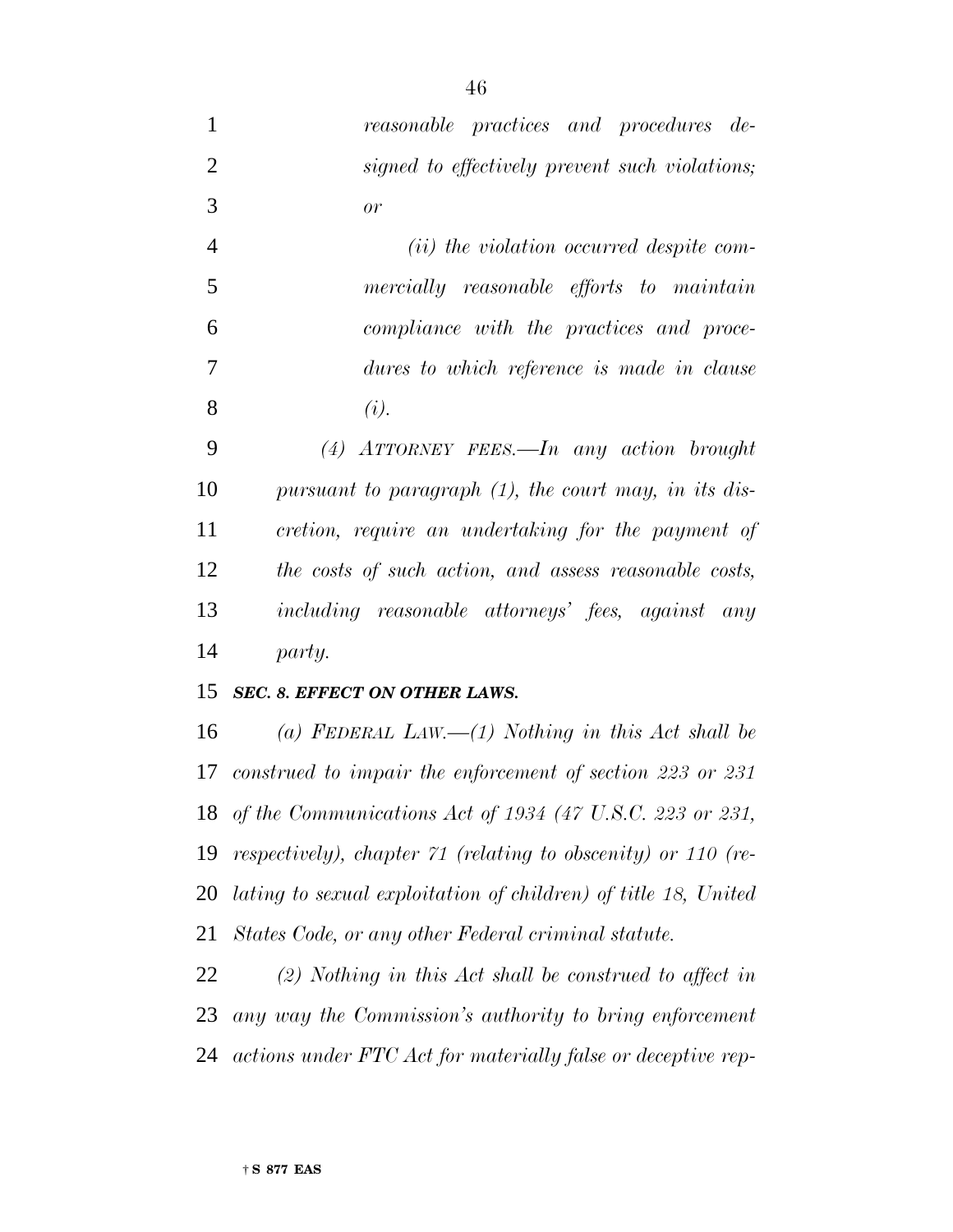*resentations or unfair practices in commercial electronic mail messages.*

*(b) STATE LAW.—*

| $\overline{4}$ | $(1)$ IN GENERAL.—This Act supersedes any stat-                  |
|----------------|------------------------------------------------------------------|
| 5              | <i>ute, regulation, or rule of a State or political subdivi-</i> |
| 6              | sion of a State that expressly regulates the use of elec-        |
| 7              | <i>tronic mail to send commercial messages, except to</i>        |
| 8              | the extent that any such statute, regulation, or rule            |
| 9              | prohibits falsity or deception in any portion of a               |
| 10             | commercial electronic mail message or information                |
| 11             | <i>attached thereto.</i>                                         |
| 12             | (2) STATE LAW NOT SPECIFIC TO ELECTRONIC                         |
| 13             | MAIL.—This Act shall not be construed to preempt the             |
| 14             | applicability of $-$                                             |
| 15             | $(A)$ State laws that are not specific to elec-                  |

 *tronic mail, including State trespass, contract, or tort law; or*

 *(B) other State laws to the extent that those laws relate to acts of fraud or computer crime. (c) NO EFFECT ON POLICIES OF PROVIDERS OF INTERNET ACCESS SERVICE.—Nothing in this Act shall be construed to have any effect on the lawfulness or unlawful- ness, under any other provision of law, of the adoption, im-plementation, or enforcement by a provider of Internet ac-*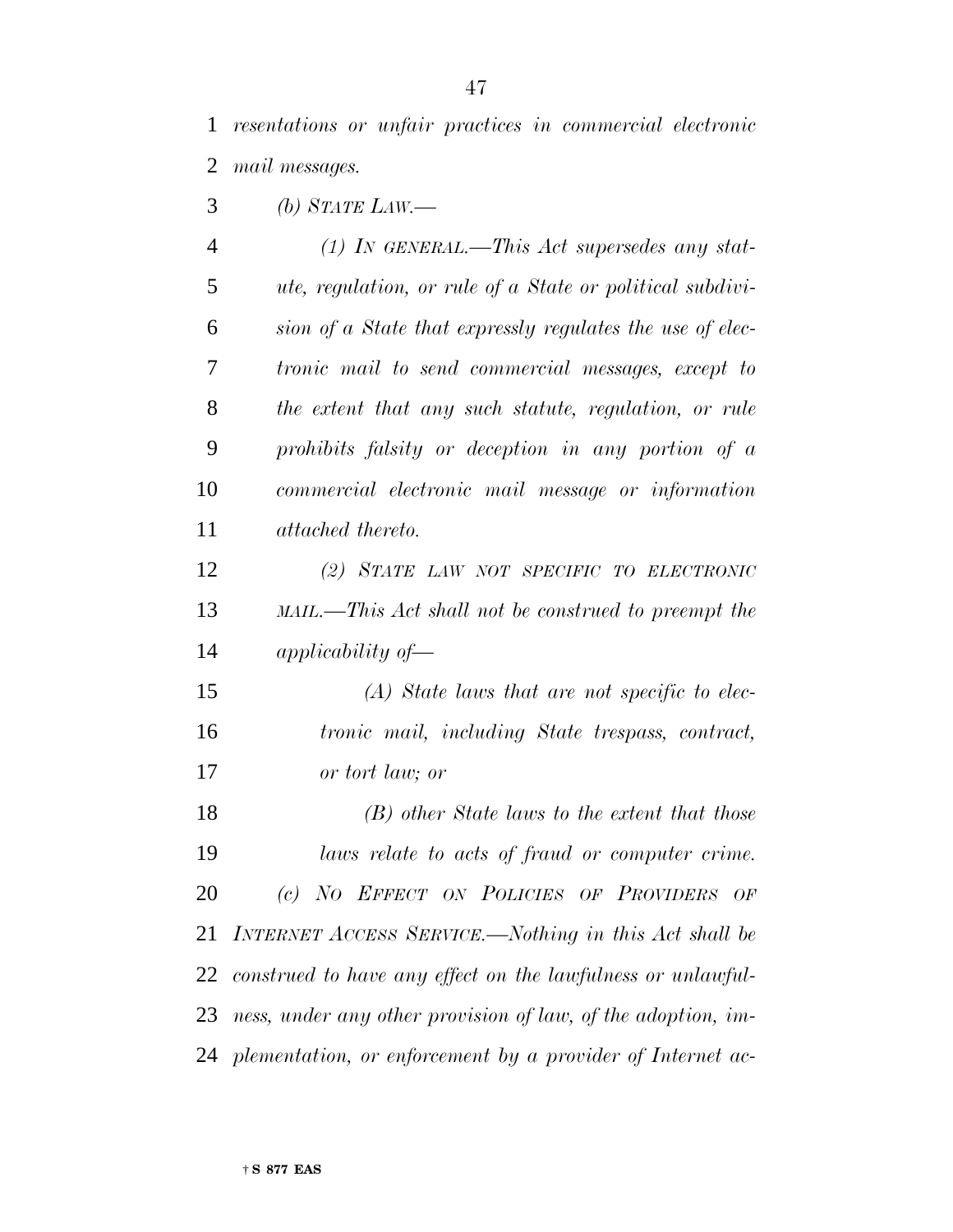*cess service of a policy of declining to transmit, route, relay, handle, or store certain types of electronic mail messages. SEC. 9. DO-NOT-E-MAIL REGISTRY.*

 *(a) IN GENERAL.—Not later than 6 months after the date of enactment of this Act, the Commission shall trans- mit to the Senate Committee on Commerce, Science, and Transportation and the House of Representatives Com-mittee on Energy and Commerce a report that—*

 *(1) sets forth a plan and timetable for estab- lishing a nationwide marketing Do-Not-E-Mail reg-istry;*

 *(2) includes an explanation of any practical, technical, security, privacy, enforceability, or other concerns that the Commission has regarding such a registry; and*

 *(3) includes an explanation of how the registry would be applied with respect to children with e-mail accounts.*

 *(b) AUTHORIZATION TO IMPLEMENT.—The Commis- sion may establish and implement the plan, but not earlier than 9 months after the date of enactment of this Act.*

 *SEC. 10. STUDY OF EFFECTS OF COMMERCIAL ELECTRONIC MAIL.*

 *(a) IN GENERAL.—Not later than 24 months after the date of the enactment of this Act, the Commission, in con-*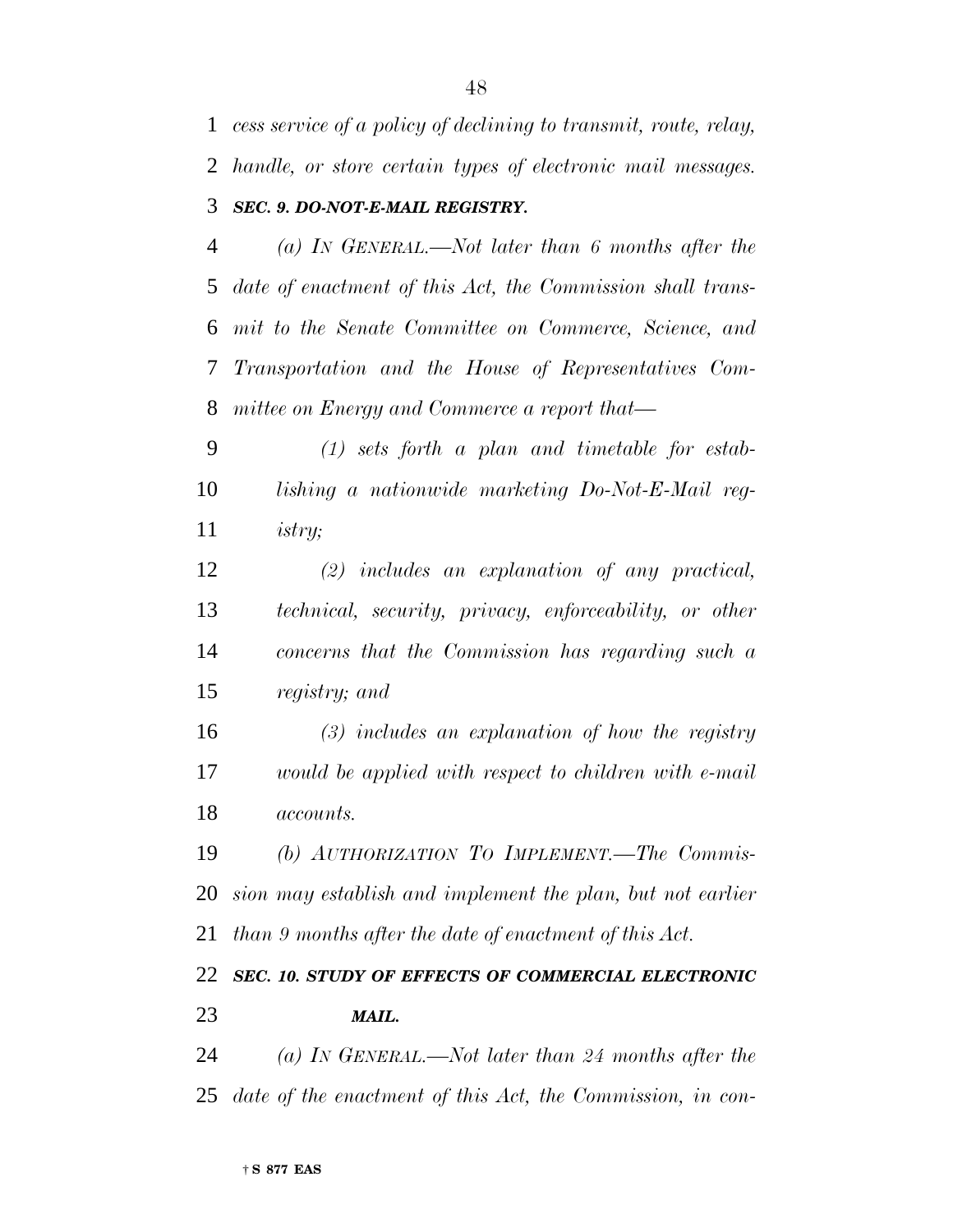*sultation with the Department of Justice and other appro- priate agencies, shall submit a report to the Congress that provides a detailed analysis of the effectiveness and enforce- ment of the provisions of this Act and the need (if any) for the Congress to modify such provisions.*

 *(b) REQUIRED ANALYSIS.—The Commission shall in-clude in the report required by subsection (a)—*

 *(1) an analysis of the extent to which techno- logical and marketplace developments, including changes in the nature of the devices through which consumers access their electronic mail messages, may affect the practicality and effectiveness of the provi-sions of this Act;*

 *(2) analysis and recommendations concerning how to address commercial electronic mail that origi- nates in or is transmitted through or to facilities or computers in other nations, including initiatives or policy positions that the Federal Government could pursue through international negotiations, fora, orga-nizations, or institutions; and*

 *(3) analysis and recommendations concerning options for protecting consumers, including children, from the receipt and viewing of commercial electronic mail that is obscene or pornographic.*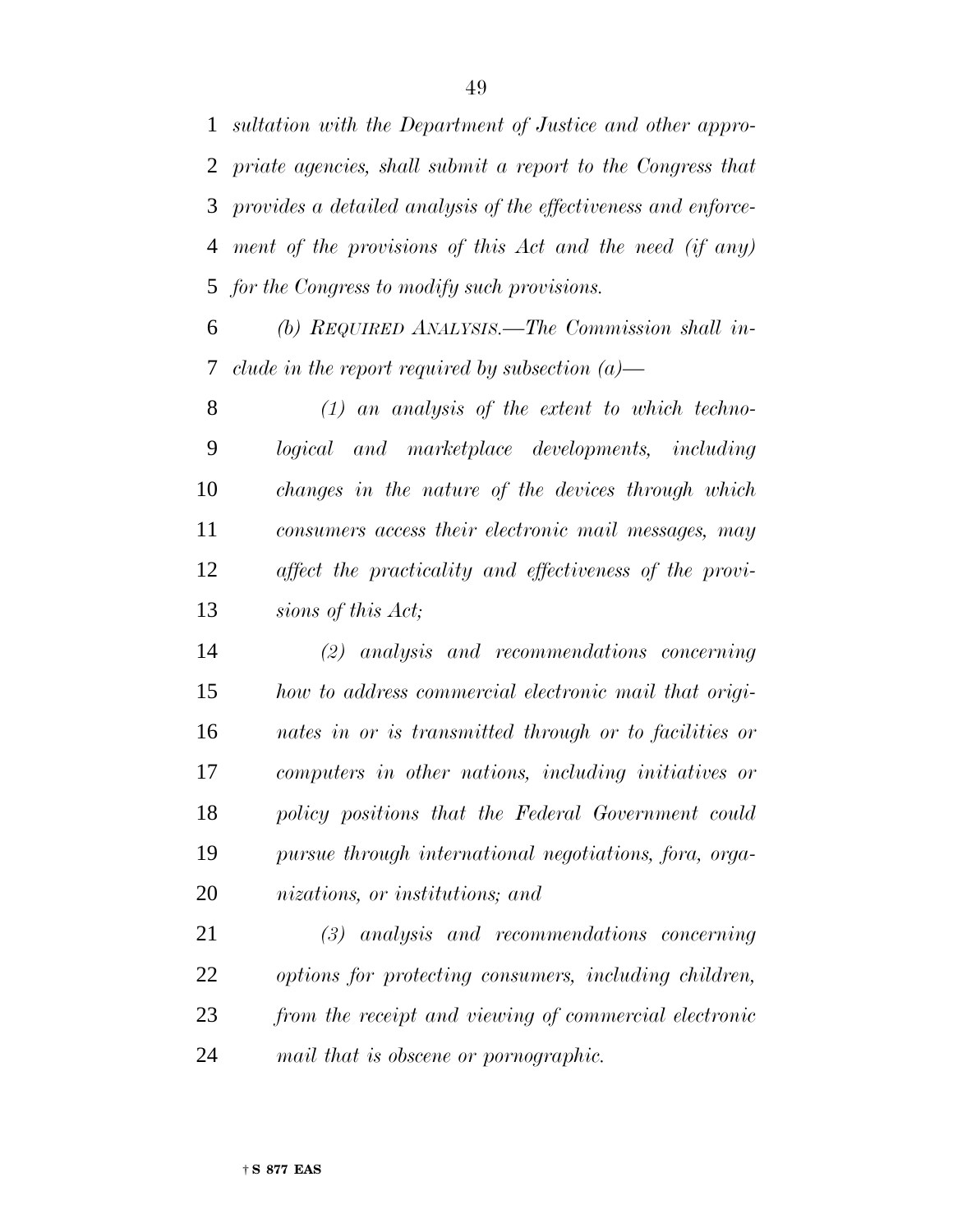| 1              | SEC. 11. IMPROVING ENFORCEMENT BY PROVIDING RE-         |
|----------------|---------------------------------------------------------|
| $\overline{2}$ | WARDS FOR INFORMATION ABOUT VIOLA-                      |
| 3              | TIONS; LABELING.                                        |
| $\overline{4}$ | The Commission shall transmit to the Senate Com-        |
| 5              | mittee on Commerce, Science, and Transportation and the |
| 6              | House of Representatives Committee on Energy and        |
| 7              | Commerce—                                               |
| 8              | $(1)$ a report, within 9 months after the date of       |
| 9              | enactment of this Act, that sets forth a system for re- |
| 10             | warding those who supply information about viola-       |
| 11             | tions of this Act, including—                           |
| 12             | $(A)$ procedures for the Commission to grant            |
| 13             | a reward of not less than 20 percent of the total       |
| 14             | civil penalty collected for a violation of this Act     |
| 15             | to the first person that—                               |
| 16             | $(i)$ identifies the person in violation of             |
| 17             | this Act; and                                           |
| 18             | (ii) supplies information that leads to                 |
| 19             | the successful collection of a civil penalty by         |
| 20             | the Commission; and                                     |
| 21             | $(B)$ procedures to minimize the burden of              |
| 22             | submitting a complaint to the Commission con-           |
| 23             | cerning violations of this Act, including proce-        |
| 24             | dures to allow the electronic submission of com-        |
| 25             | plaints to the Commission; and                          |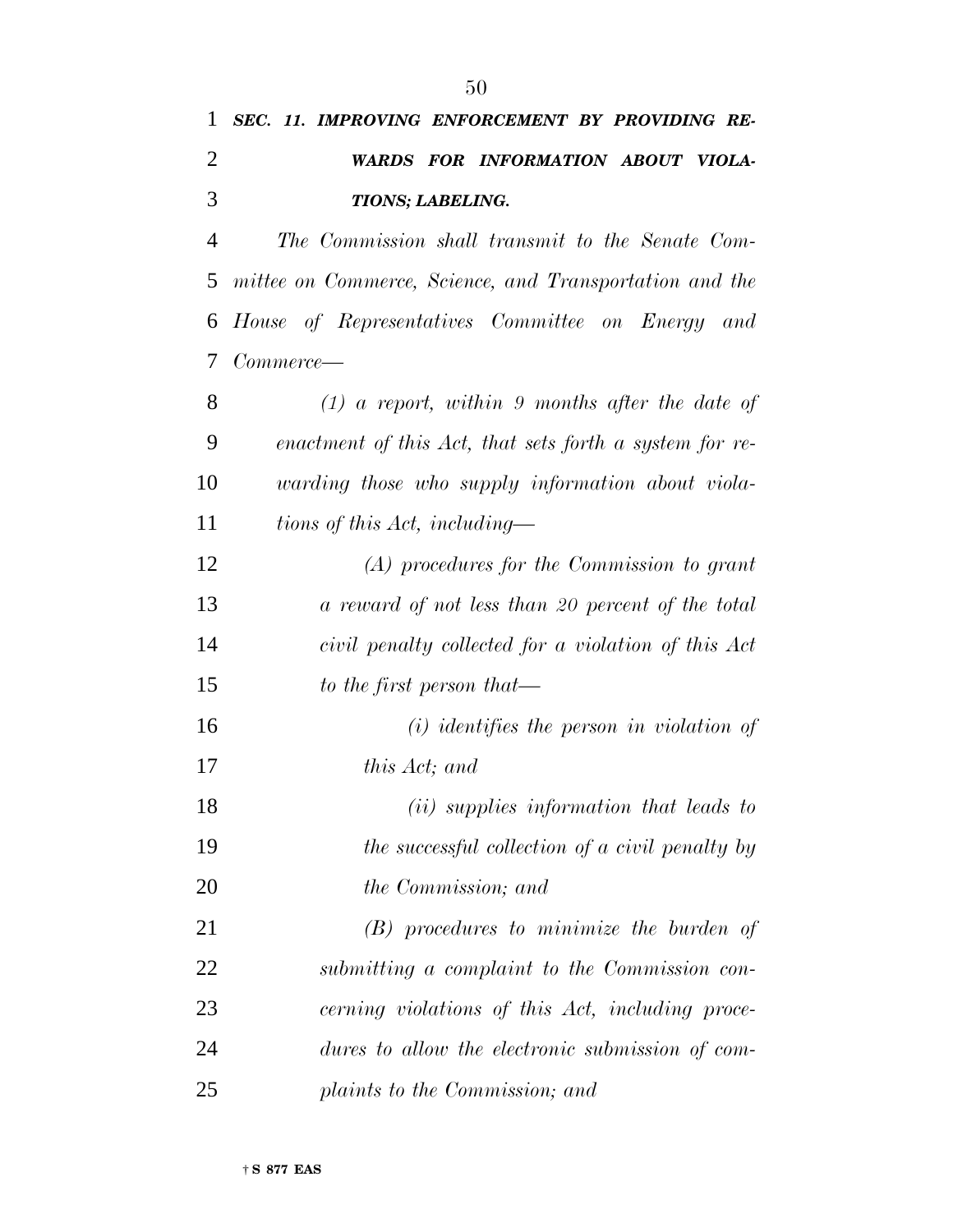*(2) a report, within 18 months after the date of enactment of this Act, that sets forth a plan for re- quiring commercial electronic mail to be identifiable from its subject line, by means of compliance with Internet Engineering Task Force Standards, the use of the characters ''ADV'' in the subject line, or other comparable identifier, or an explanation of any con- cerns the Commission has that cause the Commission to recommend against the plan.*

#### *SEC. 12. RESTRICTIONS ON OTHER TRANSMISSIONS.*

 *Section 227(b)(1) of the Communications Act of 1934 (47 U.S.C. 227(b)(1)) is amended, in the matter preceding subparagraph (A), by inserting '', or any person outside the United States if the recipient is within the United States'' after ''United States''.*

#### *SEC. 13. REGULATIONS.*

 *(a) IN GENERAL.—The Commission may issue regula- tions to implement the provisions of this Act (not including the amendments made by sections 4 and 12). Any such reg- ulations shall be issued in accordance with section 553 of title 5, United States Code.*

 *(b) LIMITATION.—Subsection (a) may not be construed to authorize the Commission to establish a requirement pur- suant to section 5(a)(5)(A) to include any specific words, characters, marks, or labels in a commercial electronic mail*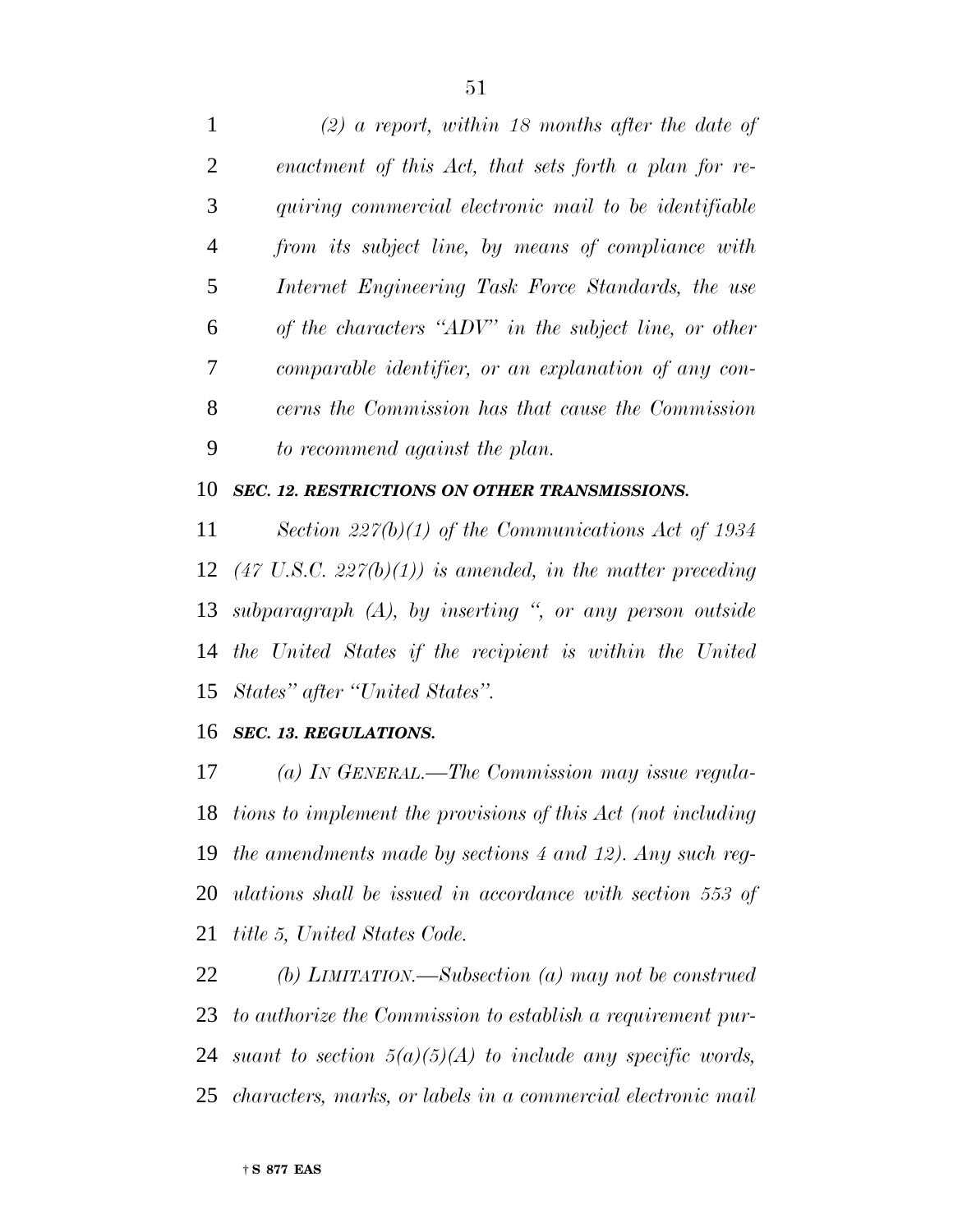*message, or to include the identification required by section 5(a)(5)(A) in any particular part of such a mail message (such as the subject line or body).*

*SEC. 14. APPLICATION TO WIRELESS.*

 *(a) EFFECT ON OTHER LAW.—Nothing in this Act shall be interpreted to preclude or override the applicability of section 227 of the Communications Act of 1934 (47 U.S.C. 227) or the rules prescribed under section 3 of the Telemarketing and Consumer Fraud and Abuse Prevention Act (15 U.S.C. 6102).*

 *(b) FCC RULEMAKING.—The Federal Communications Commission, in consultation with the Federal Trade Com- mission, shall promulgate rules within 270 days to protect consumers from unwanted mobile service commercial mes- sages. The Federal Communications Commission, in pro- mulgating the rules, shall, to the extent consistent with sub-section (c)—*

 *(1) provide subscribers to commercial mobile services the ability to avoid receiving mobile service commercial messages unless the subscriber has pro- vided express prior authorization to the sender, except as provided in paragraph (3);*

 *(2) allow recipients of mobile service commercial messages to indicate electronically a desire not to re-*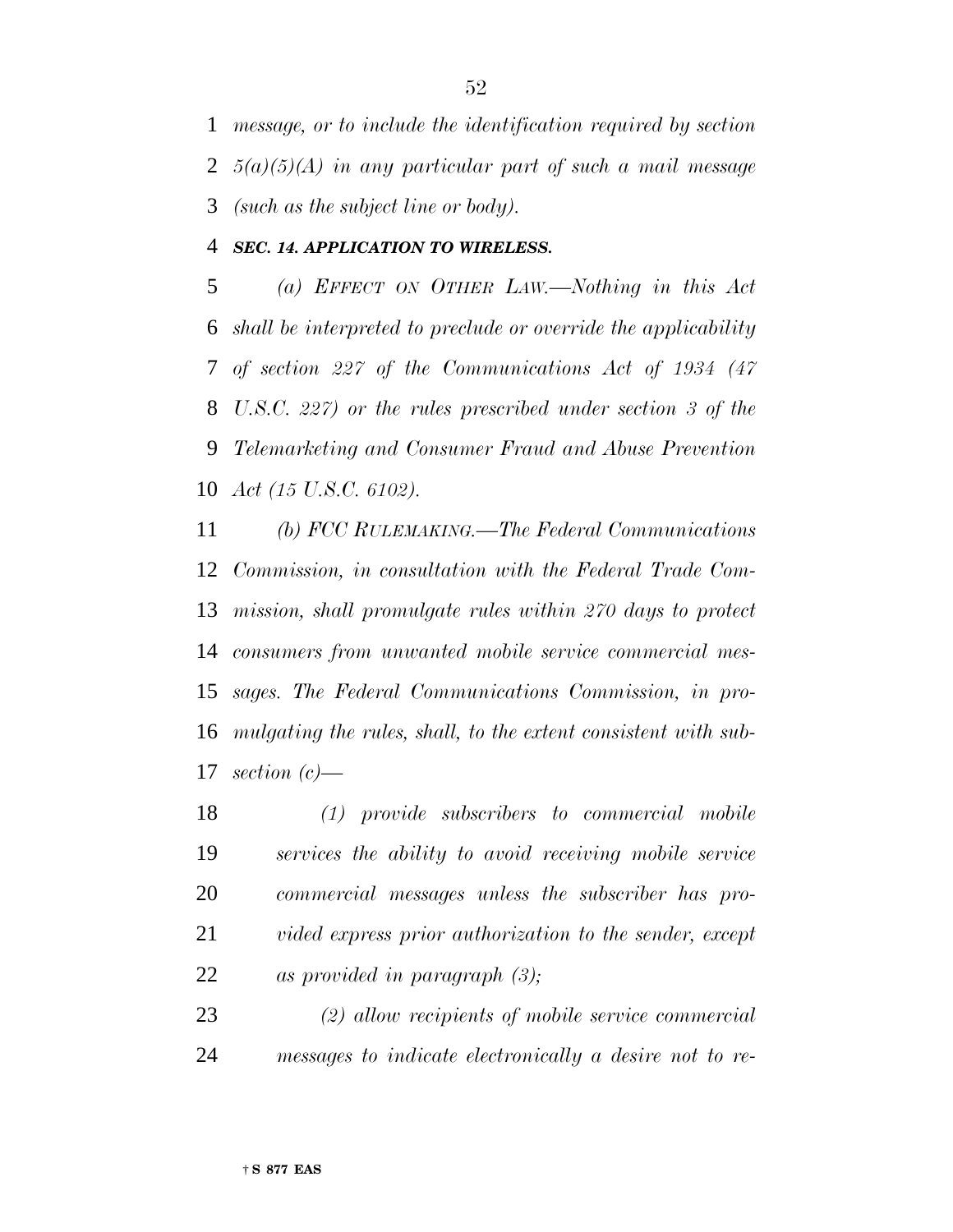*ceive future mobile service commercial messages from the sender;*

 *(3) take into consideration, in determining whether to subject providers of commercial mobile services to paragraph (1), the relationship that exists between providers of such services and their sub- scribers, but if the Commission determines that such providers should not be subject to paragraph (1), the rules shall require such providers, in addition to com- plying with the other provisions of this Act, to allow subscribers to indicate a desire not to receive future mobile service commercial messages from the provider— (A) at the time of subscribing to such serv-*

- *ice; and*
- 

 *(B) in any billing mechanism; and (4) determine how a sender of mobile service commercial messages may comply with the provisions*

 *of this Act, considering the unique technical aspects, including the functional and character limitations, of devices that receive such messages.*

 *(c) OTHER FACTORS CONSIDERED.—The Federal Communications Commission shall consider the ability of a sender of a commercial electronic mail message to reason-*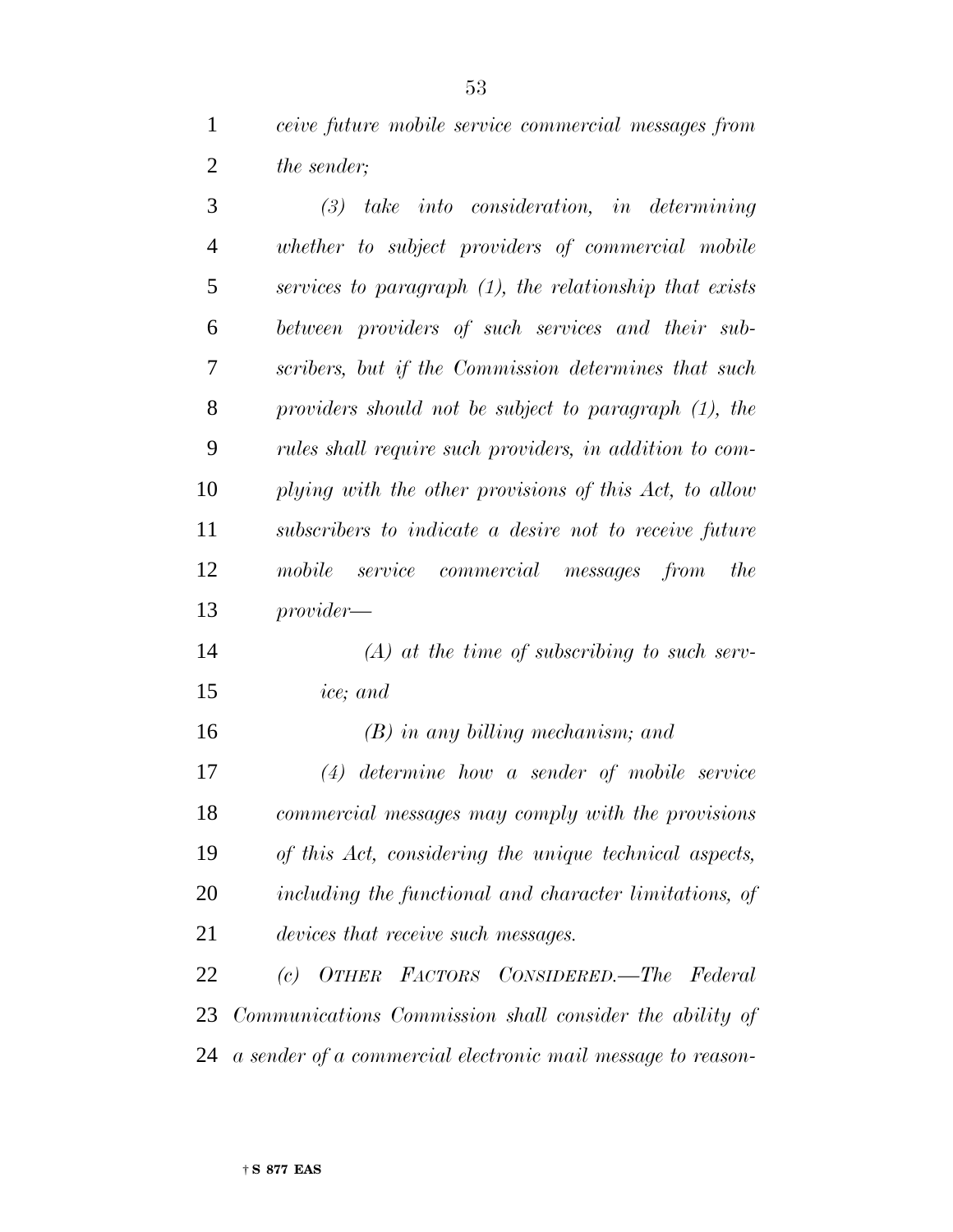*ably determine that the message is a mobile service commer-cial message.*

 *(d) MOBILE SERVICE COMMERCIAL MESSAGE DE- FINED.—In this section, the term ''mobile service commer- cial message'' means a commercial electronic mail message that is transmitted directly to a wireless device that is uti- lized by a subscriber of commercial mobile service (as such term is defined in section 332(d) of the Communications Act of 1934 (47 U.S.C. 332(d))) in connection with such service.*

## *SEC. 15. SEPARABILITY.*

 *If any provision of this Act or the application thereof to any person or circumstance is held invalid, the remain- der of this Act and the application of such provision to other persons or circumstances shall not be affected.*

#### *SEC. 16. EFFECTIVE DATE.*

 *The provisions of this Act, other than section 9, shall take effect on January 1, 2004.*

Attest:

*Secretary.*